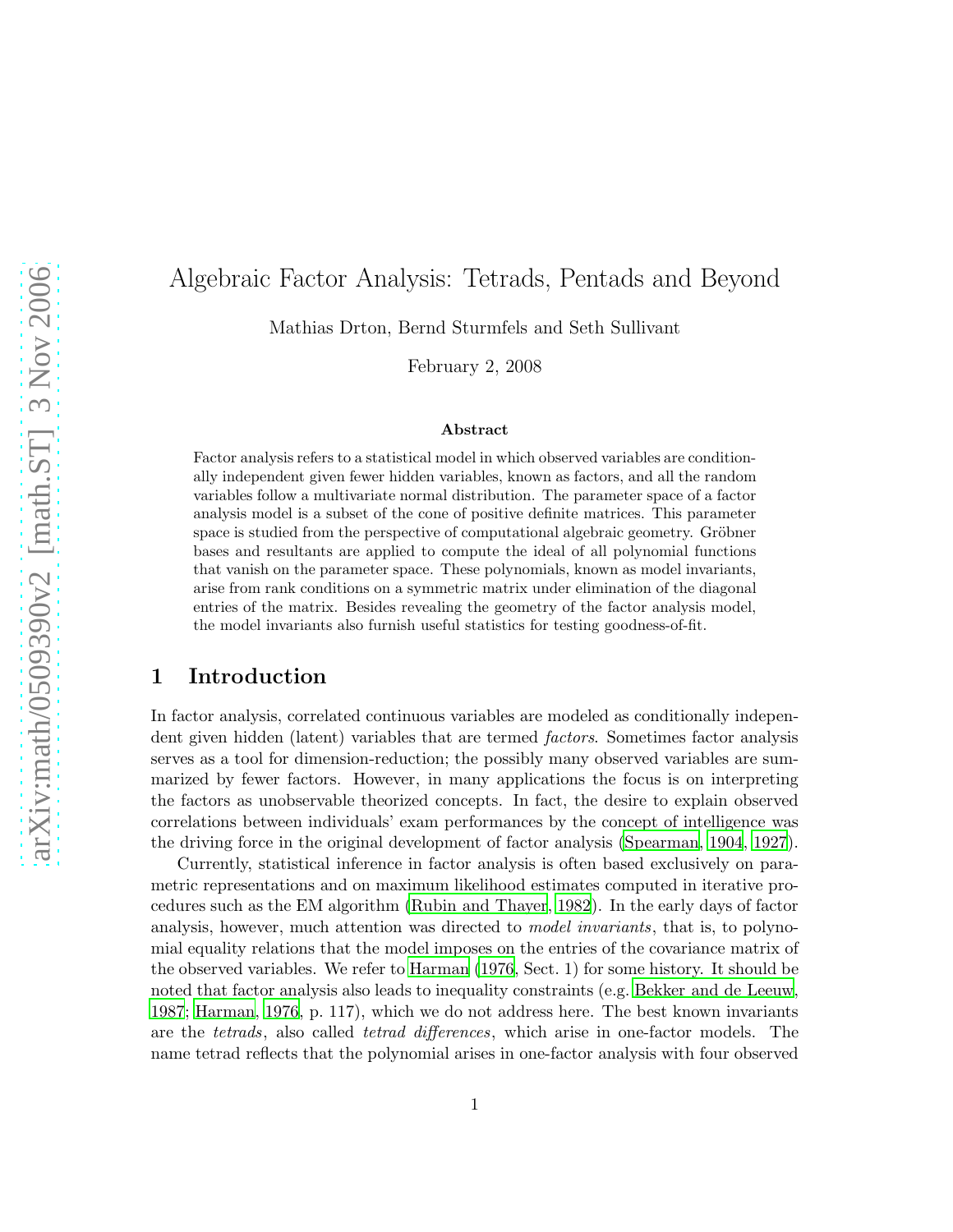variables. For example, if  $\Psi = (\psi_{ij}) \in \mathbb{R}^{4 \times 4}$  is a covariance matrix in the parameter space of a one-factor analysis model, then there are, up to sign change, three tetrads, namely

<span id="page-1-0"></span>
$$
\psi_{12}\psi_{34} - \psi_{14}\psi_{23}, \quad \psi_{14}\psi_{23} - \psi_{13}\psi_{24}, \quad \psi_{12}\psi_{34} - \psi_{13}\psi_{24}, \tag{1}
$$

and all three tetrads evaluate to zero. Tetrads have played a major role throughout the history of factor analysis. They also appear in recent research, for example, in work on model identifiability [\(Grzebyk et al., 2004](#page-29-1)) and on dichotomized Gaussian models for multivariate binary variables [\(Cox and Wermuth](#page-28-1), [2002](#page-28-1)). While tetrads are ubiquitous in the literature, there has been very little work attempting to find invariants of models with more than one factor. The work by [Kelley \(1935](#page-29-2)) who derived the *pentad*, a fifth degree polynomial vanishing over covariance matrices from two-factor models, constitutes the exception. Since then virtually no progress has been made towards determining the invariants of factor analysis models. [Harman \(1976](#page-29-0), p. 77) summarizes the state of knowledge as follows: *"When the number of factors is greater than two the work of computing determinants of the fourth or higher order becomes so laborious that no explicit conditions corresponding to the tetrads or pentad criterion have been worked out."*

Computational difficulties aside, the apparent ease of data analysis using solely the parametric model representation has inhibited progress on the determination of higherorder invariants. However, parametric approaches are not without their problems. On one hand, the likelihood function of a factor analysis model may have multiple local maxima [\(Rubin and Thayer](#page-30-2), [1982\)](#page-30-2), rendering its maximization difficult. On the other hand, the use of information criteria such as BIC in exploratory factor analysis is complicated by the presence of singularities [\(Geiger et al., 2001](#page-28-2)). We believe that a better mathematical understanding of factor analysis models will be helpful in addressing these issues. One step in this direction is the work of [Ellis \(2004\)](#page-28-3) who applied algebraic topology to study singularities arising in factor analysis. Our interest lies in the algebraic geometry that expresses itself in the model invariants. This has a pragmatic side because the invariants can serve as useful statistics for testing model fit and for constraint-based model selection. Both the desire to find new test statistics as well as the wish for an understanding of the geometry of factor analysis constitute the motivation for this paper.

The paper is outlined as follows. We begin with a review of the factor analysis model (Section [2\)](#page-2-0) and discuss the use of invariants as test statistics (Section [3\)](#page-7-0). In Section [4](#page-10-0) we place the problem of determining invariants in the framework of algebraic statistics [\(Pachter and Sturmfels, 2005](#page-29-3); [Pistone et al.](#page-29-4), [2001](#page-29-4)). In fact, this is one of the first studies in algebraic statistics which deals with continuous rather than discrete random variables.

We shall see in Section [5](#page-14-0) that the tetrads form a Gröbner basis of the ideal of invariants of a one-factor model. This implies that all invariants of one-factor models can be written as polynomial combinations of tetrads, which is claimed correctly but without proof in [Glymour et al. \(1987](#page-29-5), p. 84). For models with two or more factors, we performed extensive Gröbner basis computations, using Macaulay 2 and Singular,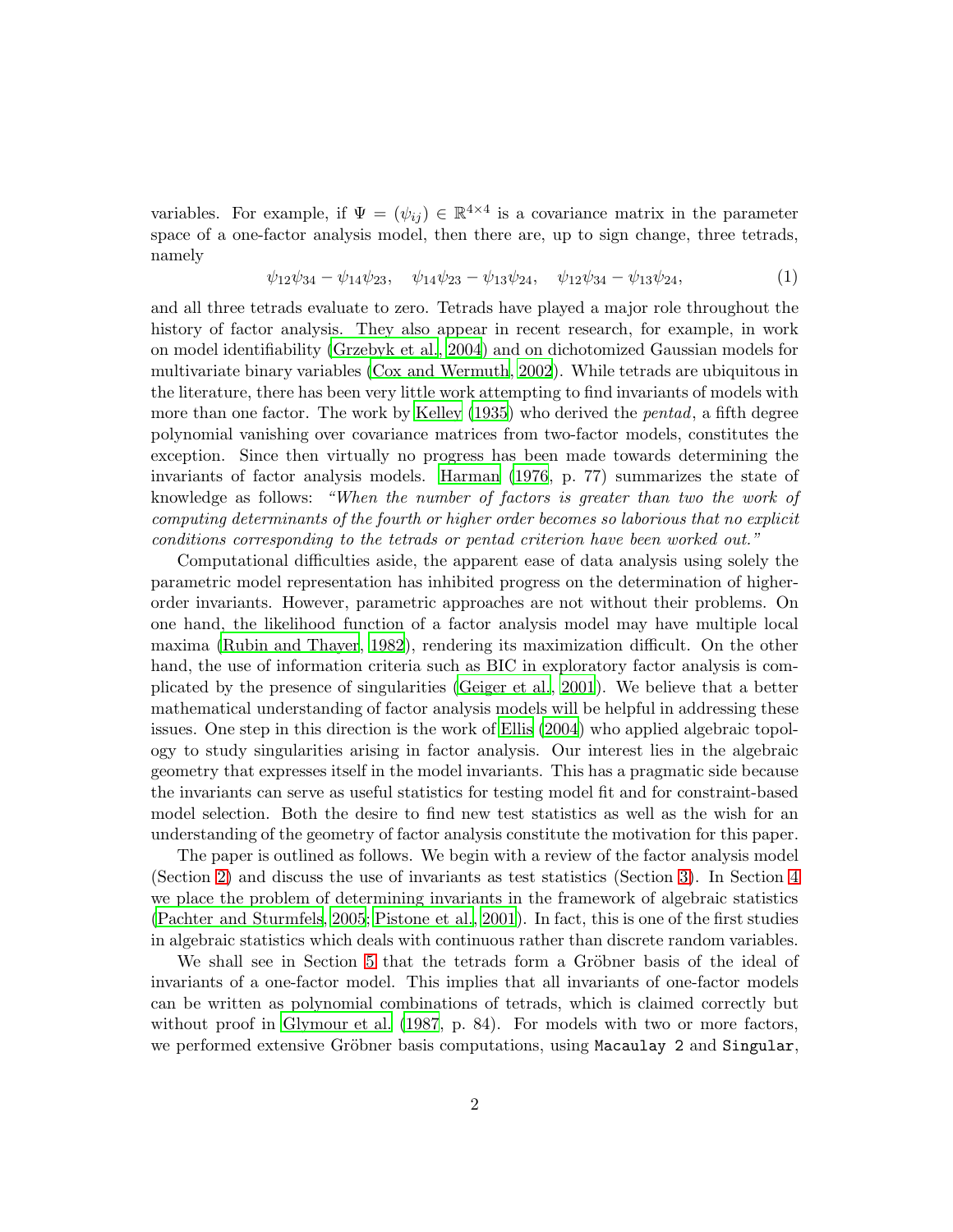

<span id="page-2-1"></span>Figure 1: Graphical representation of the factor analysis model  $\mathbf{F}_{5,2}$ .

for factor analysis models with up to nine observed variables and up to five factors. In Section [6,](#page-18-0) we show that multilinear resultants provide a useful method of finding individual invariants even when the whole ideal of invariants cannot be determined.

Our computational experiments lead to a series of conjectures and problems pre-sented in Section [7.](#page-23-0) In particular, we conjecture for two-factor models that  $3 \times 3$ -minors and pentads generate the ideal of invariants. For models with arbitrarily many factors we conjecture that the ideal is generated by polynomials arising from consideration of submatrices whose size depends on the number of factors but not on the number of observed variables. We believe that these conjectures are of independent interest for commutative algebra. In Section [8](#page-25-0) we propose some future research directions of statistical interest.

# <span id="page-2-0"></span>2 Factor analysis

Factor analysis concerns a Gaussian hidden variable model with p observed variables  $X_i$ , where  $i \in [p] = \{1, \ldots, p\}$ , and m hidden variables  $Y_j$ , where  $j \in [m] = \{1, \ldots, m\}$ . It is assumed that  $(X, Y)$  follows a joint multivariate normal distribution with positive definite covariance matrix. The *factor analysis model*  $\mathbf{F}_{p,m}$  is defined by the requirement that the observed variables  $X_i$ ,  $i \in [p]$ , are conditionally independent given the hidden variables  $Y_j$ ,  $j \in [m]$ . The factor analysis model  $\mathbf{F}_{p,m}$  can be visualized using the graphical model formalism [\(Lauritzen](#page-29-6), [1996\)](#page-29-6), in which the dependence structure between observed and hidden variables is encoded by an acyclic directed graph. This directed graph has the vertex set  $\{X_1, \ldots, X_p, Y_1, \ldots, Y_m\}$ , and the edges are  $Y_j \to X_i$  for all  $j \in [m]$  and  $i \in [p]$ , as shown in Figure [1](#page-2-1) for  $m = 2$  and  $p = 5$ .

<span id="page-2-2"></span>We start out by deriving the following parametric representation of our model.

**Proposition 1.** *The factor analysis model*  $\mathbf{F}_{p,m}$  *is the family of multivariate normal*  $distributions \mathcal{N}_p(\mu, \Psi)$  *on*  $\mathbb{R}^p$  whose mean vector  $\mu$  *is an arbitrary vector in*  $\mathbb{R}^p$  *and*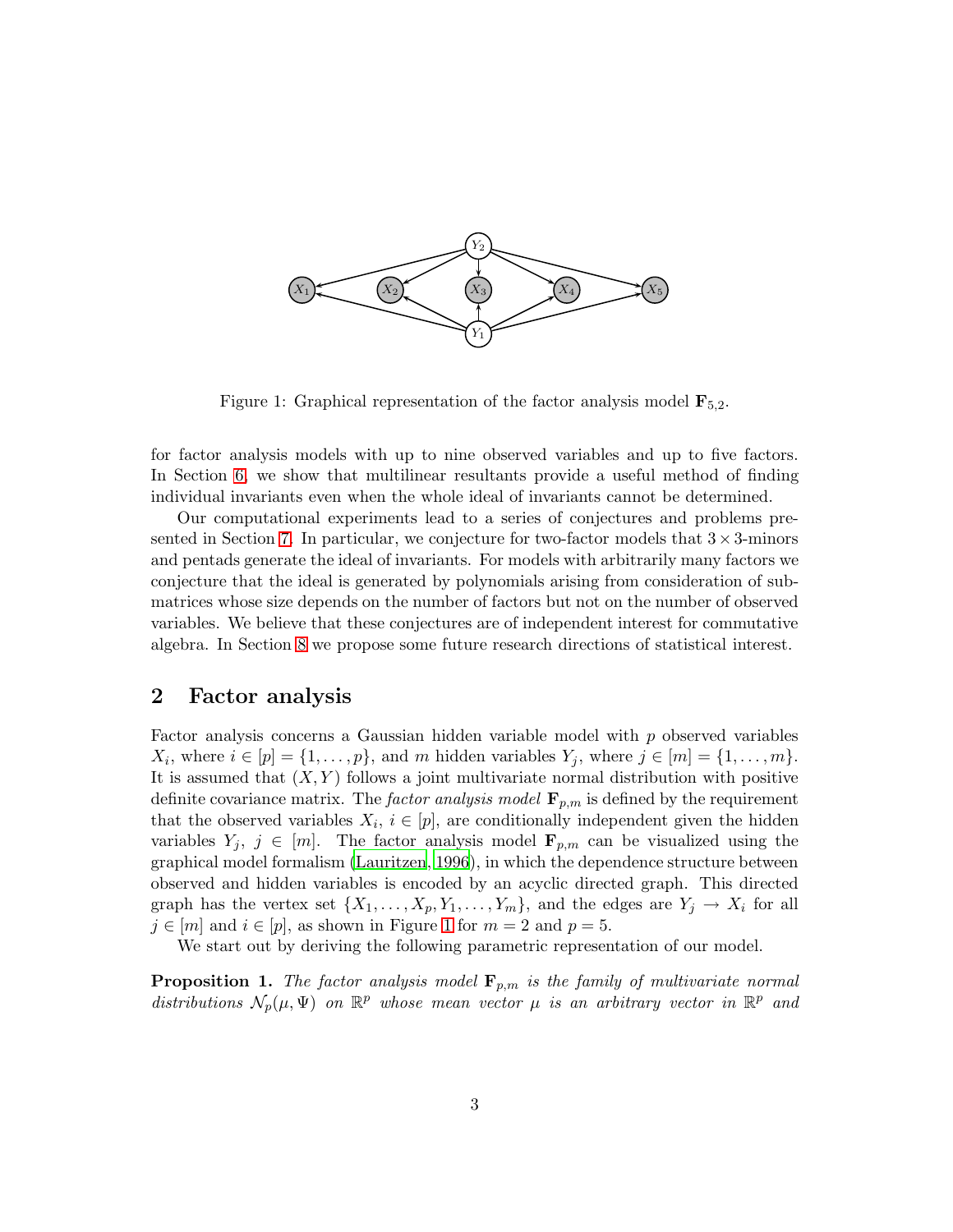*whose covariance matrix* Ψ *lies in the (non-convex) cone*

$$
F_{p,m} = \{ \Sigma + \Lambda \Lambda^t \in \mathbb{R}^{p \times p} : \Sigma > 0 \text{ diagonal}, \Lambda \in \mathbb{R}^{p \times m} \}
$$
  
=  $\{ \Sigma + \Gamma \in \mathbb{R}^{p \times p} : \Sigma > 0 \text{ diagonal}, \Gamma \ge 0 \text{ symmetric}, \text{rank}(\Gamma) \le m \}.$  (2)

Here the notation  $A > 0$  means that A is a positive definite matrix (i.e., all eigenvalues are positive), and similarly  $A \geq 0$  means that A is a positive semidefinite matrix.

*Proof.* Consider the joint covariance matrix of the fully observed model underlying  $\mathbf{F}_{p,m}$ ,

<span id="page-3-1"></span>
$$
Cov\begin{pmatrix} X \\ Y \end{pmatrix} = \begin{pmatrix} \Psi & \Lambda \\ \Lambda^t & \Phi \end{pmatrix}.
$$
 (3)

The entries of this matrix are constrained by the conditional independence statements

$$
X_i \perp \!\!\!\perp X_j \,|\, \{Y_1, Y_2, \ldots, Y_m\} \qquad (1 \le i < j \le p), \tag{4}
$$

which translate into the vanishing of the corresponding  $(m+1) \times (m+1)$ -determinants:

<span id="page-3-0"></span>
$$
\det \begin{pmatrix} \psi_{ij} & \Lambda_{i*} \\ \Lambda_{j*}^t & \Phi \end{pmatrix} = \psi_{ij} \cdot \det(\Phi) - \Lambda_{i*} \cdot \mathrm{adj}(\Phi) \cdot \Lambda_{j*}^t = 0. \qquad (5)
$$

We refer to [Matus \(2005](#page-29-7)) for a general discussion on how to translate conditional independence statements for Gaussian random variables into polynomial algebra.

The determinantal constraint [\(5\)](#page-3-0) allows us to block-diagonalize the positive definite matrix [\(3\)](#page-3-1) as follows:

$$
\begin{pmatrix} \Sigma & 0 \\ 0 & \Phi \end{pmatrix} = \begin{pmatrix} I_p & -\Lambda \Phi^{-1} \\ 0 & I_m \end{pmatrix} \cdot \begin{pmatrix} \Psi & \Lambda \\ \Lambda^t & \Phi \end{pmatrix} \cdot \begin{pmatrix} I_p & 0 \\ -\Phi^{-1} \Lambda^t & I_m \end{pmatrix}.
$$
 (6)

Upon multiplication by  $\det(\Phi) > 0$ , the entry of the matrix  $\Sigma = \Psi - \Lambda \cdot \Phi^{-1} \cdot \Lambda^t$  in row  $i$  and column  $j$  is equal to  $(5)$ , so this positive definite matrix is diagonal if and only if X satisfies the model  $\mathbf{F}_{p,m}$ . This holds if and only if its covariance matrix  $\Psi$  has the form  $\Psi = \Sigma + \Lambda \cdot \Phi^{-1} \cdot \Lambda^t$  if and only if  $\Psi$  is in the cone  $F_{p,m}$ .  $\Box$ 

In what follows we generally identify the factor analysis model  $\mathbf{F}_{p,m}$  with its parameter space  $F_{p,m}$ . The description given in Proposition [1](#page-2-2) shows that  $F_{p,m}$  is a parametrically presented subset of the space  $\mathbb{R}^{\binom{p+1}{2}}$  of symmetric  $p \times p$ -matrices. The *dimension*  $d = \dim(F_{p,m})$  of the model  $F_{p,m}$  is the maximal rank of the Jacobian matrix of that parametrization. The *codimension* of  $F_{p,m}$  is  $\binom{p+1}{2}$  $\binom{+1}{2} - d.$ 

<span id="page-3-2"></span>Theorem 2. *The dimension and the codimension of the factor analysis model are*

$$
\dim(F_{p,m}) = \min\left\{p(m+1) - \binom{m}{2}, \binom{p+1}{2}\right\},\,
$$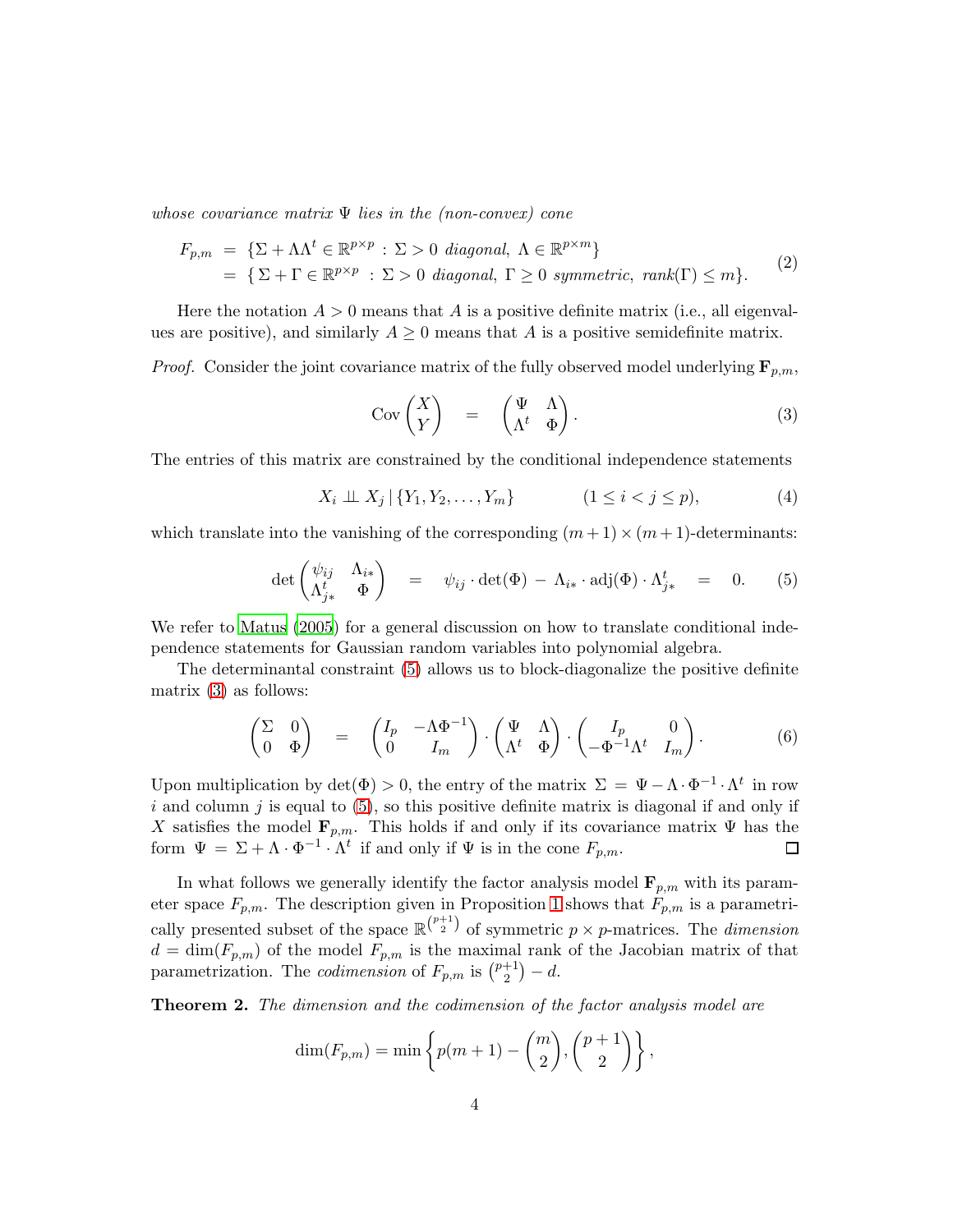$$
\mathrm{codim}(F_{p,m})=\max\left\{\binom{p-m}{2}-m,0\right\}.
$$

*Thus the codimension of the factor analysis model is positive if and only if*

<span id="page-4-1"></span>
$$
p \ge \left[ m + \frac{1}{2} \sqrt{8m + 1} + \frac{1}{2} \right] + 1. \tag{7}
$$

*Proof.* Using orthogonal transformations as in the QR-decomposition, every  $\Psi \in F_{p,m}$ can be written as  $\Psi = \Sigma + \Lambda \Lambda^t$  with  $\Lambda = (\lambda_{ij})$  being lower-triangular in the sense that

$$
\Lambda \ \in \ L_{p,m} \ = \ \left\{ \Lambda \in \mathbb{R}^{p \times m} \ | \ \lambda_{ij} = 0 \ \text{for all} \ 1 \leq i < j \leq m \right\};
$$

see also [Anderson and Rubin \(1956](#page-28-4), pp. 121 and 124). Thus the factor analysis model  $F_{p,m}$  is the image of the following polynomial map:

<span id="page-4-0"></span>
$$
\mathbb{R}_{>0}^m \times L_{p,m} \to \mathbb{R}^{\binom{p+1}{2}}, \quad (\Sigma, \Lambda) \mapsto \Sigma + \Lambda \Lambda^t. \tag{8}
$$

The coordinates of the parametrization [\(8\)](#page-4-0) are

$$
\psi_{ij} = \begin{cases} \sigma_{ii} + \sum_{r=1}^{\min(i,m)} \lambda_{ir}^2 & \text{if } i = j, \\ \sum_{r=1}^{\min(i,m)} \lambda_{ir} \lambda_{jr} & \text{if } i < j. \end{cases}
$$

The dimension of the domain and the image space of [\(8\)](#page-4-0) are  $p(m+1) - {m \choose 2}$  and  ${p+1 \choose 2}$  $^{+1}_{2})$ respectively, so the minimum of these two numbers is an upper bound for  $F_{p,m}$ . To prove that this upper bound is tight, we will show that the Jacobian matrix J of the parametrization [\(8\)](#page-4-0) has full rank almost everywhere. The Jacobian matrix has the form

$$
J = \begin{array}{cc} & \sigma & \lambda \\ \psi_{ii} & \begin{pmatrix} I_p & B \\ 0 & A \end{pmatrix} . \end{array}
$$

The entries in the unit matrix  $I_p$  on the upper left are

$$
\frac{\partial \psi_{ij}}{\partial \sigma_{tt}} = \begin{cases} 1 & \text{if } t = i = j, \\ 0 & \text{else.} \end{cases}
$$
 (9)

The matrix J has full rank if and only if the  $\binom{p}{2}$  $\binom{p}{2}$  ×  $\left( pm - \binom{m}{2} \right)$ -matrix A has full rank. The entries of the latter matrix A are

$$
\frac{\partial \psi_{ij}}{\partial \lambda_{st}} = \begin{cases} \lambda_{tt} & \text{if } i < j \text{ and } (i, j) = (t, s), \\ \lambda_{jt} & \text{if } i = s = t < j \text{ or } t < i = s < j, \\ \lambda_{it} & \text{if } t < i < j = s, \\ 0 & \text{else.} \end{cases}
$$
(10)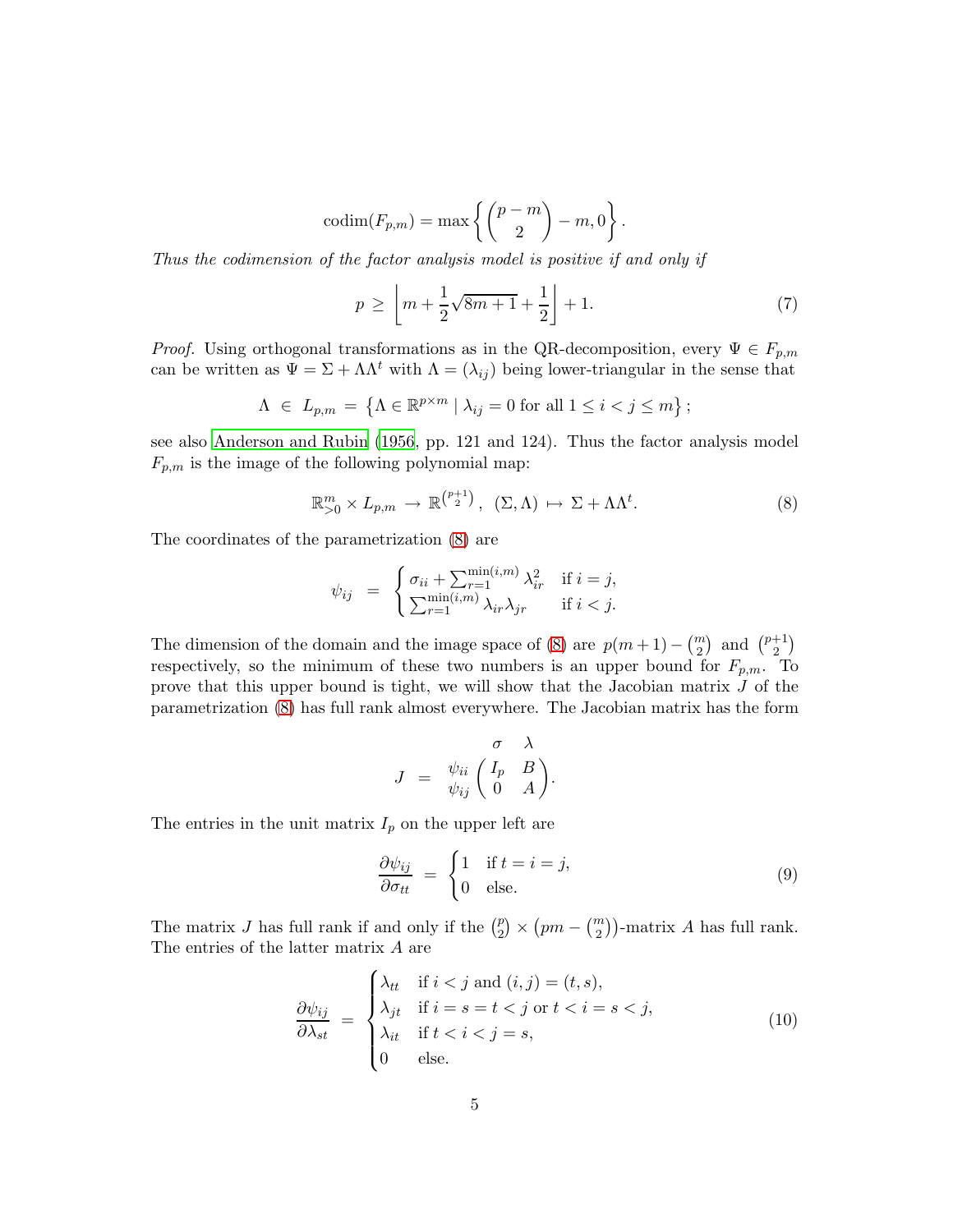If we set  $\psi_{i\lt} = (\psi_{i,i+1}, \ldots, \psi_{i,p})^t \in \mathbb{R}^{p-i}$  and  $\lambda_{>j} = (\lambda_{j+1,j}, \ldots, \lambda_{p,j})^t \in \mathbb{R}^{p-j}$ , then the matrix A can be written in the following form

|                | $\lambda_{11}$ |                |                | $\lambda_{22}$ $\lambda_{33}$ $\lambda_{mm}$ | $\lambda_{>1}$ | $\lambda_{>2}$                                           | $\lambda_{>3}$ | $\cdots$               | $\lambda_{>m}$ |
|----------------|----------------|----------------|----------------|----------------------------------------------|----------------|----------------------------------------------------------|----------------|------------------------|----------------|
| $\psi_{1}$     | $\lambda_{>1}$ |                |                |                                              | $A_{11}$       |                                                          |                |                        |                |
| $\psi_{2}$     |                | $\lambda_{>2}$ |                |                                              | $A_{21}$       | $A_{22}$                                                 |                |                        |                |
| $\psi_{3}<$    |                |                | $\lambda_{>3}$ |                                              | $A_{31}$       | $A_{32}$                                                 | $A_{33}$       |                        |                |
|                |                |                |                |                                              |                |                                                          | ٠              |                        |                |
| $\psi_{m}$     |                |                |                | $\lambda_{>m}$                               | $A_{m1}$       | $A_{m2}$                                                 | $A_{m3}$       | $\ddot{\phantom{a}}$ . | $A_{mm}$       |
| $\psi_{m+1,<}$ |                |                |                |                                              |                | $A_{m+1,1}$ $A_{m+1,2}$ $A_{m+1,3}$ $\ldots$ $A_{m+1,m}$ |                |                        |                |
|                |                |                |                |                                              |                |                                                          |                | $\cdots$               |                |
| $\psi_{p-1,<}$ |                |                |                |                                              |                | $A_{p-1,1}$ $A_{p-1,2}$ $A_{p-1,3}$                      |                |                        | $A_{p-1,m}$ /  |

where void entries are zero. The submatrices  $A_{ii} = \lambda_{ii} I_{p-i}$  are diagonal, and, for  $i > j$ ,

$$
\lambda_{j+1,j} \quad \ldots \quad \lambda_{i-1,j} \quad \lambda_{i,j} \quad \lambda_{i+1,j} \quad \lambda_{i+2,j} \quad \ldots \quad \lambda_{p,j}
$$
\n
$$
A_{ij} = \begin{pmatrix}\n\psi_{i,i+1} \\
\psi_{i,i+2} \\
\vdots \\
\psi_{i,p}\n\end{pmatrix} \qquad \qquad \lambda_{i+1,j} \qquad \lambda_{i,j} \qquad \qquad \lambda_{i,j}
$$
\n
$$
\lambda_{p,j} \qquad \qquad \lambda_{i,j}
$$

Some of the submatrices in the partition of A may not be present if  $p$  is too small. For example, the entire lower half of A is not present if  $p \leq m+1$ . If  $p \leq m+1$ , then A has a lower-triangular structure and is clearly of full rank if all  $\lambda_{ii}$  are non-zero. So we will assume that  $p \geq m+2$ , in which case the lower half of A comprises  $\binom{p-m}{2}$  rows.

We will now choose a particular matrix  $\Lambda^0$  for which  $A^0 = A(\Lambda^0)$  is of full rank. The existence of such  $\Lambda^0$  implies that the rank of A is full for almost every choice of  $\Lambda$ . The matrix  $\Lambda^0$  has entries in  $\{0,1\}$  with the non-zero entries chosen as follows. For all  $i \in [m]$ , we set  $\lambda_{ii}^0$  $\sum$  $\mathcal{L}^{\text{in}}_{i=1}(p-i) = pm - \binom{m+1}{2}$ . The remaining non-zero entries of  $\Lambda^0$  are determined as follows. Let  $J(p, m)$  be the minimum of m and  $\binom{p-m}{2}$ . For  $j \in [J(p, m)]$ , let  $i(j)$  be the integer in  $\{m+1,\ldots,p-1\}$  such that the j-th row of the lower half of A is indexed by  $\psi_{i(j),t}$  with  $t \geq i(j) + 1$ . For  $j = 1, \ldots, J(p,m)$ , we set exactly two components of the vector  $\lambda_{>j}$  equal to one, namely those appearing in that row of  $A_{i(j),j}$  that is part of the j-th row of the lower half of A. As examples, consider  $(p,m) = (7,4)$  and  $(p,m) = (8,4)$ , for which the above procedure selects the two (transposed) matrices

$$
(\Lambda_0)^t = \begin{pmatrix} 1 & 0 & 0 & 0 & 1 & 1 & 0 \\ 0 & 1 & 0 & 0 & 1 & 0 & 1 \\ 0 & 0 & 1 & 0 & 0 & 1 & 1 \\ 0 & 0 & 0 & 1 & 0 & 0 & 0 \end{pmatrix} \text{ and } (\Lambda_0)^t = \begin{pmatrix} 1 & 0 & 0 & 0 & 1 & 1 & 0 & 0 \\ 0 & 1 & 0 & 0 & 1 & 0 & 1 & 0 \\ 0 & 0 & 1 & 0 & 1 & 0 & 0 & 1 \\ 0 & 0 & 0 & 1 & 0 & 1 & 1 & 0 \end{pmatrix}.
$$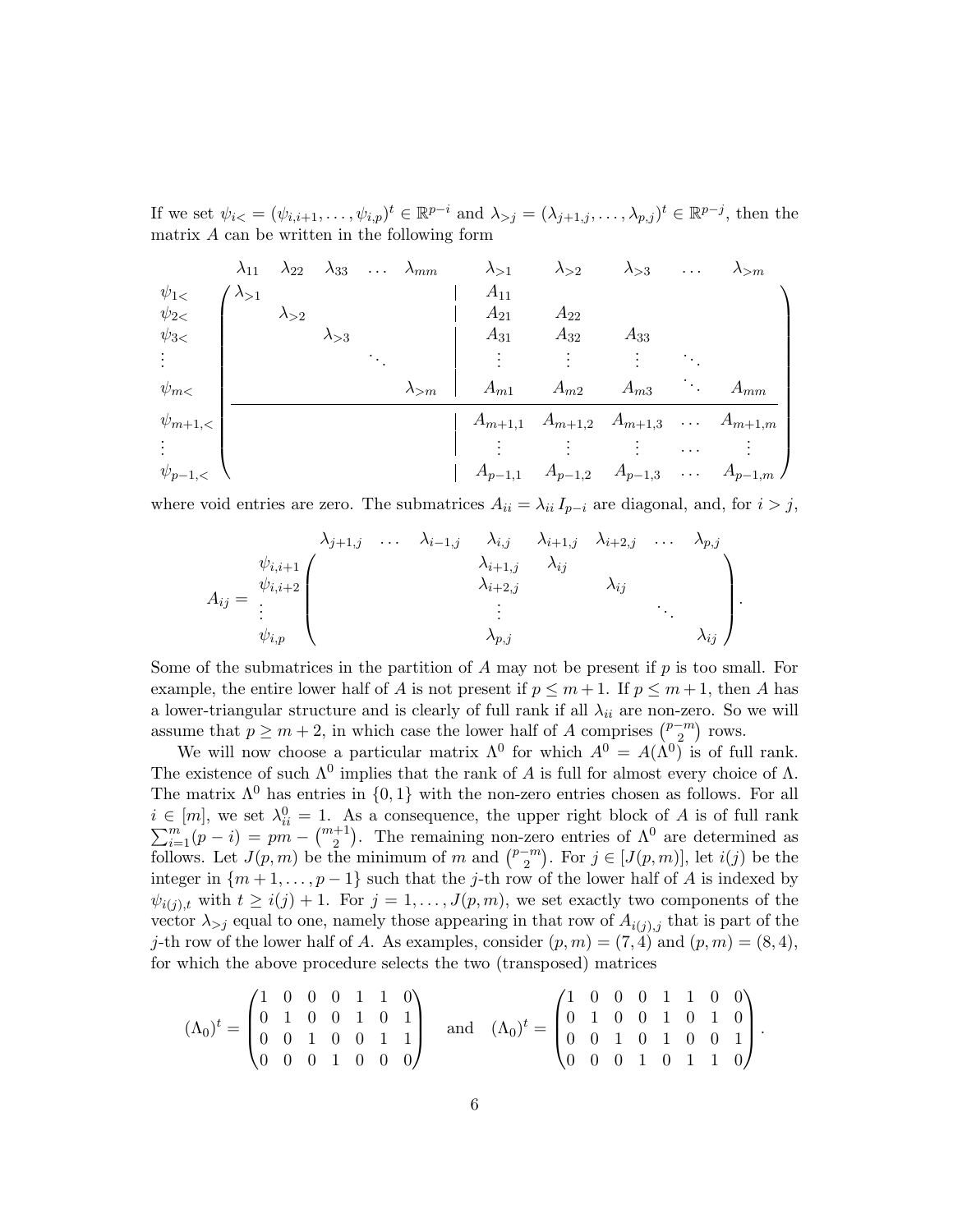Since the matrix  $\Lambda^0$  has entries in  $\{0,1\}$ , the same holds for the matrix  $\Lambda^0$ . A submatrix  $A_{ij}^0$  of the upper right block of  $A^0$ , that is,  $1 \leq j \leq i \leq m$ , has only one column with non-zero entries because  $\lambda_{ij}^0 = 0$  if  $i \leq m$  and  $i \neq j$ . This non-zero column is indexed by  $\lambda_{ij}$  and can thus be eliminated by subtracting the row of  $A^0$  indexed by  $\psi_{ji}$ . This way the upper right block of  $A^0$  is transformed into a unit matrix of size  $\sum_{i=1}^{m} (p-i) = pm - \binom{m+1}{2}$ , while no fill-in occurs in the upper left block of  $A^0$ .

Next we eliminate the lower right block of  $A^0$  by subtraction of rows from the upper half. This elimination creates fill-in in the lower left block of  $A<sup>0</sup>$ . This fill-in is zero except for  $J(p,m)$  many entries that are all equal to  $-2$ . These non-zero entries occur in the positions  $(j, j)$ ,  $j = 1, \ldots, J(p, m)$ , within the lower left block of  $A^0$ . It follows that the rank of  $A^0$  is equal to

$$
pm - {m+1 \choose 2} + J(p,m) = \min \left\{ pm - {m \choose 2}, {p \choose 2} \right\},\,
$$

which is the minimum of the number of rows and columns of  $A^0$ . Hence,  $A^0$  is of full rank as we had claimed. This concludes the proof of the stated formula for  $\dim(F_{p,m})$ . The codimension is  $\binom{p+1}{2}$  $\binom{p+1}{2}$  minus  $\dim(F_{p,m})$ , and inequality [\(7\)](#page-4-1) is gotten by solving  $\binom{p-m}{2}$  > m  $\Box$ for p.

<span id="page-6-1"></span>**Example 3.** Let us consider the case of two factors  $m = 2$ . The model  $F_{p,2}$  has positive codimension if and only if  $p \geq 5$ . For  $p = 5$ , Theorem [2](#page-3-2) says that  $F_{5,2}$  has codimension 1, so it is a hypersurface in the space of symmetric  $5 \times 5$ -matrices. The hypersurface is defined by the polynomial

$$
f = \psi_{12}\psi_{13}\psi_{24}\psi_{35}\psi_{45} - \psi_{12}\psi_{13}\psi_{25}\psi_{34}\psi_{45} - \psi_{12}\psi_{14}\psi_{23}\psi_{35}\psi_{45} + \psi_{12}\psi_{14}\psi_{25}\psi_{34}\psi_{35} + \psi_{12}\psi_{15}\psi_{23}\psi_{34}\psi_{45} - \psi_{12}\psi_{15}\psi_{24}\psi_{34}\psi_{35} + \psi_{13}\psi_{14}\psi_{23}\psi_{25}\psi_{45} - \psi_{13}\psi_{14}\psi_{24}\psi_{25}\psi_{35} - \psi_{13}\psi_{15}\psi_{23}\psi_{24}\psi_{45} + \psi_{13}\psi_{15}\psi_{24}\psi_{25}\psi_{34} - \psi_{14}\psi_{15}\psi_{23}\psi_{25}\psi_{34} + \psi_{14}\psi_{15}\psi_{23}\psi_{24}\psi_{35}.
$$

This is the *pentad constraint* which was first derived by [Kelley \(1935](#page-29-2)). If Ψ is the covariance matrix of a distribution in the model  $\mathbf{F}_{5,2}$  then  $f(\Psi) = 0$ , and the pentad f is the unique irreducible polynomial (up to scalar multiplication) with this property. In the next section we discuss the use of such invariants as test statistics, and in the subsequent sections we derive higher invariants using methods of computational algebra.

For  $p = 4$ , Theorem [2](#page-3-2) says that  $F_{4,2}$  has codimension 0, so it is full-dimensional in the space of symmetric  $4\times4$ -matrices. The theorem does not state that every positive definite matrix  $\Psi$  is in the model  $F_{4,2}$ . All it states is that the decomposition of Proposition [1,](#page-2-2)

<span id="page-6-0"></span>
$$
\Psi = \begin{pmatrix} \sigma_{11} & 0 & 0 & 0 \\ 0 & \sigma_{22} & 0 & 0 \\ 0 & 0 & \sigma_{33} & 0 \\ 0 & 0 & 0 & \sigma_{44} \end{pmatrix} + \begin{pmatrix} \lambda_{11} & \lambda_{12} \\ \lambda_{21} & \lambda_{22} \\ \lambda_{31} & \lambda_{32} \\ \lambda_{41} & \lambda_{42} \end{pmatrix} \cdot \begin{pmatrix} \lambda_{11} & \lambda_{21} & \lambda_{31} & \lambda_{41} \\ \lambda_{12} & \lambda_{22} & \lambda_{32} & \lambda_{42} \end{pmatrix}, \quad (11)
$$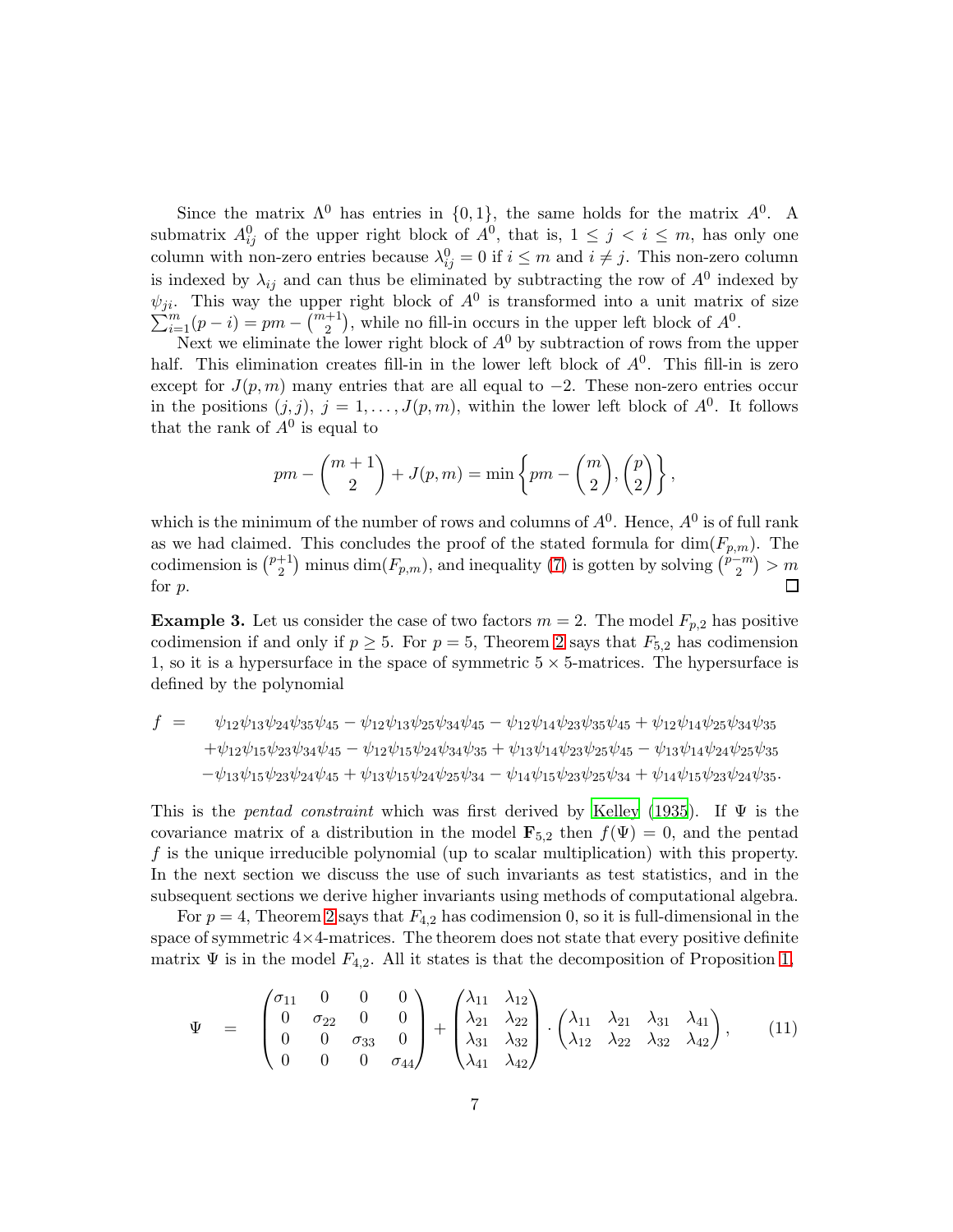imposes *no equality constraints* on the covariance matrix Ψ. But it does impose constraints in the form of inequations  $f(\Psi) \neq 0$  and inequalities  $f(\Psi) \geq 0$ . We will discuss this issue in Section 4, after the algebraic set-up of ideals has been introduced. Note that the statistical problem of *parameter identification* corresponds to the algebraic problem of solving the equations [\(11\)](#page-6-0) for the unknowns  $\sigma_{ii}$ ,  $\lambda_{ij}$  when the  $\psi_{ij}$  are given.

#### <span id="page-7-0"></span>3 Invariants as test statistics

Let  $\Psi \in \mathbb{R}^{p \times p}$  be a covariance matrix, that is, a positive definite symmetric  $p \times p$ -matrix, and let f be a polynomial in the entries  $\psi_{ij}$  of  $\Psi$ . We write  $f(\Psi)$  for the evaluation of f using the numerical values of a particular matrix  $\Psi$ . The polynomial f is called an *invariant* of the factor analysis model  $\mathbf{F}_{p,m}$  if  $f(\Psi) = 0$  for all matrices  $\Psi$  in the parameter space  $F_{p,m}$ . Classical examples of invariants are the tetrad and pentad. If f is an invariant of  $\mathbf{F}_{p,m}$  and  $\Psi$  is a covariance matrix such that  $f(\Psi) \neq 0$  then we can deduce that  $\Psi \notin F_{n,m}$ . This suggests that model invariants can be used as statistics in tests of model fit. We propose the following approach for putting this on a sound basis.

Assume we observe a sample  $X_1, X_2, \ldots, X_N$  of independent random vectors in  $\mathbb{R}^p$  that are identically distributed according to the multivariate normal distribution  $\mathcal{N}_p(\mu, \Psi)$  with mean vector  $\mu \in \mathbb{R}^p$  and positive definite  $p \times p$ -covariance matrix  $\Psi$ . Let  $\bar{X} = \frac{1}{N} \sum_{k=1}^{N} X_k$  be the sample mean vector and consider the sample covariance matrix

$$
S = (s_{ij}) = \frac{1}{N-1} \sum_{k=1}^{N} (X_k - \bar{X})(X_k - \bar{X})^t.
$$

Moreover, let f be an invariant of a hypothesized factor analysis model  $\mathbf{F}_{p,m}$ . The *sample invariant*  $f(S)$  provides a consistent estimator of the true invariant evaluation  $f(\Psi)$ . The variance of  $f(S)$ , which we denote by  $\text{Var}_{\Psi}[f(S)]$ , can be derived by computing appropriate moments of the Wishart distribution according to which the matrix  $(N 1) \cdot S$  is distributed; compare [Mardia et al. \(1979](#page-29-8), Sect. 3.4) and [Wishart \(1928a](#page-30-3)). The variance  $\text{Var}_{\Psi}[f(S)]$  is a polynomial function of the true covariance matrix  $\Psi$ . Replacing  $\Psi$  by the sample covariance matrix S in this polynomial yields the estimator  $Var_S[f(S)]$ . Using this estimator, we can define the *standardized sample invariant*

<span id="page-7-2"></span>
$$
Z_f = \frac{f(S)}{\sqrt{\text{Var}_S[f(S)]}}.\tag{12}
$$

<span id="page-7-1"></span>**Proposition 4.** Let f be an invariant of the model  $\mathbf{F}_{p,m}$ , and let  $\Psi$  be a covariance *matrix such that* f *vanishes at* Ψ *but its gradient vector* ∇f *does not vanish at* Ψ*. Then,* as the sample size N tends to infinity, the standardized sample invariant  $Z_f$  converges *in distribution to a standard normal distribution:*

$$
Z_f \longrightarrow_d \mathcal{N}(0,1).
$$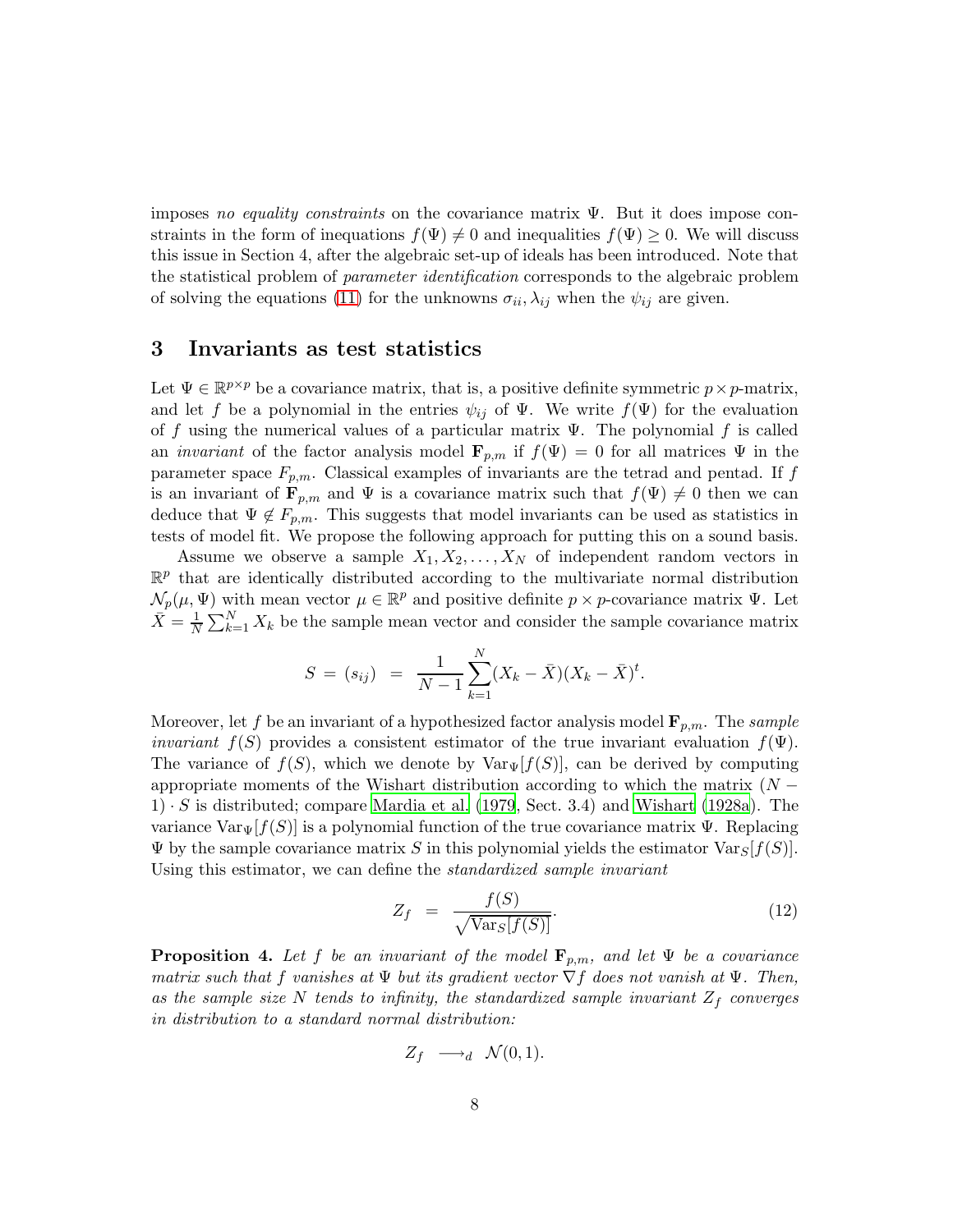*Proof.* The vectorization of  $\sqrt{N}(S - \Psi)$  converges in distribution to a centered multivariate normal distribution. Hence, by the delta method [\(Shorack](#page-30-4), [2000](#page-30-4), p.279),

$$
\sqrt{N} f(S) = \sqrt{N} [f(S) - f(\Psi)] \longrightarrow_d \mathcal{N}(0, v_f)
$$

with asymptotic variance

$$
v_f = \lim_{N \to \infty} N \operatorname{Var}_{\Psi}[f(S)] > 0.
$$

Since  $\text{Var}_{\Psi}[f(S)]/\text{Var}_{S}[f(S)]$  converges in probability to one, it follows from Slutsky's theorem that

$$
Z_f = \frac{\sqrt{\text{Var}_{\Psi}[f(S)]}}{\sqrt{\text{Var}_{S}[f(S)]}} \cdot \frac{\sqrt{N} f(S)}{\sqrt{N \text{Var}_{\Psi}[f(S)]}} \longrightarrow_d \frac{1}{\sqrt{v_f}} \cdot \mathcal{N}(0, v_f) = \mathcal{N}(0, 1). \Box
$$

<span id="page-8-0"></span>**Remark 5.** The sample invariant  $f(S)$  is typically a biased estimator of  $f(\Psi)$ . However, if the expectation of  $f(S)$  is of the form  $E_{\Psi}[f(S)] = h(N) \cdot f(\Psi)$ , where  $h(N)$  is a function of the sample size only, then one can consider the *bias-corrected sample invariant*  $f(S) = f(S)/h(N)$ . An analog of Proposition [4](#page-7-1) holds when  $f(S)$  is replaced by  $f(S)$ .

Example 6. We derive the standardized and bias-corrected sample invariants for the one-factor model  $\mathbf{F}_{p,1}$ . Let i, j, k,  $\ell$  be four distinct indices in [p] and consider the tetrad

$$
f = \psi_{ik}\psi_{j\ell} - \psi_{i\ell}\psi_{jk}.
$$
 (13)

If  $\Psi$  is a covariance matrix in  $F_{p,1}$  then the tetrad vanishes, i.e.,  $f(\Psi) = 0$ .

The sample tetrad  $f(S) = s_{ik}s_{j\ell} - s_{i\ell}s_{jk}$  is a consistent but biased estimator of  $f(\Psi)$ . However, the bias can be corrected as described in Remark [5](#page-8-0) with the *bias-corrected sample tetrad* being equal to

$$
\tilde{f}(S) = \frac{N-1}{N-2} (s_{ik} s_{j\ell} - s_{i\ell} s_{jk}).
$$

For any covariance matrix  $\Psi$ , the variance of this unbiased estimator of  $f(\Psi)$  is equal to

<span id="page-8-1"></span>
$$
\text{Var}_{\Psi} \left[ \tilde{f}(S) \right] = \frac{N+1}{(N-1)(N-2)} \det(\Psi_{\{i,j\} \times \{i,j\}}) \cdot \det(\Psi_{\{k,\ell\} \times \{k,\ell\}}) - \frac{1}{N-2} \det(\Psi_{\{i,j,k,\ell\} \times \{i,j,k,\ell\}}) + \frac{3}{N-2} \det(\Psi_{\{i,j\} \times \{k,\ell\}})^2.
$$
\n(14)

This expression was first computed by [Wishart \(1928b\)](#page-30-5). If  $\Psi \in F_{p,1}$ , then

$$
\det(\Psi_{\{i,j\}\times\{k,\ell\}}) = \psi_{ik}\psi_{j\ell} - \psi_{i\ell}\psi_{jk} = 0.
$$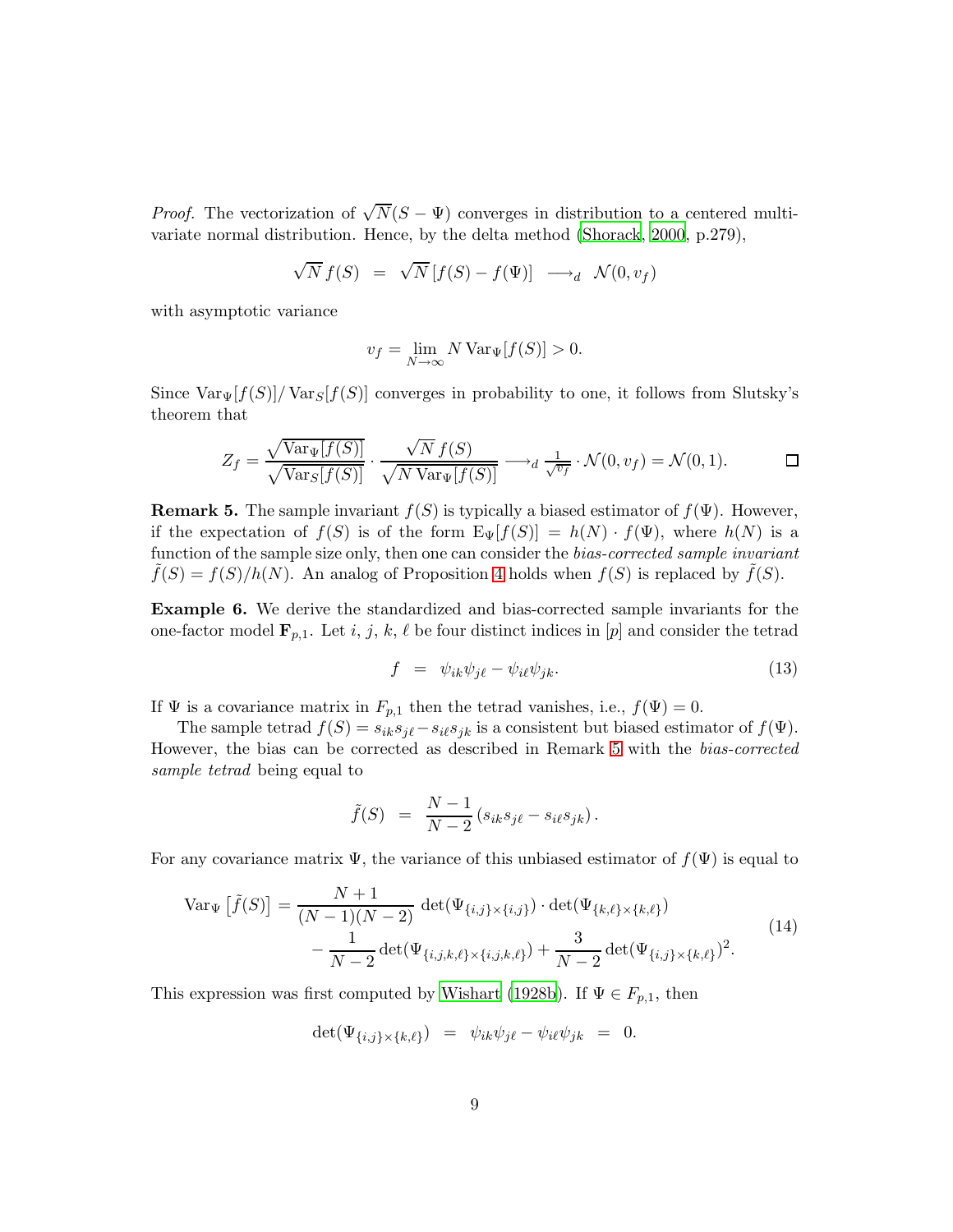Thus the last term in [\(14\)](#page-8-1) vanishes and we can use the estimate

$$
\begin{aligned} \text{Var}_S \left[ \tilde{f}(S) \right] &= \\ &\frac{N+1}{(N-1)(N-2)} \, \det(S_{\{i,j\} \times \{i,j\}}) \cdot \det(S_{\{k,\ell\} \times \{k,\ell\}}) - \frac{1}{N-2} \det(S_{\{i,j,k,\ell\} \times \{i,j,k,\ell\}}). \end{aligned}
$$

Following the recipe in [\(12\)](#page-7-2), we introduce the standardized bias-corrected sample tetrad

$$
Z_{\tilde{f}} = \frac{\tilde{f}(S)}{\sqrt{\text{Var}_S \left[\tilde{f}(S)\right]}}.
$$

This is an explicit expression which can be evaluated for any sample covariance matrix S arising from data  $X_i$ . If at least one of the four entries  $\psi_{ik}, \psi_{j\ell}, \psi_{i\ell}, \psi_{jk}$  is non-zero, then the gradient of the tetrad is non-zero at  $\Psi$ . Proposition [4](#page-7-1) says that  $Z_{\tilde{f}}$  has an asymptotic standard normal distribution  $\mathcal{N}(0,1)$  when the sample size N tends to infinity.

Suppose now that  $f$  is an arbitrary polynomial invariant of the factor analysis model  $\mathbf{F}_{p,m}$ , and we wish to test the null hypothesis  $H_f : f(\Psi) = 0$ . In light of Proposition [4,](#page-7-1) we can do this by computing the corresponding standardized sample invariant  $Z_f$ and by comparing it to the appropriate quantile of the standard normal distribution  $\mathcal{N}(0, 1)$ . More precisely, for chosen significance level  $\alpha \in (0, 1)$ , we can find an interval  $[-c_{\alpha},c_{\alpha}]$  which, assuming  $H_f$  is true, contains the standardized sample invariant  $Z_f$ with (asymptotic) probability  $1 - \alpha$ . If we observe a value  $z_f$  of  $Z_f$  that falls outside this interval,  $z_f \notin [-c_\alpha, c_\alpha]$ , then this constitutes evidence against  $H_f$  and, in particular, evidence against the hypothesized factor analysis model of which  $f$  is an invariant.

If the hypothesized factor analysis model is a hypersurface then consideration of a single invariant f is sufficient. This happens, for instance, in the case  $p = 5, m = 2$ discussed in Example [3.](#page-6-1) Here f is the pentad and we only need to test  $H_f$ .

In general, however, the model structure will not be captured in a single polynomial invariant. Then we might want to employ a set I of invariants of the considered model to test model fit. For instance, I could be a set of ideal generators as in Section 4. A simple approach to working with several invariants is to employ Bonferroni's inequality, which suggests the consideration of the interval  $[-c_{\alpha/|I|}, c_{\alpha/|I|}]$ . This interval simultaneously contains all standardized sample invariants  $Z_f$ ,  $f \in I$ , with probability at least  $1 - \alpha$ . Therefore, if one or more observed values  $z_f$  fall outside the interval  $[-c_{\alpha/|I|}, c_{\alpha/|I|}]$ , then we have found statistical evidence against the hypothesized factor analysis model. More powerful approaches than this simple Bonferroni method can be obtained by combining the invariants in a quadratic form; see e.g. [Hipp and Bollen \(2003\)](#page-29-9) for work employing tetrads. Alternatively, [Spirtes et al. \(2000](#page-30-6)) employ tests of vanishing tetrads to define scores for model selection in Gaussian graphical models with hidden variables.

Tetrads appear to be the only invariants of factor analysis models that have seen routine use in data analysis. However, the approach we have outlined above is feasible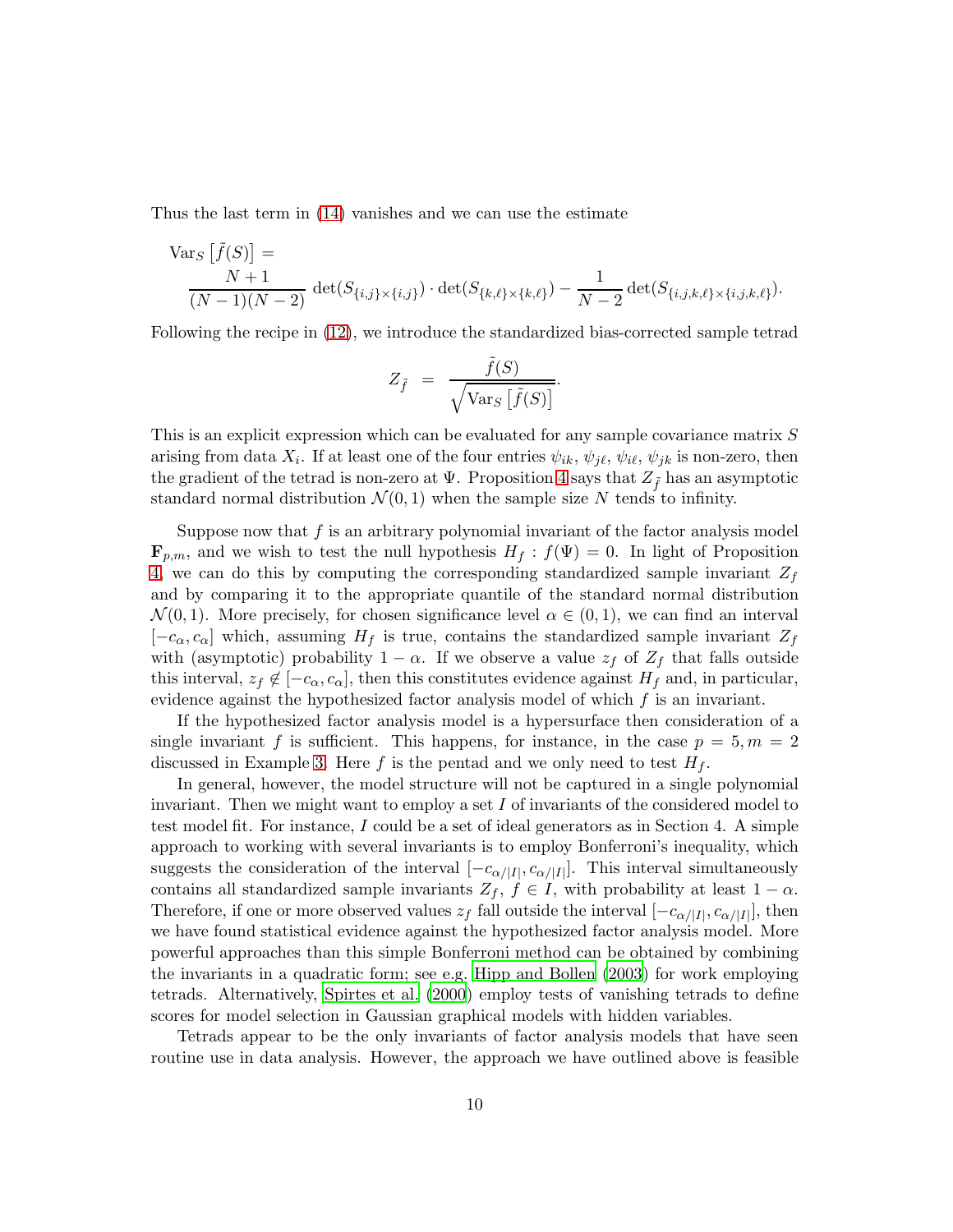also for other invariants such as the pentad and the higher invariants we determine subsequently. The only difficulty involved is the estimation of the variance-covariance structure of the sample invariants. We expect that recent work on moments of the Wishart distribution [\(Graczyk et al., 2005;](#page-29-10) [Lu and Richards, 2001\)](#page-29-11) can be applied fruitfully to overcome this difficulty. When moments of invariants cannot be determined exactly, asymptotic approximations can be derived from the asymptotic covariance matrix for the sample covariance matrix; see [Roverato and Whittaker \(1998\)](#page-29-12) for a discussion of properties of the Isserlis matrix which determines this asymptotic covariance matrix.

# <span id="page-10-0"></span>4 Algebraic setup

We are interested in polynomial relations among the entries of a factor analysis covariance matrix  $\Psi \in F_{p,m}$ . The mathematical framework for studying such polynomial relations is that of commutative algebra and algebraic geometry (see e.g. [Cox et al.](#page-28-5), [1997\)](#page-28-5). Many algorithms from these fields are implemented in software for symbolic computation, and they provide powerful computational tools for the study of model invariants. The application of these tools in statistics is the focus of algebraic statistics [\(Pachter and Sturmfels, 2005;](#page-29-3) [Pistone et al.](#page-29-4), [2001](#page-29-4)). While algebraic statistics has so far been predominantly occupied with the study of models for discrete random variables, the present study is one of the first in this emerging field which concerns continuous random variables. The set-up to be introduced is fairly general and can be used to study arbitrary Gaussian graphical models, not just the factor analysis model.

We fix the ring of polynomials with real coefficients in the  $\binom{p+1}{2}$  $\binom{+1}{2}$  indeterminates  $\psi_{ij}$ :

$$
\mathbb{R}[\psi_{ij}, \, i \leq j] = \mathbb{R}[\psi_{11}, \psi_{12}, \dots, \psi_{1p}, \psi_{22}, \dots, \psi_{2p}, \psi_{33}, \dots, \psi_{pp}].
$$

For any subset F of the symmetric matrices in  $\mathbb{R}^{p \times p}$ , let  $I(F)$  be the set of all polynomials  $f \in \mathbb{R}[\psi_{ij}, i \leq j]$  such that  $f(\Psi) = 0$  for all  $\Psi \in F$ . Clearly,  $I(F)$  is an ideal in  $\mathbb{R}[\psi_{ij}, i \leq j]$ j; that is, the sum of two polynomials in  $I(F)$  is again in  $I(F)$ , and the product of any polynomial in  $\mathbb{R}[\psi_{ij}, i \leq j]$  with a polynomial in  $I(F)$  is in  $I(F)$ . According to Hilbert's basis theorem, every ideal is generated by a finite list of polynomials. We tacitly assume this finite representation for all the ideals which appear in the following discussion.

<span id="page-10-1"></span>The object of our interest is the *ideal of invariants* of the model  $\mathbf{F}_{p,m}$ , which is the ideal  $I_{p,m} = I(F_{p,m})$ . Since membership in  $F_{p,m}$  depends only on the off-diagonal entries of the matrix  $\Psi$ , we can regard  $I_{p,m}$  as an ideal in the subring  $\mathbb{R}[\psi_{ij}, i < j]$ of  $\mathbb{R}[\psi_{ij}, i \leq j]$ . If I is any ideal in the bigger polynomial ring  $\mathbb{R}[\psi_{ij}, i \leq j]$  then the intersection  $I \cap \mathbb{R}[\psi_{ij}, i < j]$  is an ideal in the smaller polynomial ring  $\mathbb{R}[\psi_{ij}, i < j]$ . Passing to this intersection is the process of *elimination* of the variables  $\psi_{11}, \dots, \psi_{pp}$ . The following result shows how the ideal  $I_{p,m}$  can be computed using elimination.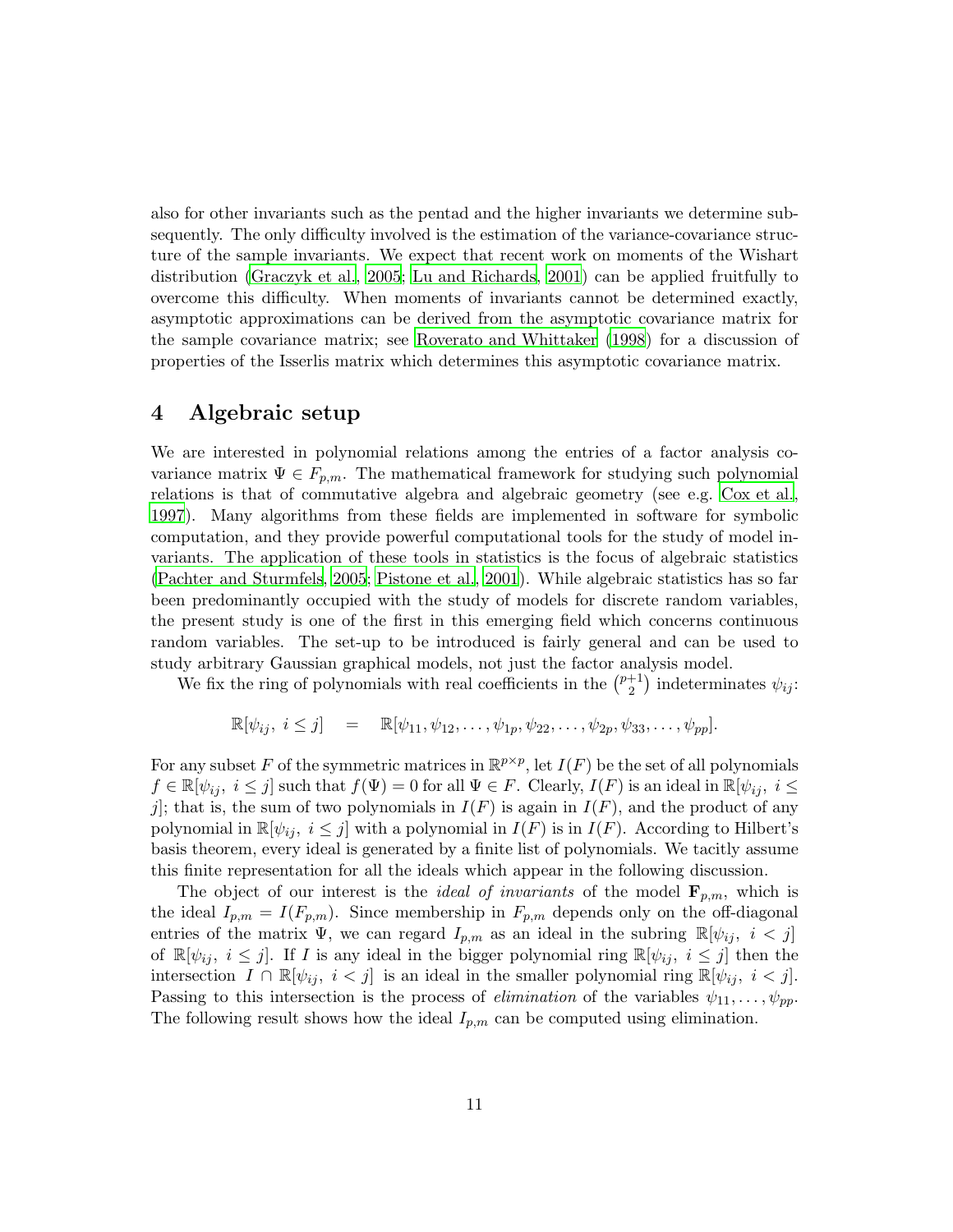**Theorem 7.** Let  $M_{p,m} \subseteq \mathbb{R}[\psi_{ij}, i \leq j]$  be the ideal that is generated by all  $(m+1) \times$  $(m+1)$ -minors of a symmetric matrix  $\Psi \in \mathbb{R}^{p \times p}$ . Then the ideal of invariants equals

<span id="page-11-1"></span>
$$
I_{p,m} = M_{p,m} \cap \mathbb{R}[\psi_{ij}, i < j]. \tag{15}
$$

*Proof.* The proof makes use of standard arguments from algebraic geometry, and all varieties  $V(\cdot)$  are understood over the field  $\mathbb C$  of complex numbers. Recall that the *variety*  $V(M_{p,m})$  of the ideal  $M_{p,m}$  is the set of common zeroes of the polynomials in  $M_{p,m}$ . This set coincides with the set of all symmetric  $p \times p$ -matrices of rank at most m. Let  $F'_{p,m}$  denote the set of all  $p \times p$ -matrices of the form  $\Psi = \Sigma + \Gamma$  where  $\Sigma$  is a diagonal matrix and  $\Gamma \in V(M_{p,m})$ . Thus  $F'_{p,m}$  is the superset of our parameter space  $F_{p,m}$  gotten by dropping the positive definiteness requirement. Since the cone of positive definite matrices is open (and hence Zariski dense) in the space of all symmetric matrices, we conclude that  $F_{p,m}$  and  $F'_{p,m}$  have the same Zariski closure in  $\mathbb{C}^{p\times p}$ . The projection of this Zariski closure onto the space of off-diagonal entries is Zariski closed, and it coincides with the variety  $V(I_{p,m})$  of the desired ideal  $I_{p,m}$ . On the other hand, every matrix in the projection of  $F'_{p,m}$  is the image of a matrix  $\Gamma$  in  $V(M_{p,m})$ . We conclude that  $V(I_{p,m})$ equals the Zariski closure of the projection of  $V(M_{p,m})$  onto the off-diagonal coordinates.

By the Elimination Theorem (see [Cox et al.](#page-28-5), [1997](#page-28-5), §3.2) we have

<span id="page-11-0"></span>
$$
V\big(M_{p,m}\,\cap\,\mathbb{R}[\psi_{ij},\,i
$$

Now, it is known that  $M_{p,m}$  is a prime ideal and that the minors form a Gröbner basis for  $M_{p,m}$ ; compare [Conca \(1994](#page-28-6)), [Sturmfels and Sullivant \(2005](#page-30-7), Corollary 4.11, Example 4.12). The primality of  $M_{p,m}$  implies that  $M_{p,m} \cap \mathbb{R}[\psi_{ij}, i < j]$  is prime as well. Since, by definition,  $I_{p,m}$  is radical, we apply Hilbert's Nullstellensatz to [\(16\)](#page-11-0) to conclude that  $I_{p,m} = M_{p,m} \cap \mathbb{R}[\psi_{ij}, i < j].$  $\Box$ 

Theorem [7](#page-10-1) allows for the derivation of a finite generating set of the ideal  $I_{p,m}$  using the method of Gröbner bases. This will be explained in Section 5. In the remainder of this section, we discuss some consequences and geometric aspects of Theorem [7,](#page-10-1) starting with some polynomials that obviously belong to the ideal  $I_{p,m}$ . Up to sign, there are

$$
\frac{1}{2}\binom{p}{2(m+1)}\binom{2(m+1)}{m+1}
$$

*off-diagonal*  $(m + 1) \times (m + 1)$ *-minors* of the matrix  $\Psi$ , that is, subdeterminants that do not involve any diagonal entries of  $\Psi$ . Such minors of size  $m+1$  are trivially in  $I_{p,m}$ .

**Corollary 8.** Let  $p \geq 2(m+1)$  and choose two disjoint sets  $R, C \subset [p]$  of cardinality  $|R| = |C| = m + 1$ *. Then the off-diagonal minor*  $\det(\Psi_{R \times C})$  *is in*  $I_{p,m}$ *.*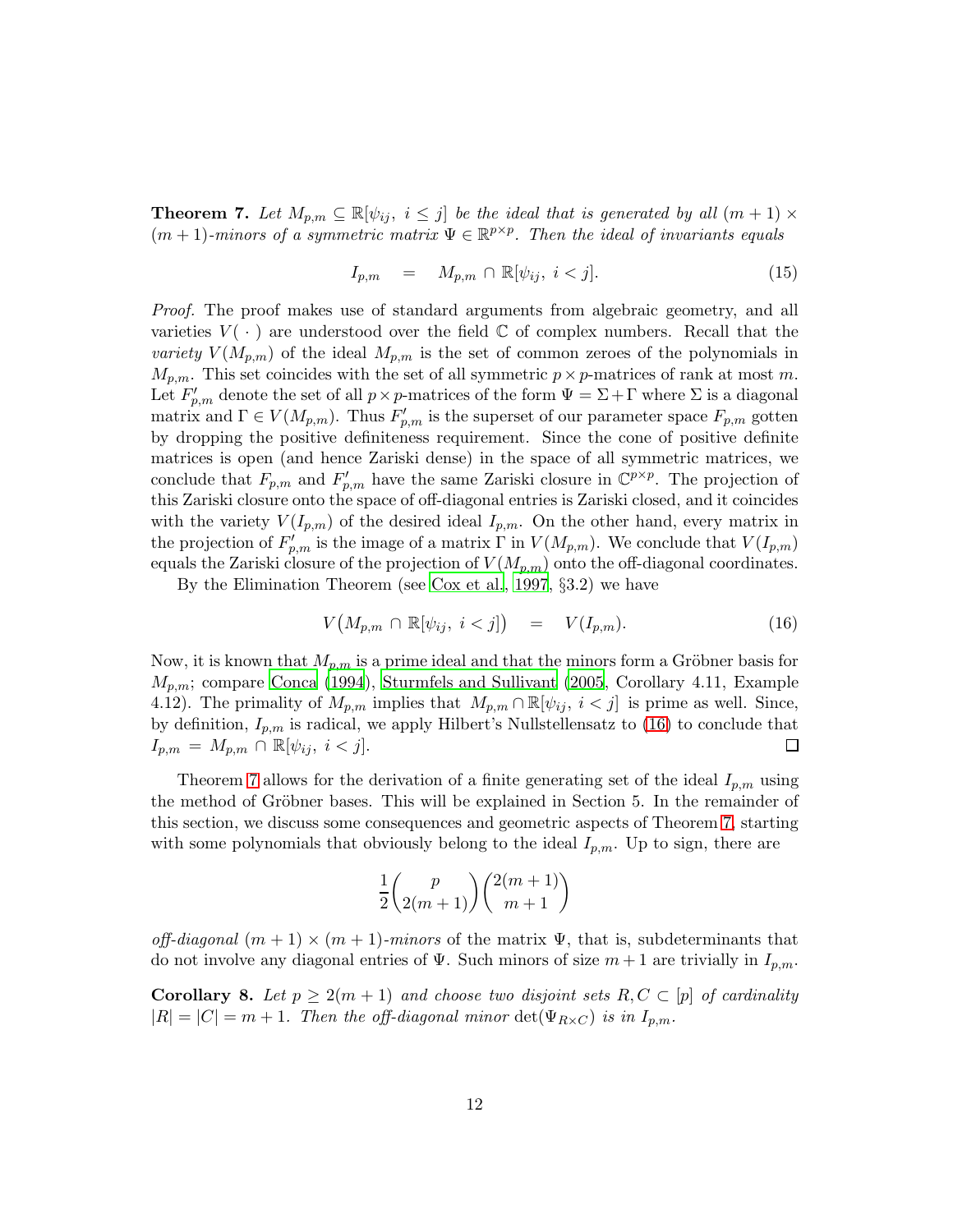**Example 9.** Let  $m = 1$ . Then the 2 × 2-off-diagonal minors of  $\Psi$  belong to  $I_{p,1}$ . For example, if  $R = \{1, 2\}$  and  $C = \{3, 4\}$  then this minor is the tetrad

$$
\det(\Psi_{R\times C}) = \det \begin{pmatrix} \psi_{13} & \psi_{14} \\ \psi_{23} & \psi_{24} \end{pmatrix} = \psi_{13}\psi_{24} - \psi_{14}\psi_{23}.
$$

If  $p < 2(m + 1)$  there are no off-diagonal minors. However, if  $p \geq 2m + 1$ , it is still easy to determine some non-zero polynomials in  $I_{p,m}$  by considering two minors that contain exactly one common diagonal entry  $\psi_{ii}$  and eliminating this diagonal entry.

<span id="page-12-0"></span>**Corollary 10.** Let  $m \geq 2$  and  $p \geq 2m + 1$ , and choose  $i \in [p]$ . Let  $(R, C)$  and  $(\overline{R}, \overline{C})$ *be two pairs of m-element subsets of*  $[p]\setminus\{i\}$  *that are disjoint:*  $R \cap C = \emptyset = \overline{R} \cap \overline{C}$ *. Finally, let*  $\Psi^0$  *be the symmetric matrix whose off-diagonal entries are the unknowns*  $\psi_{ij}$ and whose diagonal entries are equal to 0. Then the following polynomial is in  $I_{p,m}$ :

$$
f_{i,R,C,\bar{R},\bar{C}} = \det(\Psi_{R\times C}) \cdot \det(\Psi^0_{(i,\bar{R})\times(i,\bar{C})}) - \det(\Psi_{\bar{R}\times\bar{C}}) \cdot \det(\Psi^0_{(i,R)\times(i,C)}).
$$

*The notation*  $(i, R) \times (i, C)$  *indicates that the i-th row and column are arranged first.* 

*Proof.* The polynomial  $f_{i,R,C,\bar{R},\bar{C}}$  lies in  $\mathbb{R}[\psi_{ij}, i < j]$ . The two identities

$$
\begin{array}{rcl}\n\det(\Psi_{(i,R)\times(i,C)}) & = & \det(\Psi^0_{(i,R)\times(i,C)}) + \psi_{ii} \cdot \det(\Psi_{R\times C}), \\
\det(\Psi_{(i,\bar{R})\times(i,\bar{C})}) & = & \det(\Psi^0_{(i,\bar{R})\times(i,\bar{C})}) + \psi_{ii} \cdot \det(\Psi_{\bar{R}\times\bar{C}})\n\end{array}
$$

imply

$$
f_{i,R,C,\bar{R},\bar{C}} = \det(\Psi_{R\times C}) \cdot \det(\Psi_{(i,\bar{R})\times(i,\bar{C})}) - \det(\Psi_{\bar{R}\times\bar{C}}) \cdot \det(\Psi_{(i,R)\times(i,C)}).
$$

This is a polynomial linear combination of  $(m + 1) \times (m + 1)$ -minors of  $\Psi$ , so it lies in  $M_{p,m}$ . We conclude that  $f_{i,R,C,\bar{R},\bar{C}}$  is in the right hand side of [\(15\)](#page-11-1) and hence in  $I_{p,m}$ .  $\Box$ 

The *linear eliminant*  $f_{i, R, C, \bar{R}, \bar{C}}$  is a homogeneous polynomial of degree  $2m + 1$ . For  $m = 2$  and  $m = 3$ , the linear eliminants recover the tetrads and the pentads as follows:

**Remark 11.** If  $m = 1$  and  $p \ge 4$  then we can choose pairs  $(R, C)$  and  $(\overline{R}, \overline{C})$  satisfying the assumptions of Corollary [10.](#page-12-0) The result is a polynomial combination of two tetrads:

$$
f_{i,R,C,\bar{R},\bar{C}} = -\psi_{rc}\psi_{i\bar{r}}\psi_{i\bar{c}} + \psi_{\bar{r}\bar{c}}\psi_{ir}\psi_{ic} = -\psi_{i\bar{c}} \cdot \det(\Psi_{\{r,\bar{r}\}\times\{c,i\}}) + \psi_{ir} \cdot \det(\Psi_{\{\bar{c},c\}\times\{\bar{r},i\}}).
$$

**Example 12.** Let  $m = 2$  and  $p = 5$ . Then the polynomial  $f_{i,R,C,R,C}$  has degree five, and it does not depend on the choices of i, R, C,  $\overline{R}$  and  $\overline{C}$ . Up to sign, it coincides with the pentad f which was displayed in Example [3.](#page-6-1) Note that the twelve monomials in the pentad f correspond to the twelve labeled cycles on the set of nodes  $\{1, 2, 3, 4, 5\}$ . The ideal  $I_{5,2}$  is the principal ideal generated by the pentad; in symbols,  $I_{5,2} = \langle f \rangle$ .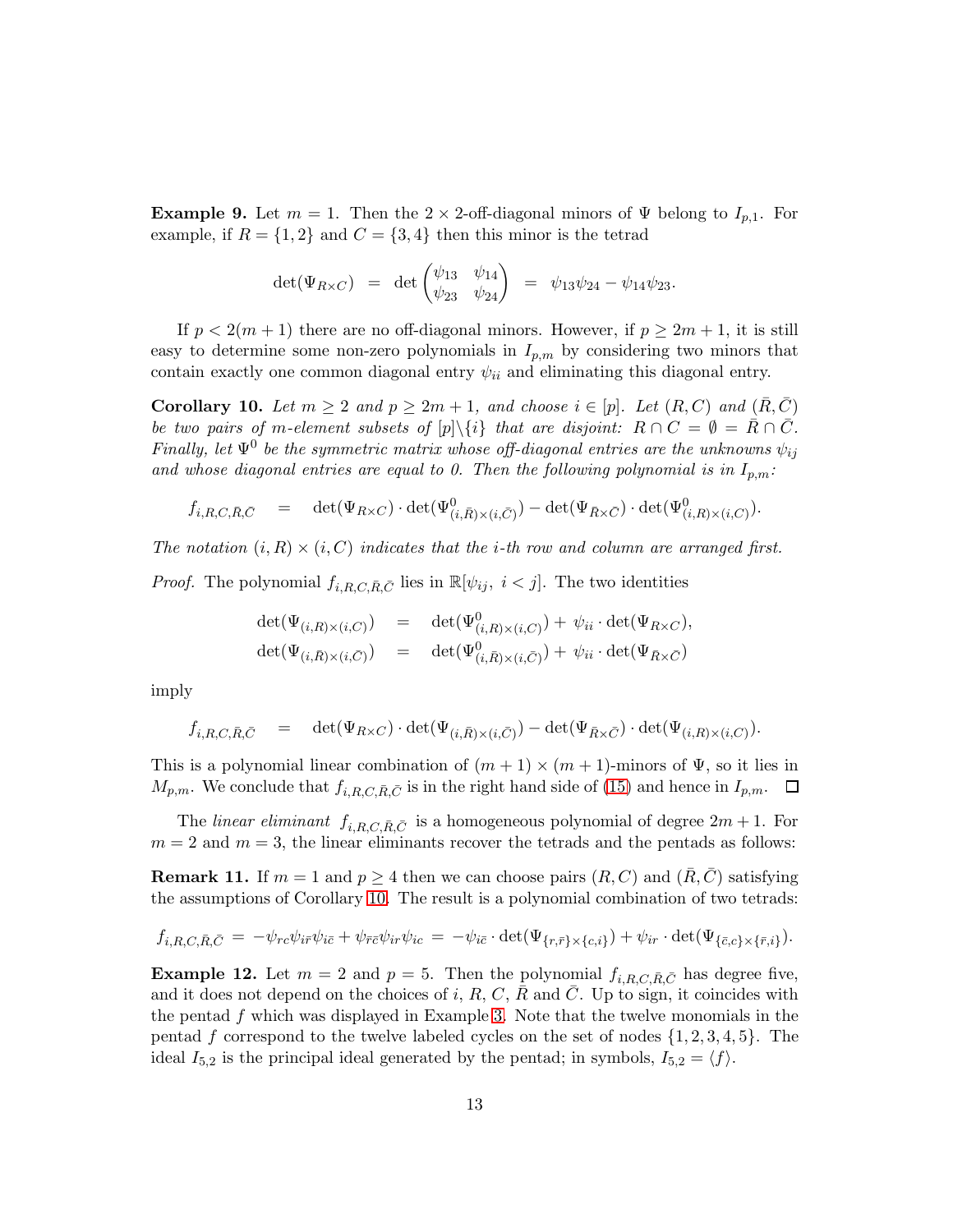<span id="page-13-0"></span>The following proposition shows that linear eliminants are non-redundant invariants.

**Proposition 13.** Let  $m \geq 2$  and  $p \geq 2m + 1$ . If  $R \cup C = \overline{R} \cup \overline{C}$ , then linear eliminant  $f_{i,R,C,\bar{R},\bar{C}}$  *is not in the ideal generated by the off-diagonal*  $(m+1) \times (m+1)$ *-minors of*  $\Psi$ *.* 

*Proof.* Without loss of generality assume that  $i = 1$  and  $R \cup C = \{2, 3, ..., 2m + 1\}$ . Since codim $(F_{2m+1,m}) > 0$ , by Theorem [2,](#page-3-2) we can choose a symmetric matrix  $\Psi \in \mathbb{R}^{p \times p}$ such that (i)  $f_{1,R,C,\bar{R},\bar{C}}(\Psi) \neq 0$  and (ii) all off-diagonal entries in row  $2m+2$  to p are zero. Then all off-diagonal  $(m + 1) \times (m + 1)$ -minors of the chosen matrix  $\Psi$  are zero. This shows that  $f_{1,R,C,\bar{R},\bar{C}}$  cannot be a polynomial combination of the off-diagonal minors.  $\Box$ 

<span id="page-13-1"></span>We believe that the following converse to Proposition [13](#page-13-0) holds. As we will see, Conjecture [14](#page-13-1) is part of a general series of finiteness conjectures about the ideals  $I_{n,m}$ .

Conjecture 14. Let  $m \geq 2$  and  $p \geq 2m+2$ . If  $R \cup C \neq \overline{R} \cup \overline{C}$  then the linear eliminant  $f_{i,R,C,\bar{R},\bar{C}}$  *is in the ideal generated by the off-diagonal*  $(m+1) \times (m+1)$ *-minors of*  $\Psi$ *.* 

We call the linear eliminants where  $R\cup C = \overline{R}\cup\overline{C}$  the  $(2m+1)$ *-ads.* So when  $m=2$ , we recover the pentads and when  $m = 3$  we obtain *septads*.

We close this section with a discussion of the geometric role played by the ideal  $I_{p,m}$ in the context of factor analysis. Recall that the variety  $V(I_{p,m})$  is the set of all common zeros of the polynomials in the ideal  $I_{p,m}$ . Consider the following four statements:

- (a) A polynomial vanishes on the parameter space  $F_{p,m}$  if and only if it lies in  $I_{p,m}$ .
- (b) The factor analysis model  $\mathbf{F}_{p,m}$  is represented by the variety  $V(I_{p,m})$ .
- (c) The parameter space  $F_{p,m}$  coincides with the variety  $V(I_{p,m})$ .
- (d) The closure of the parameter space  $F_{p,m}$  coincides with the variety  $V(I_{p,m})$ .

Then statement (a) is true because this is how the ideal  $I_{p,m}$  was defined. Statement (b) is vague, but it expresses the philosophy of this paper, so we simply declare it to be true. On the other hand, statement (c) is false with respect to every meaningful interpretation of what the statement may mean. In algebraic geometry,  $V(I_{p,m})$  denotes the set of zeros of  $I_{p,m}$  over the field C of complex numbers, and this is what was meant in the proof of Theorem [7.](#page-10-1) Considering the zeros of  $I_{p,m}$  among positive-definite matrices, positive semi-definite matrices, or just real symmetric matrices, we get the inclusions

$$
V_{\text{pd}}(I_{p,m}) \subset V_{\text{psd}}(I_{p,m}) \subset V_{\mathbb{R}}(I_{p,m}) \subset V(I_{p,m}).
$$

So, meaningful interpretations of (c) may be that  $F_{p,m}$  equals  $V_{\text{pd}}(I_{p,m})$ , and that  $V(I_{p,m})$ equals the set  $F_{p,m}^{\mathbb{C}}$  of complex  $p \times p$ -matrices  $\Psi = \Sigma + \Lambda \Lambda^t$  where  $\Sigma$  is diagonal and  $\Lambda \in \mathbb{C}^{p \times m}$ . Both of these statements are false as the following example shows.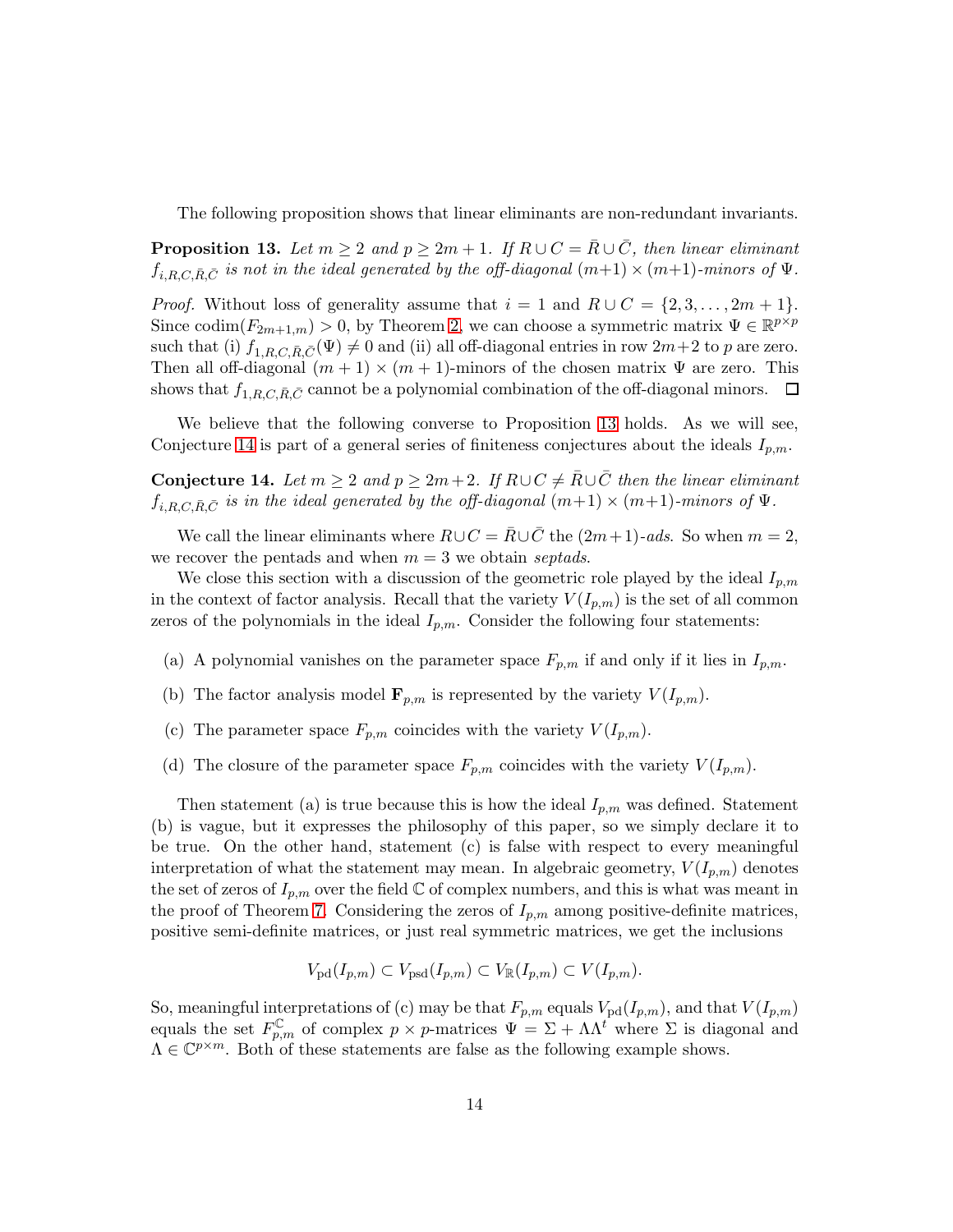**Example 15.** Let  $p = 3$  and  $m = 1$ . Then  $F_3^{\mathbb{C}}$  $_{3,1}^{\mathbb{C}}$  consists of all  $3 \times 3$ -matrices of the form

$$
\begin{pmatrix}\n\psi_{11} & \psi_{12} & \psi_{13} \\
\psi_{12} & \psi_{22} & \psi_{23} \\
\psi_{13} & \psi_{23} & \psi_{33}\n\end{pmatrix} = \begin{pmatrix}\n\sigma_{11} & 0 & 0 \\
0 & \sigma_{22} & 0 \\
0 & 0 & \sigma_{33}\n\end{pmatrix} + \begin{pmatrix}\n\lambda_{11} \\
\lambda_{21} \\
\lambda_{31}\n\end{pmatrix} \cdot \begin{pmatrix}\n\lambda_{11} & \lambda_{21} & \lambda_{31}\n\end{pmatrix}.
$$
\n(17)

The three off-diagonal identities imply

<span id="page-14-1"></span>
$$
\lambda_{11}^2 \psi_{23} - \psi_{12} \psi_{13} = \lambda_{21}^2 \psi_{13} - \psi_{12} \psi_{23} = \lambda_{31}^2 \psi_{12} - \psi_{13} \psi_{23} = 0. \quad (18)
$$

This shows that a matrix in  $\Psi$  in  $F_3^{\mathbb{C}}$  $_{3,1}^{\mathbb{C}}$  cannot have precisely one zero off-diagonal entry. But  $V(I_{3,1})$  consists of all symmetric  $3\times 3$ -matrices since  $\text{codim}(F_{3,1}) = 0$  and  $I_{3,1} = \{0\}.$ Hence  $F_3^{\mathbb{C}}$  $C_{3,1}^{\mathbb{C}}$  is a proper subset of  $V(I_{3,1}),$  and, likewise,  $F_{3,1}$  is a proper subset of  $V_{\text{pd}}(I_{3,1}).$ 

Let us now come to statement (d). This statement is true over the field  $\mathbb C$  of complex numbers. Every matrix in  $V(I_{p,m})$  is the limit of matrices in  $F_{p,m}^{\mathbb{C}}$ . This follows from a non-trivial algebraic geometry result to the effect that, for the image of any polynomial map over C, the usual closure coincides with the Zariski closure (see [Cox et al.](#page-28-5), [1997](#page-28-5), Proposition 7, p. 490). On the other hand, statement (d) is false over the real numbers. Namely, in our example,  $V_{\text{pd}}(I_{3,1})$  is the set of all positive-definite matrices. If  $\Psi$  is a positive-definite matrix with  $\psi_{12} > 0$ ,  $\psi_{13} > 0$  and  $\psi_{23} < 0$ , then [\(18\)](#page-14-1) forces  $\lambda_{11}$  to be the square root of a negative number, so  $\Psi$  cannot be in the closure of  $F_{3,1}$ . A similar (but more complicated) analysis can be performed for the case  $p = 4, m = 2$  starting from the equations given in [\(11\)](#page-6-0).

In summary, in this paper we do not determine all the constraints satisfied by the parameter space  $F_{p,m}$  of the factor analysis model. What we do determine is the set  $I_{p,m}$ of all polynomial equation constraints. These characterize the closure of  $F_{p,m}$  if we allow complex numbers. The polynomials in  $I_{p,m}$  are the model invariants, and, as argued in Section [3,](#page-7-0) they can be used to derive novel test statistics for Gaussian graphical models.

### <span id="page-14-0"></span>5 Gröbner basis computations

We now focus on computing finite generating sets for the ideals  $I_{p,m}$ . Following Theorem [7,](#page-10-1) this can be done by equating to zero all  $(m+1) \times (m+1)$ -minors of an unknown symmetric  $p \times p$ -matrix  $\Psi$ , and then eliminating the off-diagonal unknowns  $\psi_{ii}$  from these equations. In computer algebra, there are two main methods for eliminating unknowns from a system of equations: Gröbner bases and resultants. In this section we present the Gröbner basis approach, while resultants will be featured in the next section. We shall assume familiarity with "Gröbner basics" at the level of  $Cox$  et al. (1997).

The complete answer to our problem is currently only known for the one-factor model  $(m = 1)$ . Namely, as we shall see in Theorem [16,](#page-15-0) the tetrads provide a reduced Gröbner basis for the ideal  $I_{p,1}$ . For two or more factors  $(m \geq 2)$ , we did numerous computations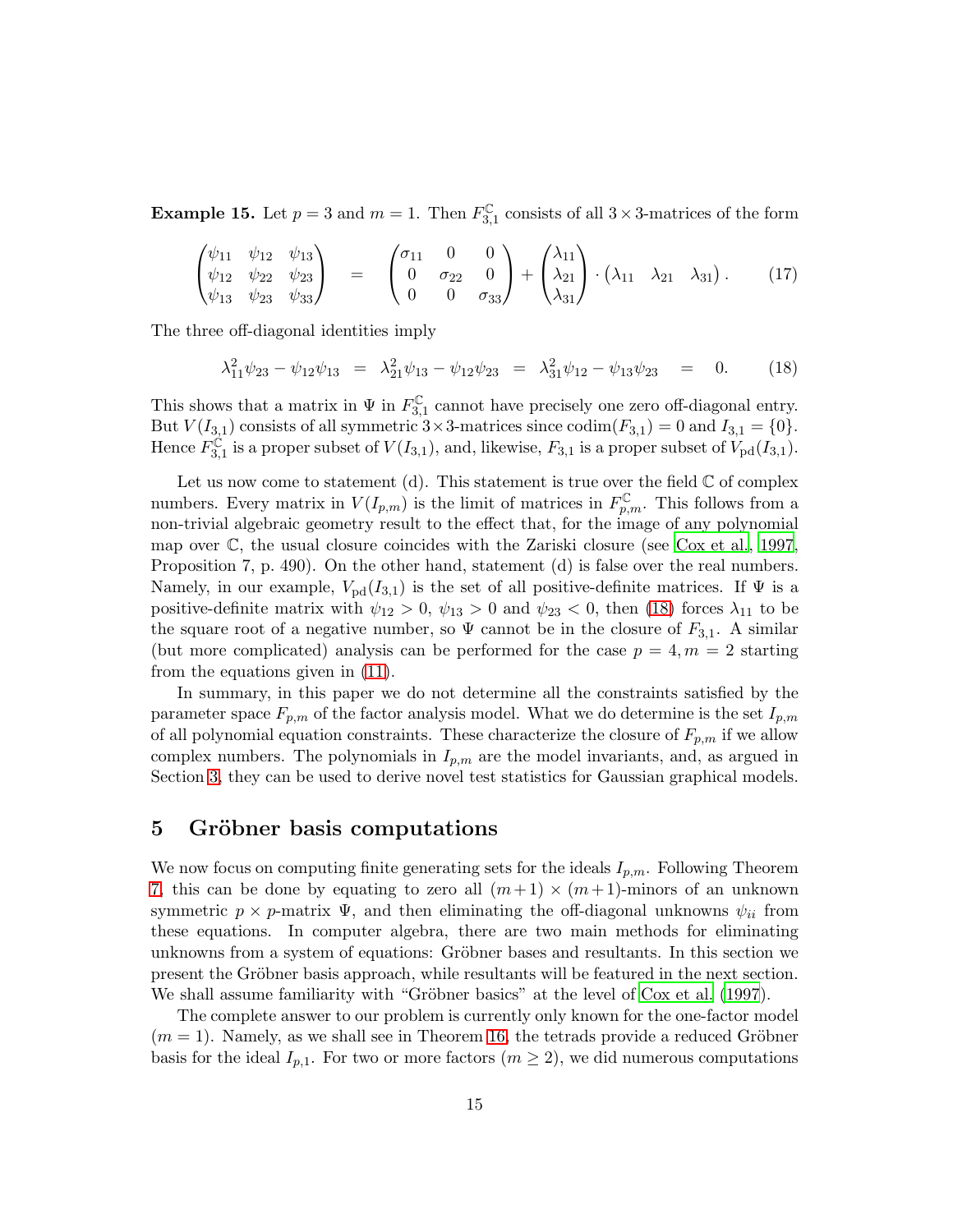with the computer algebra systems Macaulay2 and Singular. The results of these computations are presented in this section (see Tables [1](#page-16-0) and [2](#page-18-1) below). We shall return to these results in Section [7,](#page-23-0) where we offer some conjectures about the ideals  $I_{p,m}$ .

Let  $m = 1$ . For any four indices  $i < j < k < \ell$  in [p], we have the tetrads in [\(1\)](#page-1-0). Since the first tetrad is the difference of the third and the second tetrad, it suffices to pick out the last two tetrads in [\(1\)](#page-1-0). Let

$$
\mathcal{T}_p = \{ \psi_{ij} \psi_{k\ell} - \psi_{ik} \psi_{j\ell}, \psi_{i\ell} \psi_{jk} - \psi_{ik} \psi_{j\ell} \mid 1 \le i < j < k < \ell \le p \}
$$

be the set of  $2\binom{p}{4}$  $_{4}^{p}$ ) tetrads obtained in this way. As described by [de Loera et al. \(1995](#page-28-7)), the underlined terms are the leading terms with respect to a certain monomial order ≻ on  $\mathbb{R}[\psi_{ij}, i < j]$ . (They call this monomial order the *thrackle order*.)

<span id="page-15-0"></span>**Theorem 16.** *If*  $p \leq 3$  *the ideal*  $I_{p,1}$  *is the zero ideal. If*  $p \geq 4$ *, the set*  $\mathcal{T}_p$  *is the reduced Gröbner basis of the ideal*  $I_{p,1}$  *with respect to the monomial order* ≻*.* 

*Proof.* The claim follows from Theorem 2.1 in [de Loera et al. \(1995](#page-28-7)).

□

If we observe  $p = 5$  variables, then the set  $\mathcal{T}_5$  contains ten tetrads. In [Harman](#page-29-0) [\(1976](#page-29-0), p. 76) it is stated that one can find five of these tetrads such that *"any other conditions must be linearly dependent on the [five tetrads].'*' Similarly, [Hipp and Bollen](#page-29-9) [\(2003](#page-29-9), p. 277) state that *"to detect the full set of redundant vanishing tetrads when there are more than four variables requires careful algebraic derivation"* and *"in the case of the five-indicator model there will be five nonredundant vanishing tetrads."* [Harman \(1976](#page-29-0), p. 418) outlines a justification of his claim, which, however, is valid only if all  $\psi_{ij}$  are non-zero. In a strict algebraic sense, Harman's claim is incorrect because none of the ten tetrads in  $\mathcal{T}_5$  is a polynomial linear combination of the other nine tetrads.

<span id="page-15-1"></span>Moving on to the general case  $m \geq 2$ , we now demonstrate how to compute a minimal generating set of the ideal  $I_{p,m}$  by means of two software packages for algebraic geometry.

**Example 17** ( $p = 7$ ,  $m = 2$  in Macaulay 2). The first software we used is the program Macaulay 2 due to [Grayson and Stillman \(1998](#page-29-13)). To compute a minimal generating set of the ideal  $I_{7,2}$  using Macaulay 2, we use the following sequence of six commands:

```
R = QQ[p11, p22, p33, p44, p55, p66, p77, p12, p13, p14, p15, p16, p17, p23, p24, p25, p26, p27,p34,p35,p36,p37,p45,p46,p47,p56,p57,p67, MonomialOrder=>Eliminate 7];
Psi = matrix{{p11,p12,p13,p14,p15,p16,p17},
             {p12,p22,p23,p24,p25,p26,p27},
             {p13,p23,p33,p34,p35,p36,p37},
             {p14,p24,p34,p44,p45,p46,p47},
             {p15,p25,p35,p45,p55,p56,p57},
             {p16,p26,p36,p46,p56,p66,p67},
             {p17,p27,p37,p47,p57,p67,p77}};
M72 = minors(3, Psi);
```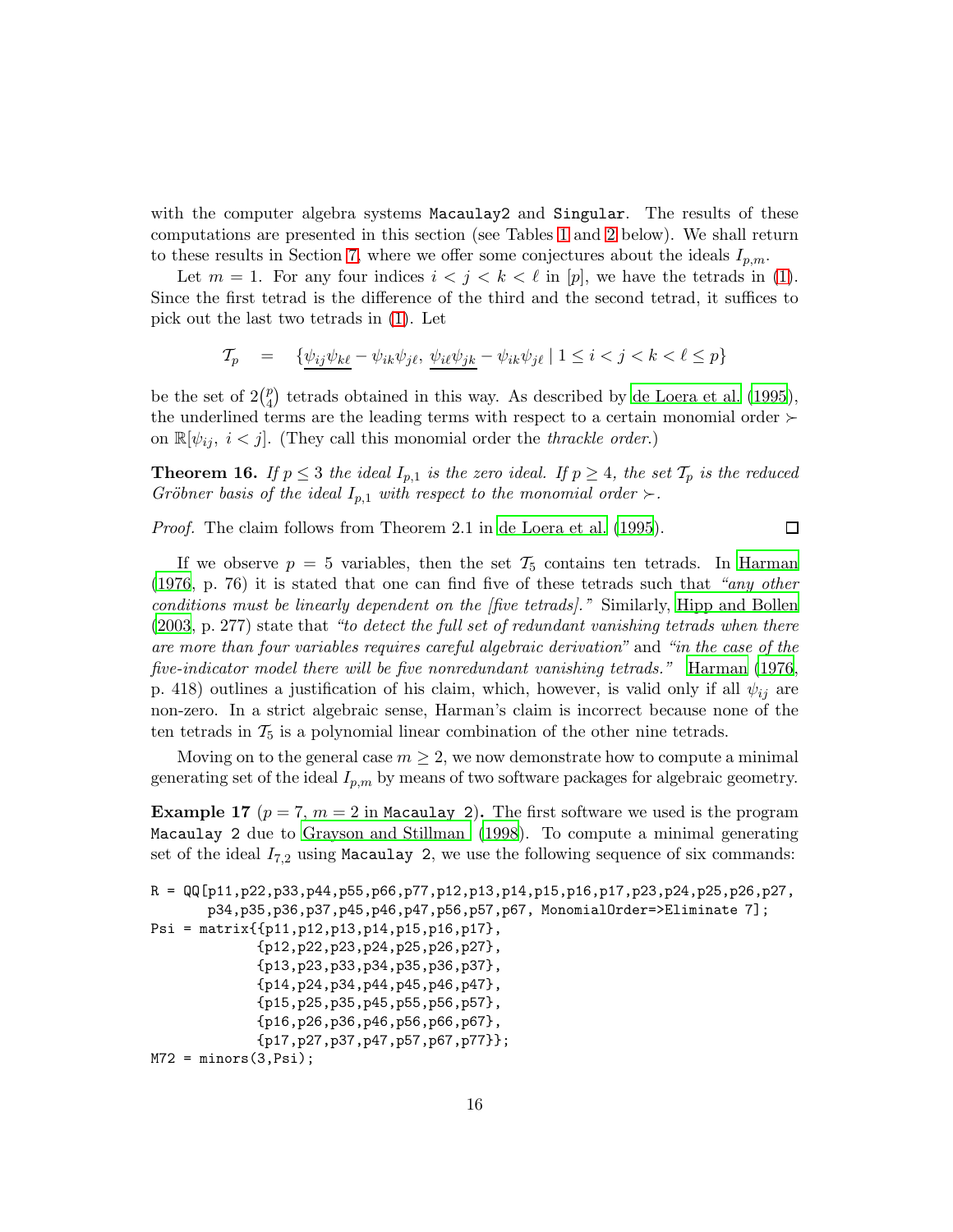I72 = ideal selectInSubring(1,gens gb M72); mingens I72 codim I72, degree I72

The command  $I72 = ideal selectInSubring(1,gens gb M72) performs the actual$ elimination step of deriving  $I_{7,2}$  from  $M_{7,2}$ . The command mingens I72 outputs 56 polynomials which minimally generate the ideal  $I_{7,2}$ . This list includes 35 polynomials of degree three and 21 polynomials of degree five. The latter are 21 pentads like

```
p36p37p45p47p56-p35p37p46p47p56-p36p37p45p46p57+p35p36p46p47p57
+p34p37p46p56p57-p34p36p47p56p57+p35p37p45p46p67-p35p36p45p47p67
-p34p37p45p56p67+p34p35p47p56p67+p34p36p45p57p67-p34p35p46p57p67.
```
Of the 35 polynomials of degree three, 21 are off-diagonal minors like

```
p26p35p47-p25p36p47-p26p34p57+p24p36p57+p25p34p67-p24p35p67.
```
The remaining 14 polynomials are sums of off-diagonal minors. In fact, we can replace these by 14 off-diagonal minors such that the resulting 35 polynomials are minimal generators of  $I_{7,2}$ . This validates the entry for  $p = 7, m = 2$  in Table [2.](#page-18-1) Finally, the last command line informs us that the variety  $V(I_{7,2})$  has codimension 8 and degree 259.

The notion of "degree" requires an explanation. Next to the codimension, this is the most important invariant of an algebraic variety. Suppose that  $V$  is a variety of codimension c in  $\mathbb{C}^r$ . Then the *degree* of V is the number of points in  $V \cap L$  where L is a general affine subspace of dimension c in  $\mathbb{C}^r$ . The case  $c = 1$  is familiar: if V is a hypersurface, defined by the vanishing of one polynomial  $f$ , then the degree of  $V$  equals the degree of  $f$ , and this is the number of intersection points of  $V$  with a general line.

Table [1](#page-16-0) summarizes what we know about the codimension and the degree of the factor analysis model  $V(I_{p,m})$  for  $m \leq 5$  and  $p \leq 9$ . In this section we discuss the  $m=2$ and  $m = 3$  columns, and in Section 6 we discuss  $(m, p) = (4, 8)$  and  $(m, p) = (5, 9)$ .

|                  | $m=1$ |        | $m=2$ |        | $m=3$ |        | $m=4$ |        | $m=5$ |        |
|------------------|-------|--------|-------|--------|-------|--------|-------|--------|-------|--------|
| $\boldsymbol{p}$ | codim | $\deg$ | codim | $\deg$ | codim | $\deg$ | codim | $\deg$ | codim | $\deg$ |
| 3                | U     |        |       |        |       |        |       |        |       |        |
| 4                | 2     | 4      |       |        |       |        |       |        |       |        |
| 5                | 5     | 11     |       | 5      |       |        |       |        |       |        |
| 6                | 9     | 26     | 4     | 45     |       |        |       |        |       |        |
|                  | 14    | 57     | 8     | 259    | 3     | 91     |       |        |       |        |
| 8                | 20    | 120    | 13    | 1232   |       | 1368   | 2     | 98     |       |        |
| 9                | 27    | 247    | 19    | 5319   | 19    | 14232  |       | ച      |       | 54     |

<span id="page-16-0"></span>Table 1: Codimensions and degrees for the factor analysis model.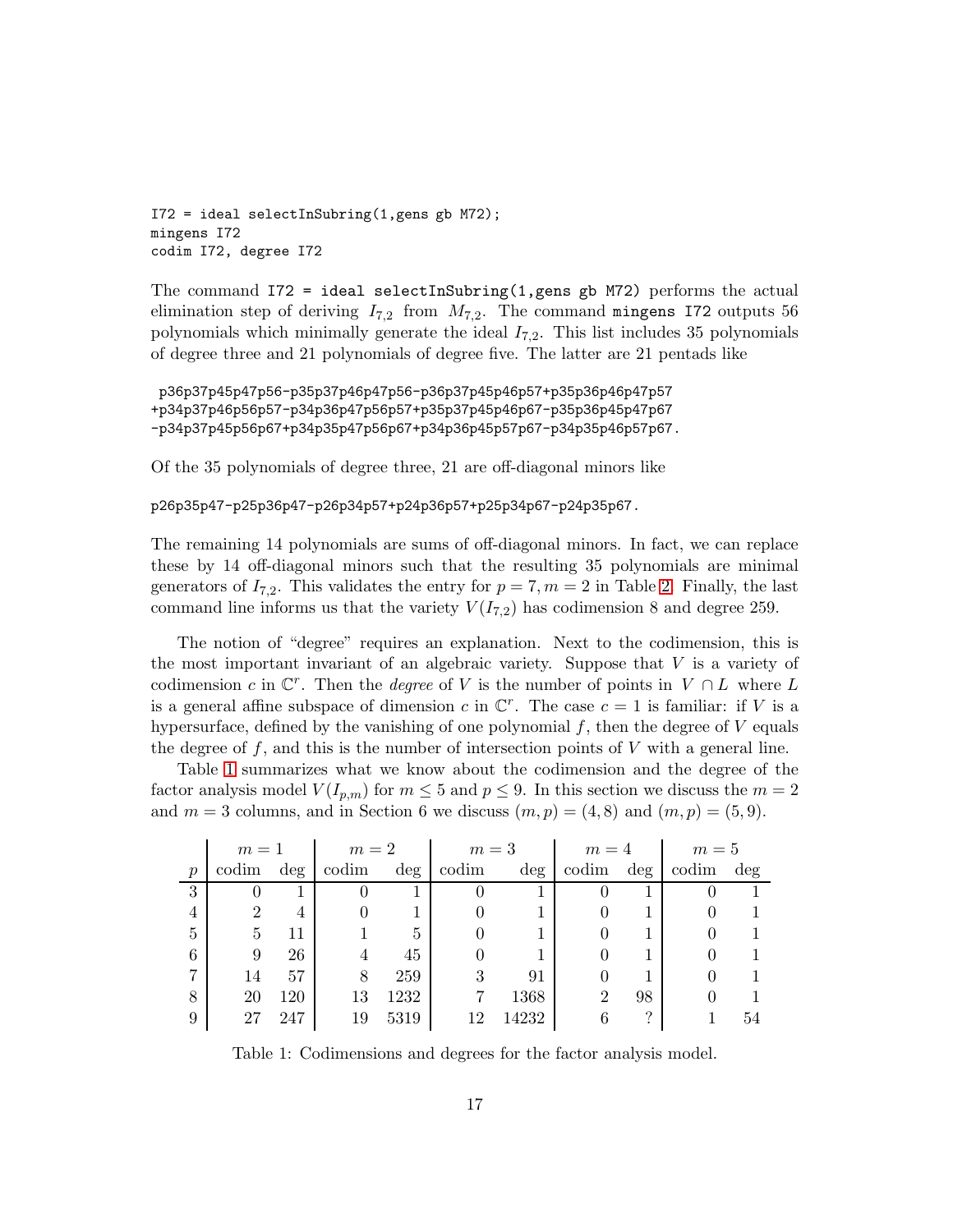For  $m = 2$  our computations suggest that the ideal  $I_{p,2}$  is always generated by minors and pentads, but so far we have been unable to prove this for general  $p$ . See Section [7](#page-23-0) for a discussion of this conjecture. For  $m \geq 3$  we found that the computer algebra system Singular performs better than Macaulay 2. Here is a non-trivial computation.

<span id="page-17-0"></span>**Example 18** ( $p = 8$ ,  $m = 3$  in Singular). To compute the ideal  $I_{8,3}$  using Singular [\(Greuel et al., 2001](#page-29-14)), the following sequence of eight commands can be used:

```
ring R = 0,(p11,p22,p33,p44,p55,p66,p77,p88,
            p12,p23,p34,p45,p56,p67,p78,p18,
            p13,p24,p35,p46,p57,p68,p17,p28,
            p14,p25,p36,p47,p58,p16,p27,p38, p15,p26,p37,p48),dp;
matrix Psi[8][8] = p11,p12,p13,p14,p15,p16,p17,p18,
                   p12,p22,p23,p24,p25,p26,p27,p28,
                   p13,p23,p33,p34,p35,p36,p37,p38,
                   p14,p24,p34,p44,p45,p46,p47,p48,
                   p15,p25,p35,p45,p55,p56,p57,p58,
                   p16,p26,p36,p46,p56,p66,p67,p68,
                   p17,p27,p37,p47,p57,p67,p77,p78,
                   p18,p28,p38,p48,p58,p68,p78,p88;
ideal M83 = minor(Psi, 4);
ideal I83 = eliminate(M83, p11*p22*p33*p44*p55*p66*p77*p88);
nvars(basering) - dim(I83); mult(I83); // codimension and degree
ideal I83min = mstd(I83) [2]; // minimal generators
betti(I83min);
I83min;
```
In the first command, which declares the polynomial ring, we list the variables in an order different from the order chosen in the Macaulay 2 code described in Example [17.](#page-15-1) Together with the option dp, this variable ordering determines a monomial order which we found to be advantageous. With this particular order, a modern workstation requires less than 10 minutes to execute the remaining seven commands. Other monomial orders we considered led to significantly slower computations.

The function eliminate carries out the elimination step of deriving  $I_{8,3}$  from  $M_{8,3}$ . The codimension and degree of the variety  $V(I_{8,3})$  are equal to 7 and 1368, respectively, as computed in the line following the elimination. The function mstd permits to compute the list of polynomials I83min, which minimally generate the ideal  $I_{8,3}$ . According to the command betti(I83min), this generating set consists of 14 polynomials of degree four, 260 polynomials of degree seven, and 168 polynomials of degree eight. They are:

```
degree 4: Twelve polynomials are off-diagonal 4 \times 4-minors. The other two polynomials
     are sums of off-diagonal minors and can be replaced by off-diagonal minors.
```
*degree 7:* The 260 polynomials of degree seven come in two flavors.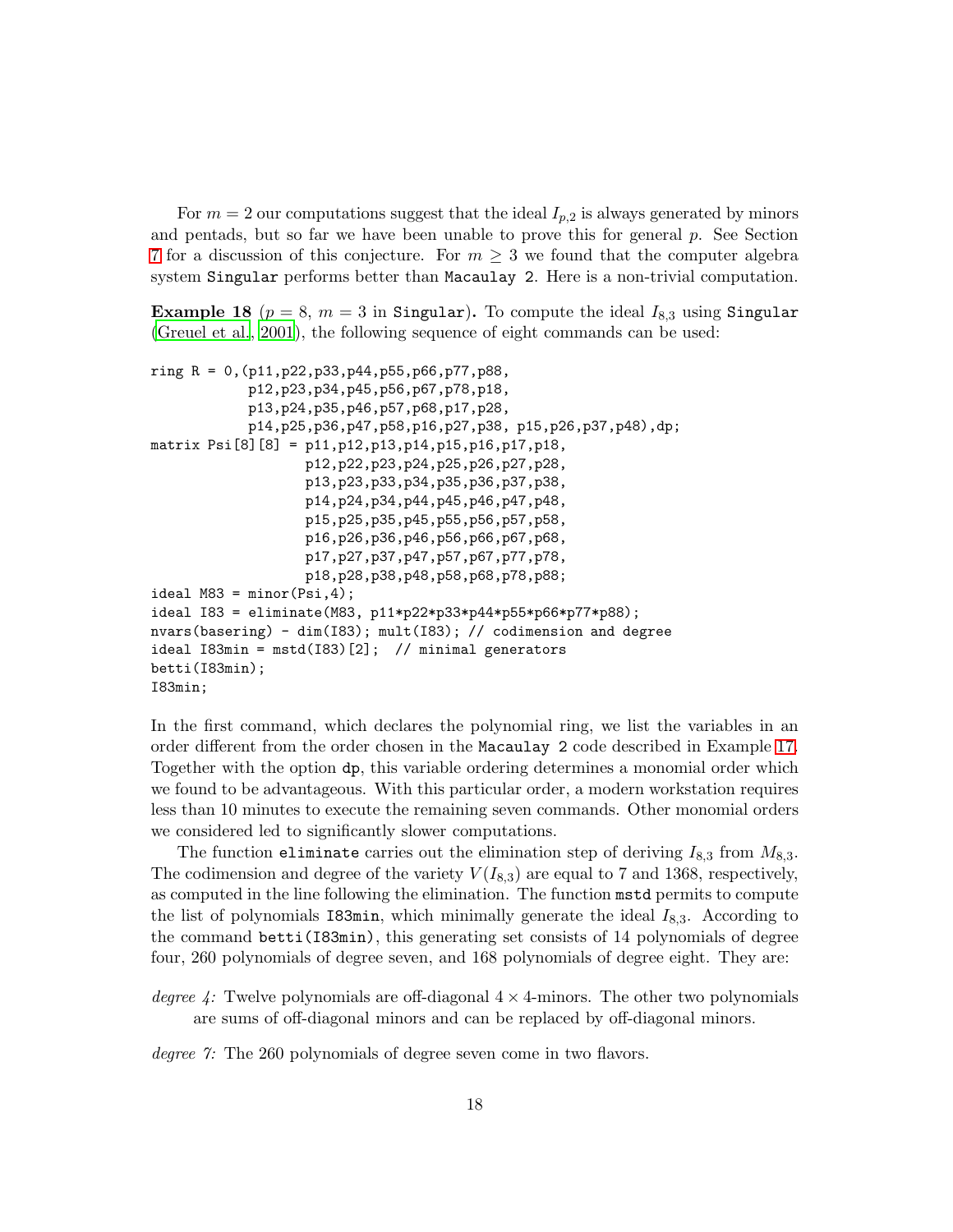(a) Of the 260 polynomials,  $120 = \binom{8}{7}$  $\binom{8}{7} \cdot 15$  are sums of linear eliminants of the type described in Proposition [13.](#page-13-0) These linear eliminants are equal to  $f_{i, R, C, \bar{R}, \bar{C}}$ with  $R \cup C = \overline{R} \cup \overline{C}$  in  $[p] \setminus \{i\}$  and we call them *septads*. A septad has 168 terms, and an example of a septad appearing in the minimal generator is

p23p13p46p68p17p28p47+p67p18p13p24p28p36p47-p13p24p68p17p28p36p47-...  $\ldots$ +p12p17p36p26p37p48^2-p23p17p16p26p37p48^2+p13p16p27p26p37p48^2.

While 102 of the 120 polynomials in our output are septads, the other twelve can be replaced by septads without affecting the minimal generator property.

- (b) The remaining  $260 120 = 140$  polynomials are of ideal-theoretic nature. They are not polynomial linear combinations of the off-diagonal minors and septads. However, the squares of the 140 polynomials are polynomial combinations of off-diagonal minors and septads. Hence these invariants vanish at a covariance matrix Ψ whenever the off-diagonal minors and septads do.
- *degree 8:* These 168 minimal generators are also of ideal-theoretic nature. Their squares are polynomial linear combinations of off-diagonal minors and septads.

Table [2](#page-18-1) summarizes our knowledge about the composition of a minimal generating set of the factor analysis ideal  $I_{p,m}$  for  $m \leq 3$  and  $p \leq 9$ . This table suggests various conjectures about the ideals  $I_{p,m}$  for general p, and we will discuss these in Section [7.](#page-23-0)

|                  | $m=1$          |          | $m=2$    | $m=3$    |          |          |          |  |
|------------------|----------------|----------|----------|----------|----------|----------|----------|--|
| $\boldsymbol{p}$ | $\deg 2$       | $\deg 3$ | $\deg 5$ | $\deg 4$ | $\deg 7$ | $\deg 7$ | deg 8    |  |
| $\overline{4}$   | $\overline{2}$ |          |          |          |          |          |          |  |
| 5                | 10             |          |          |          |          |          |          |  |
| 6                | 30             | 5        | 6        |          |          |          |          |  |
| 7                | 70             | 35       | 21       | $\Omega$ | 15       |          | 20       |  |
| 8                | 140            | 140      | 56       | 14       | 120      | 140      | 168      |  |
| 9                | 252            | 420      | 126      | 126      | 540      | 1386     | 756      |  |
|                  | tetrad         | minor    | pentad   | minor    | septad   | $ideal-$ | $ideal-$ |  |
|                  |                |          |          |          |          | theor.   | theor.   |  |

<span id="page-18-1"></span>Table 2: The degrees of the minimal generators of the ideals  $I_{p,m}$ .

# <span id="page-18-0"></span>6 Multilinear resultants

Resultants are a technique for simultaneously eliminating m unknowns from a system of  $m+1$  polynomial equations. While Gröbner bases can be used to perform this task, we must remember that Gröbner bases are a very general method. They often compute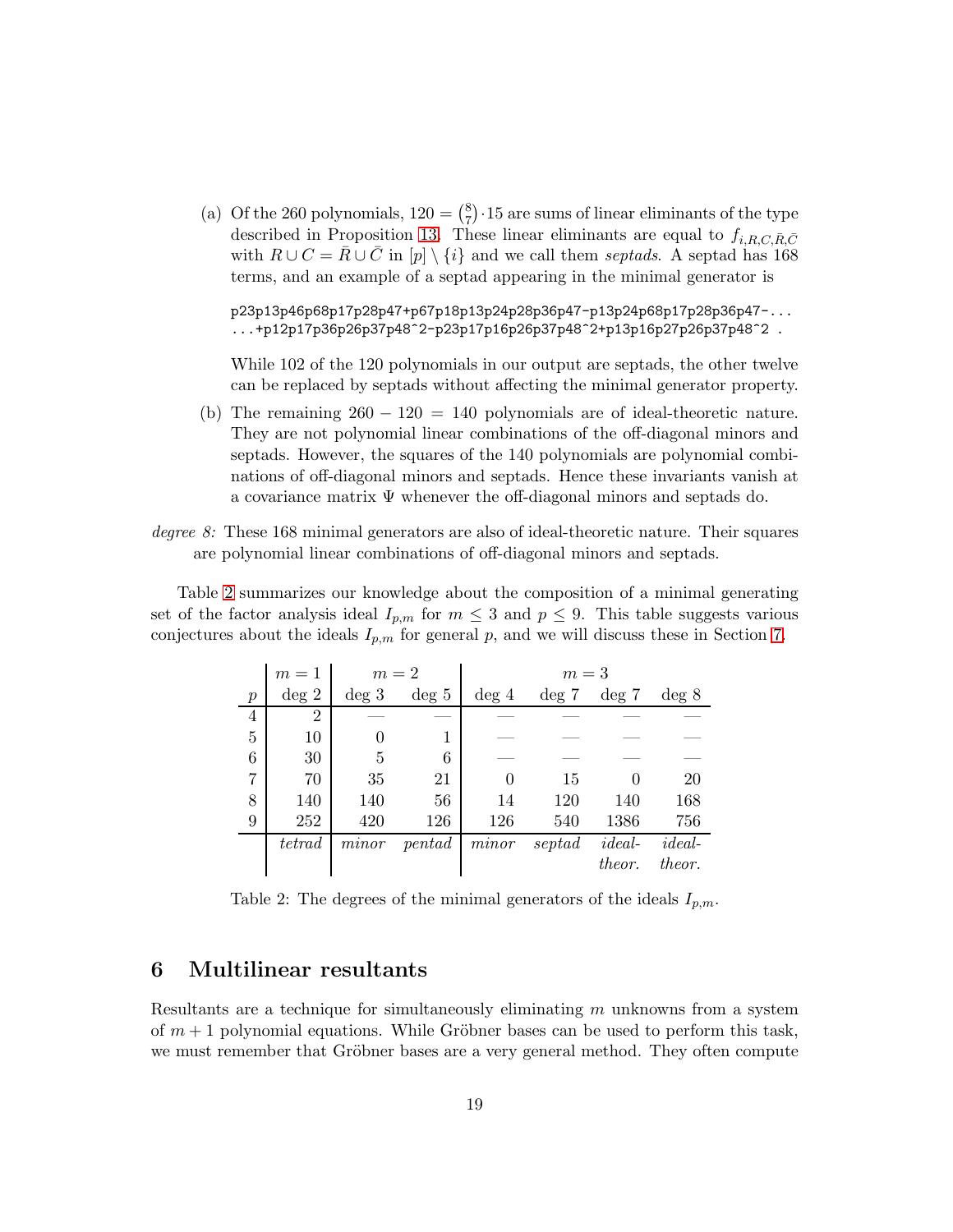too much and are hence too inefficient. The applicability of resultants is more limited, but wherever they do apply, resultants tend to outperform Gröbner bases. For general introductions to resultants see [Gel'fand et al. \(1994\)](#page-29-15) and [Sturmfels \(1997,](#page-30-8) [2002](#page-30-9)).

In our algebraic study of factor analysis, we found the Gröbner basis computations of Section 5 to be infeasible for  $m \geq 4$ . Instead we did some computations using the *multilinear resultant*. In this section we explain this technique, and how it was used to derive the degrees 54 and 98 for  $(m,p) = (5,9)$  and  $(m,p) = (4,8)$  in Table [1.](#page-16-0)

Consider a set of  $n+1$  multilinear polynomials  $f_0, \ldots, f_n$  in n unknowns  $x_1, \ldots, x_n$ :

<span id="page-19-0"></span>
$$
f_j = \sum_{i_1, i_2, \dots, i_n \in \{0, 1\}} a_{i_1 i_2 \dots i_n}^j x_1^{i_1} x_2^{i_2} \dots x_n^{i_n} \qquad (j = 0, 1, \dots, n). \qquad (19)
$$

Here the coefficients  $a_i^j$  $\sum_{i_1,i_2...i_n}^{j_1}$  are regarded as unknowns. The total number of these coefficients is  $2^n \cdot (n+1)$ , and they generate a polynomial ring which we denote by

$$
\mathbb{R}[\mathbf{a}] := \mathbb{R}[a_{i_1 \cdots i_n}^j : i_1, \ldots, i_n \in \{0, 1\}, j \in \{0, \ldots, n\}].
$$

We write  $\mathbb{R}[\mathbf{a}, \mathbf{x}]$  for the polynomial ring generated by the coefficients  $a_i^j$  $\sum_{i_1 i_2 \cdots i_n}^j$  and the unknowns  $x_1,\ldots,x_n$ , and we consider the ideal  $\langle f_0,f_1,\ldots,f_n\rangle$  in  $\mathbb{R}[\mathbf{a},\mathbf{x}]$  which is generated by the multilinear polynomials [\(19\)](#page-19-0). We have the following result from algebra:

**Theorem 19.** *The elimination ideal*  $\langle f_0, f_1, \ldots, f_n \rangle \cap \mathbb{R}[\mathbf{a}]$  *is generated by an irreducible polynomial*  $\mathcal{R}(\mathbf{a})$  *which is homogeneous of degree*  $n!$  *in the coefficients of each*  $f_i$ *.* 

*Proof.* This follows from the results in [Gel'fand et al. \(1994](#page-29-15), Sect. 8.2.A), applied to the special case when the toric variety  $X_A$  is the product of n projective lines in its Segre embedding. The corresponding polytope  $Q$  is the *n*-dimensional standard cube, which has normalized volume equal to n!. The polynomial  $\mathcal{R}(\mathbf{a})$  is the Chow form of  $X_A$ .  $\Box$ 

<span id="page-19-2"></span>We call  $\mathcal{R}(\mathbf{a})$  the *n*-th multilinear resultant. Here are the first three cases:

**Example 20.** If  $n = 1$  then  $f_0 = a_0^0 + a_1^0 x_1$  and  $f_1 = a_0^1 + a_1^1 x_1$ . Their resultant equals

<span id="page-19-1"></span>
$$
\mathcal{R}(\mathbf{a}) = a_0^0 a_1^1 - a_1^0 a_0^1 = a_1^1 \cdot f_0 - a_1^0 \cdot f_1 = \begin{vmatrix} a_0^0 & a_1^0 \\ a_0^1 & a_1^1 \end{vmatrix}.
$$
 (20)

<span id="page-19-3"></span>**Example 21.** If  $n = 2$  then we are considering a system of three bilinear equations

$$
f_0 = a_{00}^0 + a_{10}^0 x_1 + a_{01}^0 x_2 + a_{11}^0 x_1 x_2,
$$
  
\n
$$
f_1 = a_{00}^1 + a_{10}^1 x_1 + a_{01}^1 x_2 + a_{11}^1 x_1 x_2,
$$
  
\n
$$
f_2 = a_{00}^2 + a_{10}^2 x_1 + a_{01}^2 x_2 + a_{11}^2 x_1 x_2.
$$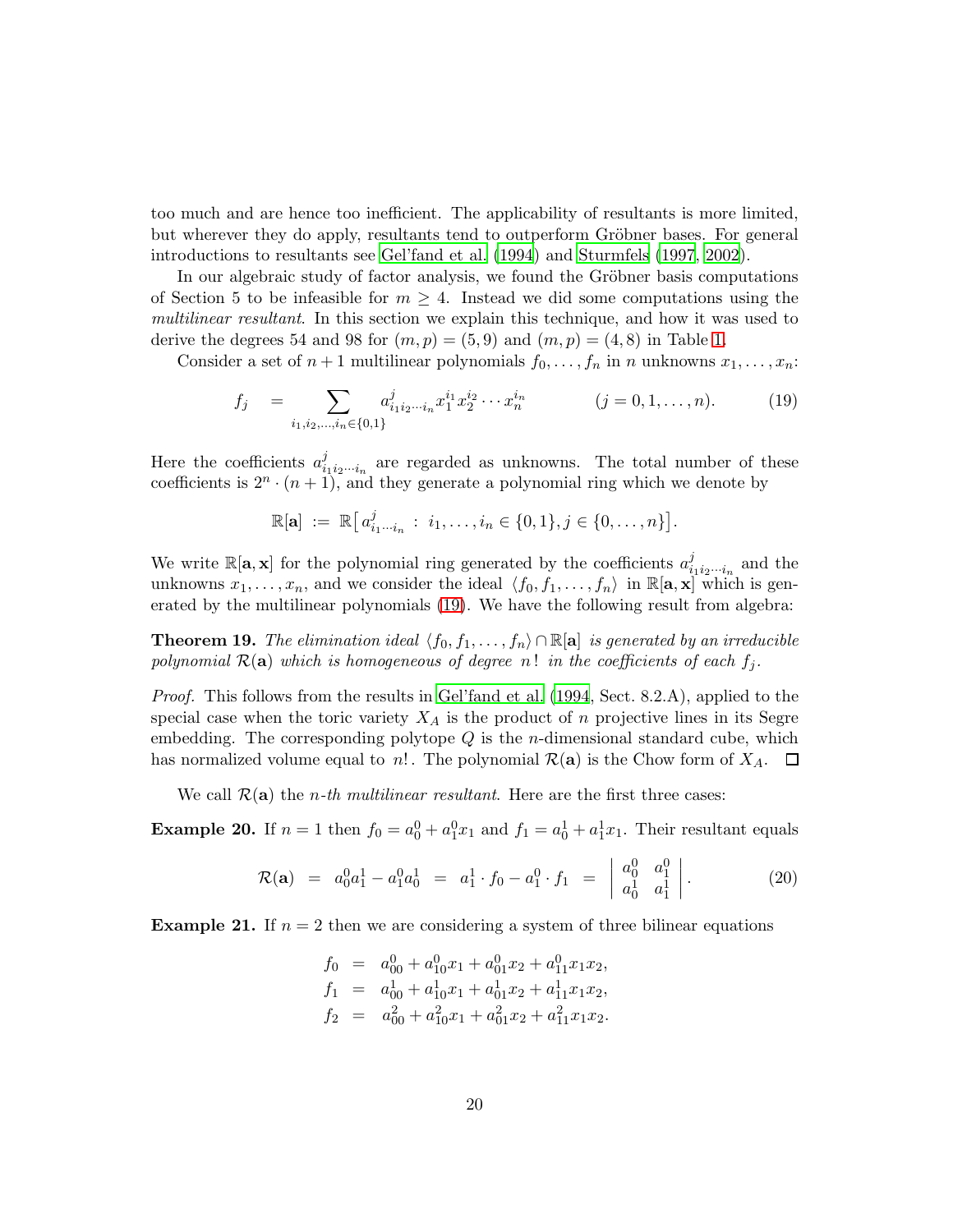Their resultant has the following determinantal representation:

 $\overline{a}$ 

<span id="page-20-1"></span>
$$
\mathcal{R}(\mathbf{a}) = \begin{vmatrix} a_{00}^0 & a_{10}^0 & a_{01}^0 \\ a_{00}^1 & a_{10}^1 & a_{01}^1 \\ a_{00}^2 & a_{10}^2 & a_{01}^2 \end{vmatrix} \cdot \begin{vmatrix} a_{10}^0 & a_{01}^0 & a_{11}^0 \\ a_{10}^1 & a_{01}^1 & a_{11}^1 \\ a_{10}^1 & a_{01}^1 & a_{11}^1 \end{vmatrix} - \begin{vmatrix} a_{00}^0 & a_{01}^0 & a_{01}^0 & a_{10}^0 & a_{10}^0 \\ a_{00}^1 & a_{01}^1 & a_{11}^1 \\ a_{00}^2 & a_{01}^2 & a_{11}^2 \end{vmatrix} \cdot \begin{vmatrix} a_{00}^0 & a_{10}^0 & a_{11}^0 \\ a_{00}^1 & a_{10}^1 & a_{11}^1 \\ a_{00}^2 & a_{01}^2 & a_{11}^2 \end{vmatrix} . \tag{21}
$$

<span id="page-20-2"></span>This polynomial has degree six but it is quadratic in the coefficients of each  $f_j$ .

**Example 22.** If  $n = 3$  then the coefficients of  $f_0, f_1, f_2, f_3$  form an  $4 \times 8$ -matrix

$$
A = \begin{bmatrix} a_{000}^{0} & a_{001}^{0} & a_{010}^{0} & a_{011}^{0} & a_{100}^{0} & a_{101}^{0} & a_{110}^{0} & a_{111}^{0} \\ a_{000}^{1} & a_{001}^{1} & a_{010}^{1} & a_{011}^{1} & a_{100}^{1} & a_{110}^{1} & a_{111}^{1} \\ a_{000}^{2} & a_{001}^{2} & a_{010}^{2} & a_{011}^{2} & a_{100}^{2} & a_{101}^{2} & a_{110}^{2} & a_{111}^{2} \\ a_{000}^{3} & a_{001}^{3} & a_{010}^{3} & a_{011}^{3} & a_{100}^{3} & a_{101}^{3} & a_{110}^{3} & a_{111}^{3} \end{bmatrix} . \tag{22}
$$

Let [ijkl] denote the determinant of the  $4 \times 4$ -submatrix of A with columns i, j, k, l. Then the multilinear resultant  $\mathcal{R}(\mathbf{a})$  is the determinant of the following  $6 \times 6$ -matrix:

<span id="page-20-0"></span>
$$
\begin{bmatrix}\n[0124] & [0234] & [0146] - [0245] & [0346] - [0247] & [0456] & [0467] \\
[0125] & [1234] & [0147] + [0156] & -[1247] + [0356] & [1456] & [1467] \\
+[0134] + [0235] & -[0345] - [1245] & -[0257] + [1346] & +[0457] & +[0567] \\
[0135] & [1235] & [0157] - [1345] & -[1257] + [1356] & [1457] & [1567] \\
[0126] & [0236] & -[1246] + [0256] & [2346] - [0267] & [2456] & [2467] \\
[0136] & [1236] & -[1247] - [1346] & -[0367] - [1267] & [3456] & [2567] \\
+[0127] +[0237] & +[0257] + [0356] & +[2356] + [2347] & +[2457] & +[3467] \\
[0137] & [1237] & -[1347] + [0357] & -[1367] + [2357] & [3457] & [3567]\n\end{bmatrix}
$$

The derivation of this  $6 \times 6$ -matrix is explained in [Sturmfels \(2002](#page-30-9), Proposition 4.10). The matrix [\(23\)](#page-20-0) differs from the  $6 \times 6$ -matrix displayed by [Sturmfels \(2002](#page-30-9)) because the latter had some typographical errors. These typos have now been corrected in [\(23\)](#page-20-0).

These formulas can be applied to algebraic factor analysis as follows. Recall from Theorem [7](#page-10-1) that the ideal  $I_{p,m}$  is computed by eliminating the diagonal unknowns  $\psi_{ii}$  from the  $(m+1)\times(m+1)$ -minors of an indeterminate covariance matrix  $\Psi = (\psi_{ij})$ . Multilinear resultants are relevant for this task because the minors are multilinear polynomials in the  $\psi_{ii}$ . For instance, the derivation of the pentad constraint can be interpreted as an evaluation of the first multilinear resultant [\(20\)](#page-19-1). Likewise, the second multilinear resultant [\(21\)](#page-20-1) can be used to produce non-trivial invariants in  $I_{p,m}$  when  $p \geq 2$ ,  $m \geq 8$ .

The general method for computing invariants of the factor analysis model using resultants is the following. We choose any subset  $D = \{d_1, \ldots, d_n\}$  of cardinality n in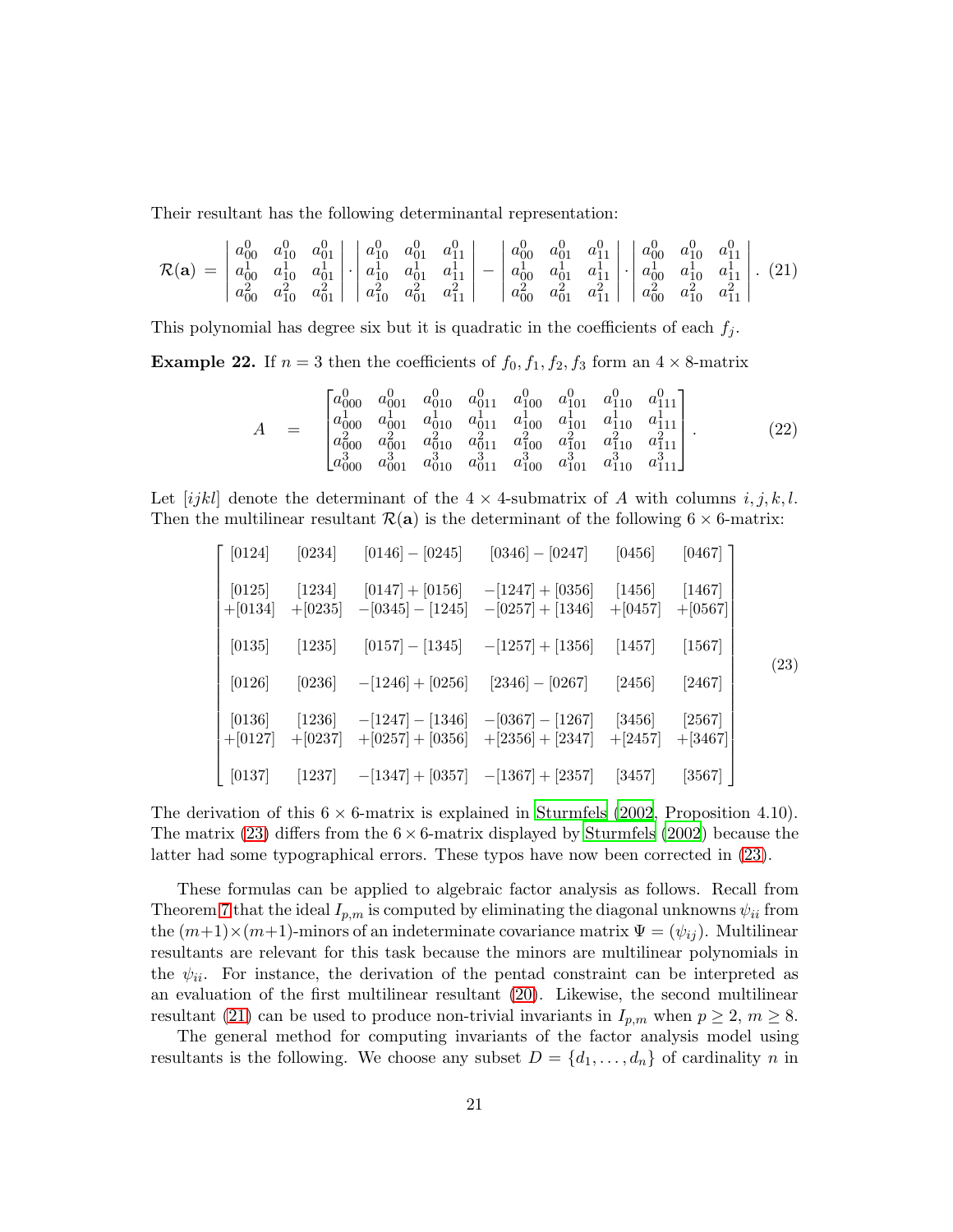<span id="page-21-1"></span>[p] and any subsets  $R_0, \ldots, R_n, C_0, \ldots, C_n$  each of cardinality  $m + 1 - n$  in  $[p] \backslash D$  such that  $R_i \cap C_i = \emptyset$  for all i. This choice of  $D, R_\bullet, C_\bullet$  gives rise to an invariant as follows.

**Theorem 23.** Let  $x_j = \psi_{d_j d_j}$  for  $j = 1, ..., n$  and  $f_k = \det(\Psi_{DR_k \times DC_k})$  for  $k =$  $0, \ldots, n$ . The evaluation of the *n*-th multilinear resultant at  $f_0, f_1, \ldots, f_n$  is an element *of*  $\mathbb{R}[\psi_i, i \leq j]$ . This polynomial lies in the ideal  $I_{p,m}$ , and it is either zero or it is *homogeneous of degree*

<span id="page-21-0"></span>
$$
(m - \frac{n}{2} + 1) \cdot (n + 1)!
$$
 (24)

*Proof.* The proof uses the methods of [Gel'fand et al. \(1994](#page-29-15)) and is omitted here.  $\Box$ 

It is instructive to examine this theorem for small values of n. If  $n = 1$  (as in Example [20\)](#page-19-2) then the degree [\(24\)](#page-21-0) equals  $2m + 1$  and we recover the linear eliminant  $f_{i,R,C,\bar{R},\bar{C}}$  of Proposition [10.](#page-12-0) Here  $D = \{i\}, R_0 = R, R_1 = \bar{R}, C_0 = C$  and  $C_1 = \bar{C}$ . If  $n = 2$  (as in Example [21\)](#page-19-3) then the invariant constructed in Theorem [23](#page-21-1) is homogeneous of degree 6m. If  $n = 3$  (as in Example [22\)](#page-20-2) then the invariant constructed in Theorem [23](#page-21-1) is homogeneous of degree  $24m - 12$ . In particular, the degree [\(24\)](#page-21-0) is 108 for  $m = 5$ .

<span id="page-21-2"></span>**Example 24** ( $p = 9$ ,  $m = 5$  using resultants). This is the case appearing in the lower right corner of Table [1.](#page-16-0) The variety  $V(I_{9,5})$  is a hypersurface of degree 54 in the space of symmetric  $9 \times 9$ -matrices. The irreducible polynomial defining this hypersurface is the greatest common divisor (gcd) of all multilinear resultants constructed for  $n = 3$  as in Theorem [23.](#page-21-1) Each resultant has degree 108, and their gcd was found to have degree 54. In fact, we observed that it suffices to take the gcd of only two such resultants.

For a concrete instance take  $D = \{1, 2, 3\}$ ,  $R_0 = \{4, 5, 6\}$ ,  $C_0 = \{7, 8, 9\}$ ,  $R_1 =$  $\{4, 5, 7\}, C_1 = \{6, 8, 9\}, R_2 = \{4, 6, 8\}, C_2 = \{5, 7, 9\}, R_3 = \{4, 7, 9\}, C_3 = \{5, 6, 8\}, \text{ and }$ let  $f$  be the degree 108 polynomial constructed by Theorem [23.](#page-21-1) It is infeasible to express f as a sum of monomials. (Note that the number of monomials of degree 108 in the 36 unknowns  $\psi_{ij}$  exceeds 10<sup>33</sup>). However, the 6  $\times$  6-determinant [\(23\)](#page-20-0) offers an efficient representation of the invariant f. Namely, if the  $\psi_{ij}$  are replaced by linear forms in one or two parameters, then this  $6 \times 6$ -determinant can be evaluated rapidly. From this we see that  $f$  is non-zero and that it factors as the product of four irreducible polynomials, having degrees 18, 18, 18 and 54. The last factor is the generator of  $I_{9,5}$ .

Let g denote the degree 54 invariant which generates the ideal  $I_{9,5}$ . We have represented  $g$  as the gcd of several polynomials of degree 108, but this representation specifies g only up to a multiplicative constant. Up to this constant, we can evaluate g numerically at a covariance matrix  $\Psi$  by choosing a random matrix  $\Psi_0$ , introducing an unknown, say t, computing the gcd of several resultants of the form  $f(\Psi+t\cdot\Psi_0) \in \mathbb{R}[t]$ , and evaluating the resulting polynomials at  $t = 0$ . Repeating the computation at a second covariance matrix  $\Psi'$  with the same  $\Psi_0$  is an efficient scheme for evaluating the ratio  $g(\Psi)/g(\Psi')$ .

**Example 25** ( $p = 8$ ,  $m = 4$  using Macaulay 2 and resultants). The variety  $V(I_{8,4})$ has codimension two in the space of symmetric  $8 \times 8$ -matrices. In order to compute its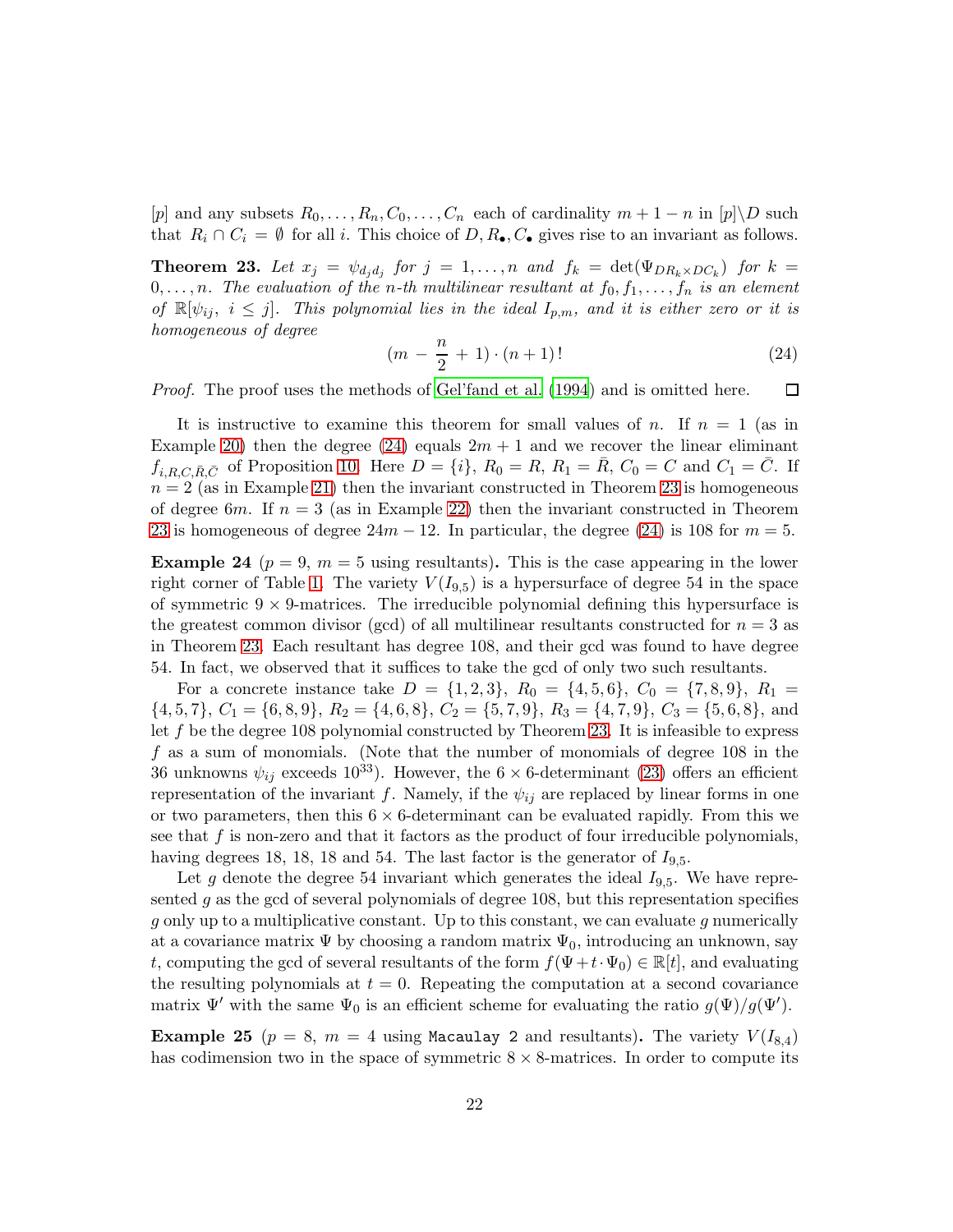degree, we intersect the projective variety of  $I_{8,4}$  with a general two-dimensional plane. We do this computation over a finite field, using the following Macaulay 2 commands:

```
S = ZZ/101[r,s,t];R = ZZ/101[p11,p22,p33,p44,p55,p66,p77,p88,r,s,t,MonomialOrder=> Eliminate 8];
f = map(R, S, {r, s, t});
    p12 = f(random(1, S)); p13 = f(random(1, S)); p14 = f(random(1, S));
   p15 = f(random(1, S)); p16 = f(random(1, S)); p17 = f(random(1, S));
   p18 = f(random(1, S)); p23 = f(random(1, S)); p24 = f(random(1, S));
   p25 = f(random(1, S)); p26 = f(random(1, S)); p27 = f(random(1, S));p28 = f(random(1, S)); p34 = f(random(1, S)); p35 = f(random(1, S));p36 = f(random(1, S)); p37 = f(random(1, S)); p38 = f(random(1, S));p45 = f(random(1, S)); p46 = f(random(1, S)); p47 = f(random(1, S));
    p48 = f(random(1, S)); p56 = f(random(1, S)); p57 = f(random(1, S));
    p58 = f(random(1, S)); \quad p67 = f(random(1, S)); \quad p68 = f(random(1, S));p78 = f(random(1, S));
Psi = matrix {{p11,p12,p13,p14,p15,p16,p17,p18},
              {p12,p22,p23,p24,p25,p26,p27,p28},
              {p13,p23,p33,p34,p35,p36,p37,p38},
              {p14,p24,p34,p44,p45,p46,p47,p48},
              {p15,p25,p35,p45,p55,p56,p57,p58},
              {p16,p26,p36,p46,p56,p66,p67,p68},
              {p17,p27,p37,p47,p57,p67,p77,p78},
              {p18,p28,p38,p48,p58,p68,p78,p88}}
G = gens gb minors(5, Psi);  J = ideal selectInSubring(1, G);
codim J, degree J
```
The output of repeated runs verifies that the degree of  $V(I_{8,4})$  equals 98. However, this computation gives no information about the minimal generators of  $I_{8,4}$ , and at present we do not even know the smallest degree of a non-zero polynomial in  $I_{8,4}$ .

On the other hand, we obtain a large number of non-trivial invariants of degree 24 by applying Theorem [23](#page-21-1) with  $n = 2$ . Namely, for any choice of indices  $D, R_{\bullet}, C_{\bullet}$  we set

$$
f_i(x_1, x_2) = \det \begin{pmatrix} x_1 & \psi_{d_1, d_2} & \psi_{d_1, c_{i0}} & \psi_{d_1, c_{i1}} & \psi_{d_1, c_{i2}} \\ \psi_{d_2, d_1} & x_2 & \psi_{d_2, c_{i0}} & \psi_{d_2, c_{i1}} & \psi_{d_1, c_{i2}} \\ \psi_{r_{i0}, d_1} & \psi_{r_{i0}, d_2} & \psi_{r_{i0}, c_{i0}} & \psi_{r_{i0}, c_{i1}} & \psi_{r_{i0}, c_{i2}} \\ \psi_{r_{i1}, d_1} & \psi_{r_{i1}, d_2} & \psi_{r_{i1}, c_{i0}} & \psi_{r_{i1}, c_{i1}} & \psi_{r_{i1}, c_{i2}} \\ \psi_{r_{i2}, d_1} & \psi_{r_{i2}, d_2} & \psi_{r_{i2}, c_{i0}} & \psi_{r_{i2}, c_{i1}} & \psi_{r_{i2}, c_{i2}} \end{pmatrix} \text{ for } i = 0, 1, 2.
$$

Here,  $R_i = \{r_{i0}, r_{i1}, r_{i2}\}$  and  $C_i = \{c_{i0}, c_{i1}, c_{i2}\}$ . The invariant of degree 24 is obtained evaluating the formula [\(21\)](#page-20-1), in which we abbreviate the coefficients of  $f_i$  by  $a^i_{jk} = a^i_{jk}(\psi)$ . Just as in Example [24,](#page-21-2) it is impossible to write this invariant as a sum of monomials, but it is very easy to evaluate it numerically using the determinantal representation [\(21\)](#page-20-1).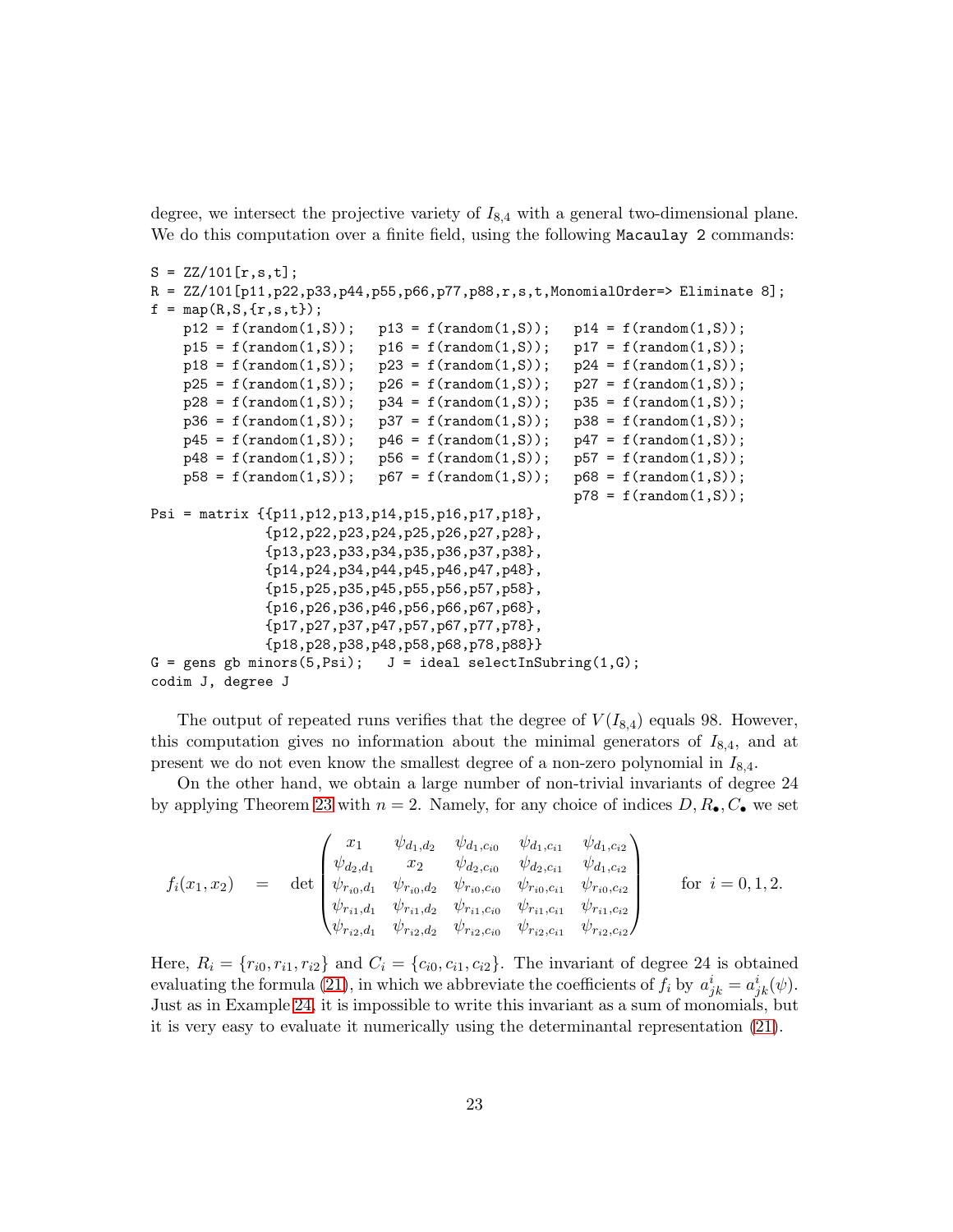# <span id="page-23-0"></span>7 Conjectures about generators of the ideals  $I_{p,m}$

In Sections 4-6 we discussed the problem of computing a finite generating set for the ideal  $I_{p,m}$  of invariants of the factor analysis model  $\mathbf{F}_{p,m}$ . Our computational results suggest some natural conjectures and problems about the structure of this generating set, and we believe that these will be of independent interest to commutative algebraists.

The pattern we found for small m, and that we hope is true for larger m, is that as  $p$ gets large the generators of  $I_{p,m}$  depend on only a certain fixed number of random variables. This type of *finiteness* property has frequent occurrences in algebraic statistics. See [Allman and Rhodes \(2004\)](#page-28-8) and [Santos and Sturmfels \(2003](#page-30-10)) for two instances.

<span id="page-23-1"></span>The prototypical conjecture of this type is the following.

**Conjecture 26.** The ideal of the two-factor model,  $I_{p,2}$ , is minimally generated by  $5\binom{p}{6}$  $\binom{p}{6}$ *off-diagonal*  $3 \times 3$ -minors and  $\binom{p}{5}$ 5 *pentads.*

Conjecture [26](#page-23-1) is supported by the numerical evidence compiled in Table [2.](#page-18-1) Note that all of the minors and pentads described involve at most six random variables. However, unlike in the case of the 1-factor model, there does not seem to be any term order that makes the collection of off-diagonal minors and pentads a Gröbner basis for  $I_{p,2}$ .

The most natural term order we discovered in our computations has already been introduced in Example [18.](#page-17-0) In general, this is the lexicographic term order with  $\psi_{ij} \succ \psi_{kl}$ if the circular distance between i and j is smaller than the circular distance between  $k$ and l. (To compute the circular distance between i and j, place the numbers  $1,\ldots,p$ equispaced around a circle and measure the distance by taking the shortest path around the circle between i and j.) If these circular distances are the same, we declare  $\psi_{ij} \succ \psi_{kl}$ if i < k. We call this term order the *circular lexicographic term order*. The fact that each of the ideals  $I_{p,m}$  is an m-th secant ideal, together with the machinery developed in [Sturmfels and Sullivant \(2005](#page-30-7)), and our computations led us to the following conjecture.

<span id="page-23-2"></span>**Conjecture 27.** The circular lexicographic term order is 2-delightful for  $I_{p,1}$ . More specifically, the reduced Gröbner for  $I_{p,2}$  consists of certain explicitly constructed poly*nomials of odd degree less than* p *with squarefree initial terms.*

The notion of a delightful term order was developed in [Sturmfels and Sullivant \(2005](#page-30-7)) and the technical details are beyond the scope of this short section. However, the basic idea is that, if Conjecture [27](#page-23-2) is true, information about the initial ideal and reduced Gröbner basis of the two-factor ideal  $I_{p,2}$  can be deduced from the reduced Gröbner basis of the one-factor ideal  $I_{p,1}$  using graph theory. We refer the interested reader to [Sturmfels and Sullivant \(2005](#page-30-7)) for information about delightful term orders.

Moving to three factors, the situation seems even more complicated. As we have already seen in Table [2,](#page-18-1) the minors and septads are not enough to generate the entire ideal  $I_{p,3}$ . The minors and septads do, however, determine the parameter space  $F_{p,3}$ set-theoretically in all the examples we were able to compute. This leads us to suspect: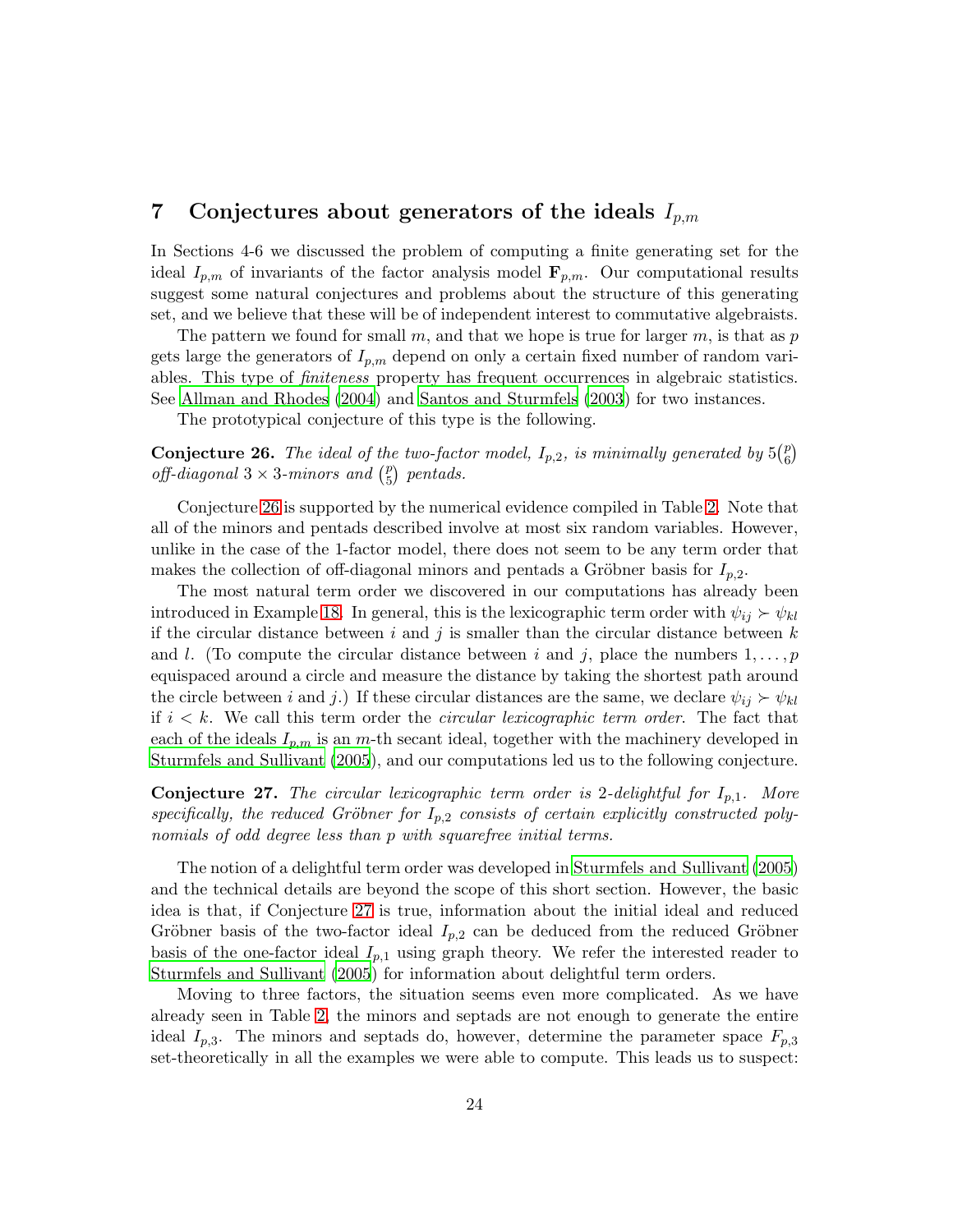**Conjecture 28.** Let  $J_{p,3}$  be the ideal generated by all the  $4 \times 4$  off-diagonal minors and *all the septad linear eliminants. Then the radical of*  $J_{p,3}$  *is the prime ideal*  $I_{p,3}$ *.* 

We do not have any concrete conjectures about the generators or Gröbner bases of  $I_{p,3}$ . Note that each of the minors and septads involve at most eight random variables. Is it possible that this type of finiteness behavior continues for larger  $m$ ? For a subset  $A \subset [p]$  denote by  $I_{A,m}$  the ideal  $I_{|A|,m}$  with indices labeled by the elements of A.

<span id="page-24-1"></span>Question 29. For each integer  $m \geq 1$  does there exist another integer  $s(m)$  such that

$$
I_{p,m} = \sum_{A \subset [p], |A| = s(m)} I_{A,m} \quad \text{for all } p > s(m)
$$
?

Does there exist a different number  $t(m)$  where the equality holds up to radical?

Our computations aside, there is some theoretical evidence to suggest that the settheoretic finiteness result might hold with  $t(m) = 2m + 2$ . Namely, we can show that the set-theoretic finiteness result does hold in the complement of a certain hypersurface.

<span id="page-24-0"></span>**Proposition 30.** Let  $\Psi$  be a symmetric  $p \times p$ -matrix with  $p \geq 2m + 2$  and suppose that *no*  $m \times m$ *-minor of*  $\Psi$  *is zero. Then*  $\Psi \in F_{p,m}$  *if and only if*  $\Psi_{A,A} \in F_{2m+2,m}$  *for all subsets*  $A \subset [p]$  *of cardinality*  $|A| = 2m + 2$ *.* 

*Proof.* The "only if" direction is trivial. To prove the "if" direction we first need to refer to two simple results about factor analysis models. First of all, if  $\Psi \in F_{p,m}$  and has no  $m \times m$  minor equal to zero, then the decomposition  $\Psi = \Sigma + \Gamma$  with  $\Sigma$  diagonal and rank(Γ) = m is unique. Furthermore, if Γ is a symmetric rank m matrix and  $\Lambda$  and K are  $p \times m$  matrices with  $\Gamma = \Lambda \Lambda^t = K K^t$  then there exists an orthogonal matrix Q such that  $\Lambda = KQ$ . See [Anderson and Rubin \(1956](#page-28-4)) for both of these results.

Now we prove the "if" direction by induction on p. The induction base is  $p = 2m + 2$ in which case the statement is vacuous. Suppose that  $\Psi$  satisfies  $\Psi_{A,A} \in F_{2m+2,m}$  for all subsets  $A \subset [p]$  with  $|A| = 2m + 2$ . Denote by  $\Psi^+$  the submatrix  $\Psi_{[p-1],[p-1]}$ , by  $\Psi^$ the submatrix  $\Psi_{[p] \setminus \{1\}, [p] \setminus \{1\}}$  and by  $\Psi_{-}^{\perp}$  the submatrix  $\Psi_{[p] \setminus \{1,p\}, [p] \setminus \{1,p\}}$ . In other words,  $\Psi^+$  is the upper left  $(p-1) \times (p-1)$  submatrix,  $\Psi^-$  is the lower right  $(p-1) \times (p-1)$ submatrix, and  $\Psi^+$  is the  $(p-2) \times (p-2)$  submatrix where  $\Psi^+$  and  $\Psi^-$  overlap.

By the induction hypothesis,  $\Psi^+$  and  $\Psi^-$  belong to  $F_{p-1,m}$ , and so there exist unique  $\Sigma^+$ ,  $\Sigma_-$  diagonal and  $\Gamma^+$ ,  $\Gamma_-$  of rank m such that  $\Psi^+ = \Sigma^+ + \Gamma^+$  and  $\Psi^- = \Sigma^- + \Gamma^-$ . Furthermore, these provide a unique representation for the overlap  $\Psi_{-}^{+} = \Sigma_{-}^{+} + \Gamma_{-}^{+}$ , where  $\Sigma^+$  and  $\Gamma^+$  are the common overlapping portions of  $\Sigma^+$  and  $\Sigma^-$  and, respectively,  $\Gamma^+$  and  $Γ_$ . Let  $Γ^+ = ΛΛ^t$  and  $Γ_ = K K^t$  be rank m factorizations of  $Λ^+$  and  $Λ_$ . Because of the uniqueness in the overlap  $\Lambda^{\pm}_{-}$ , and the second result taken from [Anderson and Rubin](#page-28-4) [\(1956](#page-28-4)) mentioned above, we can assume that the last  $p-2$  rows of  $\Lambda$  coincide with the first  $p-2$  rows of K. Now form the  $p \times p$  matrices

$$
\bar{\Sigma} = \begin{pmatrix} \Sigma_{11}^+ & 0 \\ 0 & \Sigma_- \end{pmatrix} \text{ and } \bar{\Gamma} = \bar{\Lambda} \bar{\Lambda}^t \text{ where } \bar{\Lambda} = \begin{pmatrix} \Lambda_1 \\ K \end{pmatrix}.
$$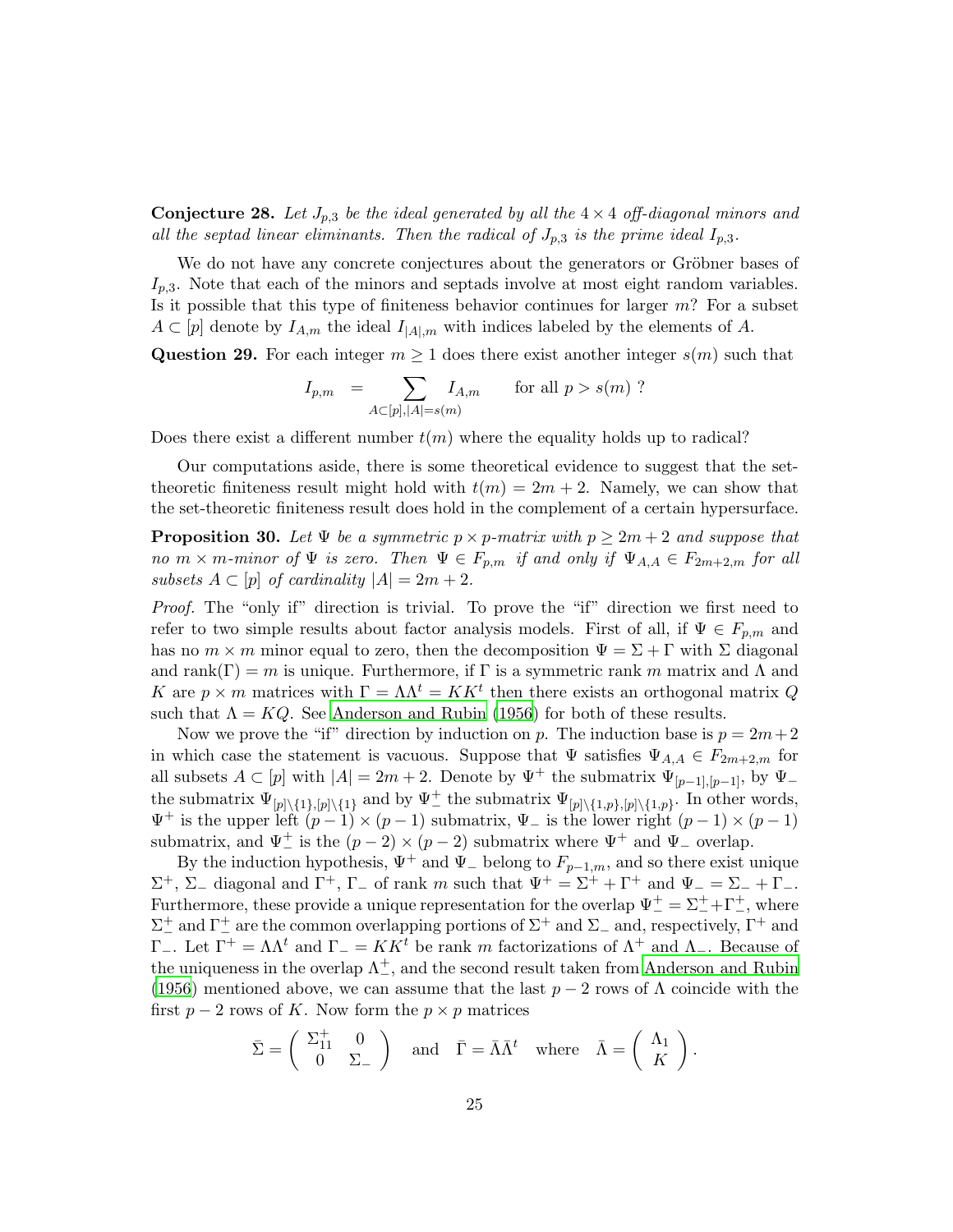Set  $\bar{\Psi} = \bar{\Sigma} + \bar{\Gamma}$ . We claim that  $\bar{\Psi} = \Psi$  and hence  $\Psi \in F_{p,m}$ , which completes the proof. Note that trivially  $\bar{\psi}_{ij} = \psi_{ij}$  except possibly for the pair  $(i, j) = (1, p)$ . So we must show that  $\bar{\psi}_{1p} = \psi_{1p}$ . Let B and C be disjoint subsets of  $[p]\setminus\{1,p\}$  of cardinality  $|B| = |C| = m$ . Then the following three  $(m + 1) \times (m + 1)$  minors are equal to zero:

$$
\left| \begin{array}{cc} \bar{\Psi}_{1\times C} & \bar{\psi}_{1p} \\ \bar{\Psi}_{B\times C} & \bar{\Psi}_{B\times p} \end{array} \right| = \left| \begin{array}{cc} \Psi_{1\times C} & \bar{\psi}_{1p} \\ \Psi_{B\times C} & \Psi_{B\times p} \end{array} \right| = \left| \begin{array}{cc} \Psi_{1\times C} & \psi_{1p} \\ \Psi_{B\times C} & \Psi_{B\times p} \end{array} \right| = 0.
$$

The first and last minors are zero because  $\Psi_{A\times A}$  and  $\Psi_{A\times A}$  belong to  $F_{2m+2,p}$  for any A with  $|A| = 2m+2$  by assumption. The middle minor is zero because it is entry-wise equal to the first minor. Since by assumption  $\det(\Psi_{B \times C}) \neq 0$  we deduce that  $\psi_{1n} = \bar{\psi}_{1n}$ .  $\square$ to the first minor. Since by assumption  $\det(\Psi_{B\times C}) \neq 0$  we deduce that  $\psi_{1p} = \bar{\psi}_{1p}$ .

The proof technique we present does not allow the extra condition in Proposition [30](#page-24-0) to be dropped and thus we are a long way from answering Question [29.](#page-24-1)

### <span id="page-25-0"></span>8 Computer algebra for Gaussian models: the next steps

The research presented in this paper merely scratches the surface of possible applications of computer algebra techniques for studying the factor analysis model and more general models for Gaussian random variables. In this final section, we highlight two such problems: maximum likelihood (ML) estimation and the study of singularities. Another important direction is the design of test statistics from higher invariants (pentads, septads, etc.) by computing moments of the Wishart distribution (cf. Section [3\)](#page-7-0).

Since much statistical inference in factor analysis is currently based on ML estimation, it seems natural to ask what computational algebra has to say about computing ML estimators for factor analysis. As a starting point, we computed the *maximum likelihood degree* for the one-factor model with four observed variables. The ML degree [\(Catanese et al.](#page-28-9), [2005\)](#page-28-9) of a statistical model is the number of nontrivial complex zeros of the critical equations for generic data. We found that the factor analysis model  $\mathbf{F}_{4,1}$ has ML degree 57. In what follows, we describe how we discovered the number 57 to be the number of complex zeros of the critical equations for ML estimation in this model.

Consider a matrix  $\Psi \in F_{p,m}$  with decomposition  $\Psi = \Sigma + \Gamma$ , where  $\Sigma$  is diagonal with positive entries and  $\Gamma$  is positive semidefinite with rank( $\Gamma$ )  $\leq m$ . Then we have

$$
\Psi^{-1} = \Sigma^{-1} - \Psi^{-1} \Gamma \Sigma^{-1}.
$$

The matrix  $\Psi^{-1}\Gamma\Sigma^{-1}$  is symmetric of rank  $\leq m$ . Moreover, the fact that  $\Psi - \Sigma = \Gamma$  is positive semidefinite implies that  $\Sigma^{-1} - \Psi^{-1} = \Psi^{-1} \Gamma \Sigma^{-1}$  is also positive semidefinite. Hence, the inverse of  $\Psi \in F_{p,m}$  can be written as

$$
\Psi^{-1} = T - KK^t,
$$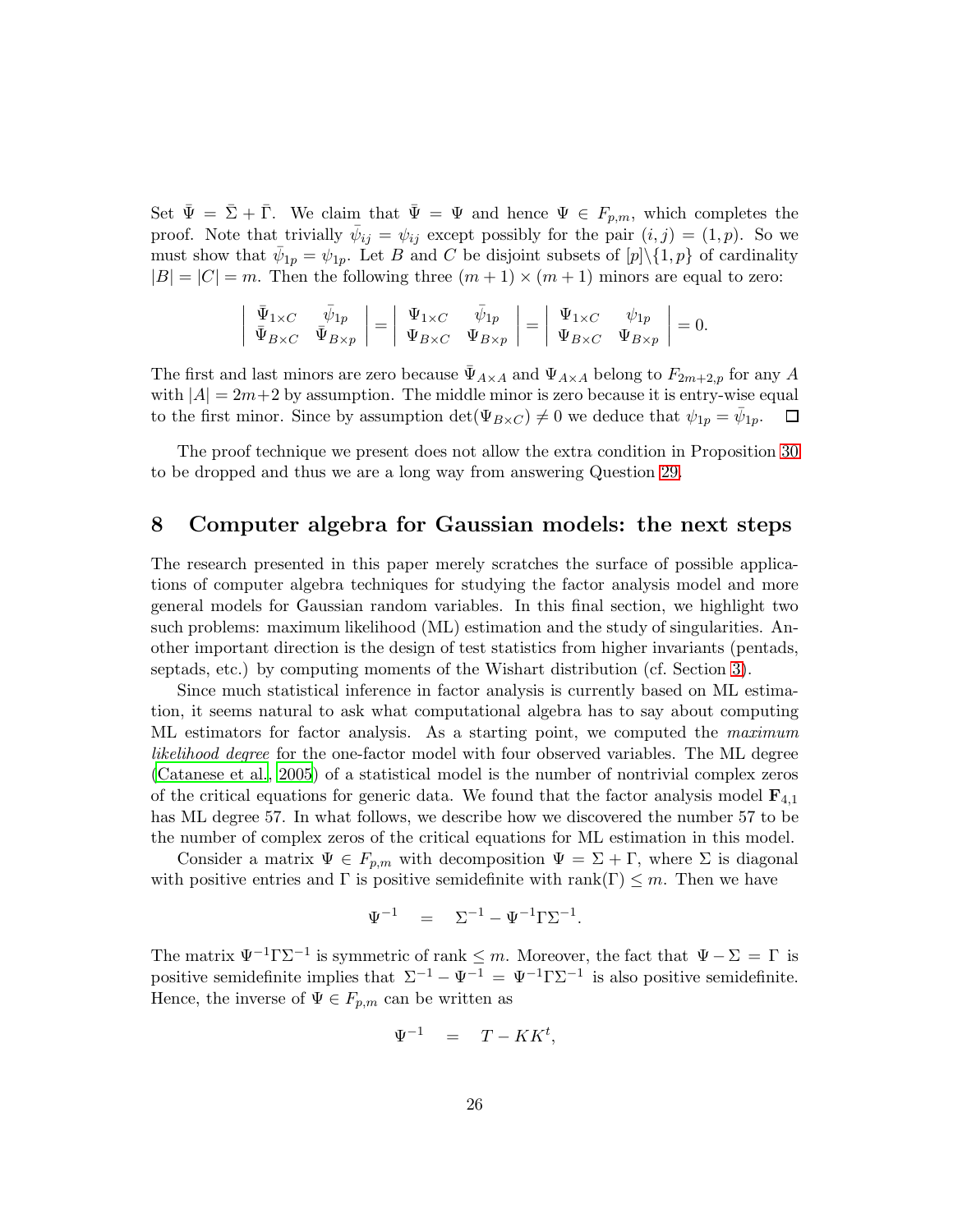where T is diagonal with positive entries and  $K \in \mathbb{R}^{p \times m}$ . In the case of  $p = 4$  and  $m = 1$ , this amounts to writing  $\Psi^{-1}$  in terms of  $\tau = (\tau_1, \ldots, \tau_4)$  and  $\kappa = (\kappa_1, \ldots, \kappa_4)$  as

<span id="page-26-1"></span>
$$
\Psi^{-1}(\tau,\kappa) = \text{diag}(\tau) - \kappa \kappa^T. \tag{25}
$$

As in Section [3,](#page-7-0) let  $\bar{X}$  and S be the sample mean vector and the sample covariance matrix computed from a sample of  $N$  random vectors. For ML estimation it is more convenient to work with the matrix  $\tilde{S} = (N-1)/N \cdot S$  instead of S. The model of multivariate normal distributions  $\mathcal{N}(\mu, \Psi)$  has the log-likelihood function

<span id="page-26-0"></span>
$$
\ell(\mu, \Psi) = -\frac{N}{2} \log \det(\Psi) - \frac{N}{2} \operatorname{tr}(\tilde{S}\Psi^{-1}) - \frac{N}{2} (\bar{X} - \mu)^t \Psi^{-1} (\bar{X} - \mu); \tag{26}
$$

compare [Mardia et al. \(1979,](#page-29-8) Sect. 4.1.1). This function is maximized in  $\mu$  by setting  $\mu = X$ , which leads to the vanishing of the quadratic form appearing as third term in [\(26\)](#page-26-0). Therefore, we can find the maximizer in  $\Psi$  by maximizing the expression

<span id="page-26-2"></span>
$$
\log \det(\Psi^{-1}) - \operatorname{tr}(\tilde{S}\Psi^{-1}).\tag{27}
$$

Here  $\Psi$  runs over  $F_{4,1}$ . By plugging [\(25\)](#page-26-1) into [\(27\)](#page-26-2), we can write this expression as a function of the eight unknowns  $\tau_1, \tau_2, \tau_3, \tau_4, \kappa_1, \kappa_2, \kappa_3, \kappa_4$ . Taking partial derivatives and setting them to zero, we obtain a system of eight equations in eight unknowns. These are the *likelihood equations* of the factor analysis model  $\mathbf{F}_{4,1}$  in rational function form:

$$
\frac{1}{\det(\Psi^{-1}(\tau,\kappa))} \cdot \frac{\partial \det(\Psi^{-1}(\tau,\kappa))}{\partial \tau_i} = \text{tr}\left[\tilde{S}\frac{\partial \Psi^{-1}(\tau,\kappa)}{\partial \tau_i}\right], \qquad i = 1,\ldots,4,
$$

$$
\frac{1}{\det(\Psi^{-1}(\tau,\kappa))} \cdot \frac{\partial \det(\Psi^{-1}(\tau,\kappa))}{\partial \kappa_i} = \text{tr}\left[\tilde{S}\frac{\partial \Psi^{-1}(\tau,\kappa)}{\partial \kappa_i}\right], \qquad i = 1,\ldots,4.
$$

These equations can be made polynomial by multiplying through by  $\det(\Psi^{-1}(\tau,\kappa)).$ Clearing the denominator introduces many additional solutions to the system, namely noninvertible matrices of the form  $\Psi^{-1}(\tau,\kappa)$ . However, these extraneous solutions can be removed using an operation called *saturation*. After saturation, we discover that the solution set of the polynomial likelihood equations consists of 57 isolated (complex) points. Clearly, these 57 solutions come in pairs  $(\tau, \pm \kappa)$ ; one solution has  $\kappa = 0$ . Further work needs to be done to determine how many of these can be statistically meaningful local maxima and to extend these results to larger models.

The second problem we wish to illustrate is that of singularities. The singularities of statistical models play an important, though under-appreciated, role. Models with singularities do not form curved exponential families, which invalidates, for example, the theoretical basis of model selection using information criteria like BIC [\(Geiger et al.](#page-28-2), [2001\)](#page-28-2). Near a singularity, such criteria require correction terms [\(Watanabe](#page-30-11), [2001](#page-30-11)). This is especially important in factor analysis because, among other singularities, each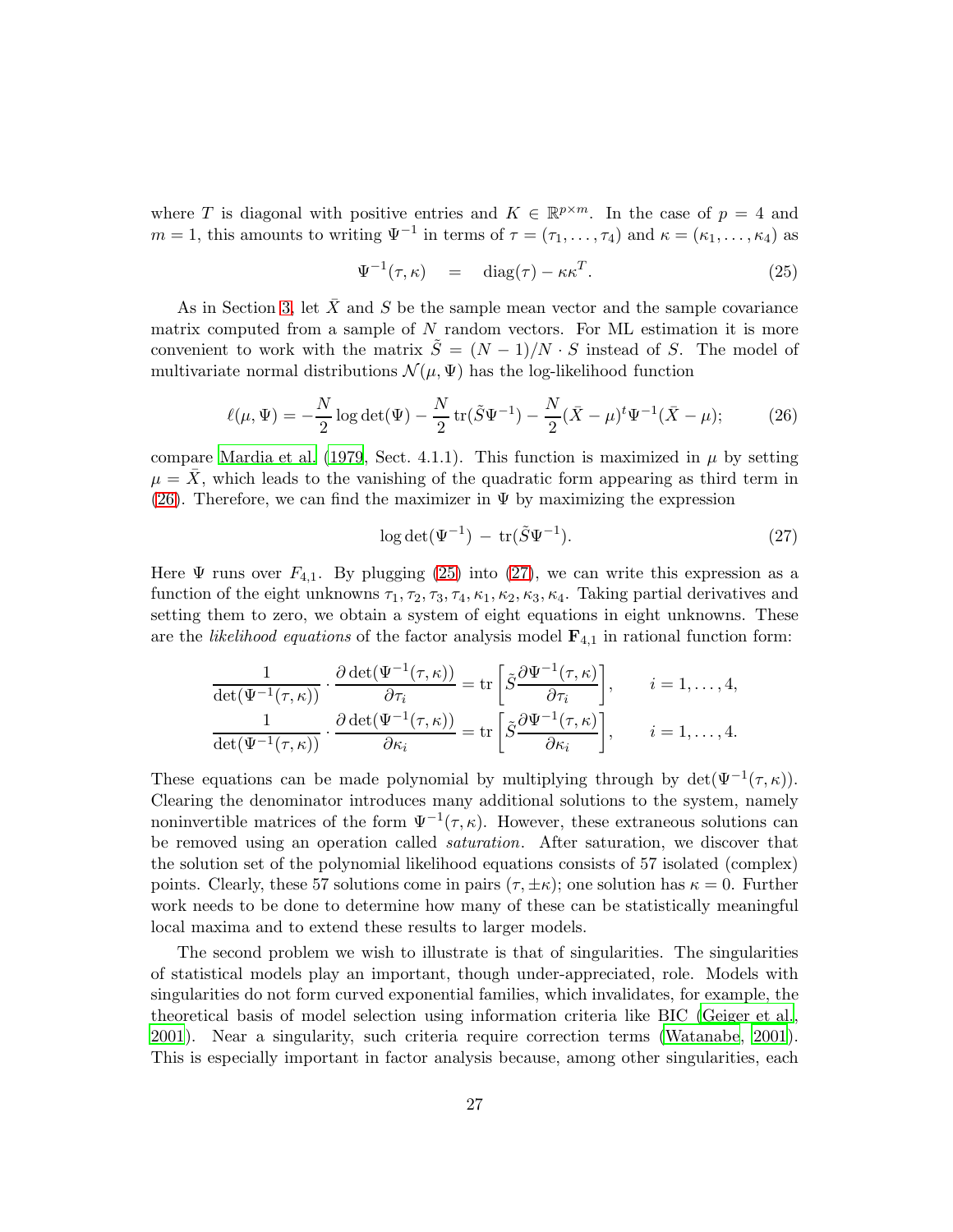parameter space  $F_{p,m}$  is singular along  $F_{p,m-1}$  making the selection of the number of factors difficult. The fact that  $F_{p,m-1}$  is contained in the singular locus of  $F_{p,m}$  can be proved by observing that  $V(I_{p,m})$  is the m-th secant variety of  $V(I_{p,1})$  and by appealing to general results in algebraic geometry about singularities of secant varieties.

As a first step towards a better understanding of singularities, we computed the singular loci of some of the small factor analysis models. The computation of the singular locus is done, in Macaulay 2 or Singular, by augmenting  $I_{p,m}$  by the  $c \times c$ -minors of the Jacobian matrix of any generating set of  $I_{p,m}$ , where  $c = \text{codim}(I_{p,m})$ .

<span id="page-27-0"></span>**Example 31.** For  $p = 4$  and  $m = 1$ , the singular locus consists of all matrices  $\Psi$  which have at most one non-zero off-diagonal entry. Thus, the singular locus consists of one symmetry class of covariance matrices. For instance, one type of matrix in the singular locus has the form

$$
\begin{pmatrix} \psi_{11} & \psi_{12} & 0 & 0 \\ \psi_{12} & \psi_{22} & 0 & 0 \\ 0 & 0 & \psi_{33} & 0 \\ 0 & 0 & 0 & \psi_{44} \end{pmatrix}.
$$

Example [31](#page-27-0) generalizes to an arbitrary number of observed random variables when the number of factors is fixed at  $m = 1$ .

**Proposition 32.** *A matrix*  $\Psi \in V_{\mathbb{R}}(I_{p,1})$  *is a singularity of the one factor model if and only if* Ψ *has at most one non-zero off diagonal entry.*

*Proof.* This can be seen by computing derivatives of the tetrads and by using results in toric geometry. We omit the details.  $\Box$ 

For more factors, the situation is considerably more complicated.

**Example 33.** Let  $p = 5$  and  $m = 2$ . In this case  $F_{5,2}$  is the pentad hypersurface. The singular locus of this hypersurface has dimension 11, and consists of two symmetry classes of singularities. A representative from the first symmetry class is the set of matrices of the form

$$
\begin{pmatrix} \psi_{11} & 0 & 0 & 0 & 0 \\ 0 & \psi_{22} & \psi_{23} & \psi_{24} & \psi_{25} \\ 0 & \psi_{23} & \psi_{33} & \psi_{34} & \psi_{35} \\ 0 & \psi_{24} & \psi_{34} & \psi_{44} & \psi_{45} \\ 0 & \psi_{25} & \psi_{35} & \psi_{45} & \psi_{55} \end{pmatrix}.
$$

The second symmetry class is more complicated. A representative set consists of those matrices  $\Psi$  that satisfy all tetrads not involving  $\psi_{12}$ . Note that this set of singular points contains  $F_{5,1}$ . In total there are five elements of the first symmetry class and ten elements in the second. To apply algebraic geometry techniques to these singularities for model selection requires a careful analysis of the way the various singular sets intersect.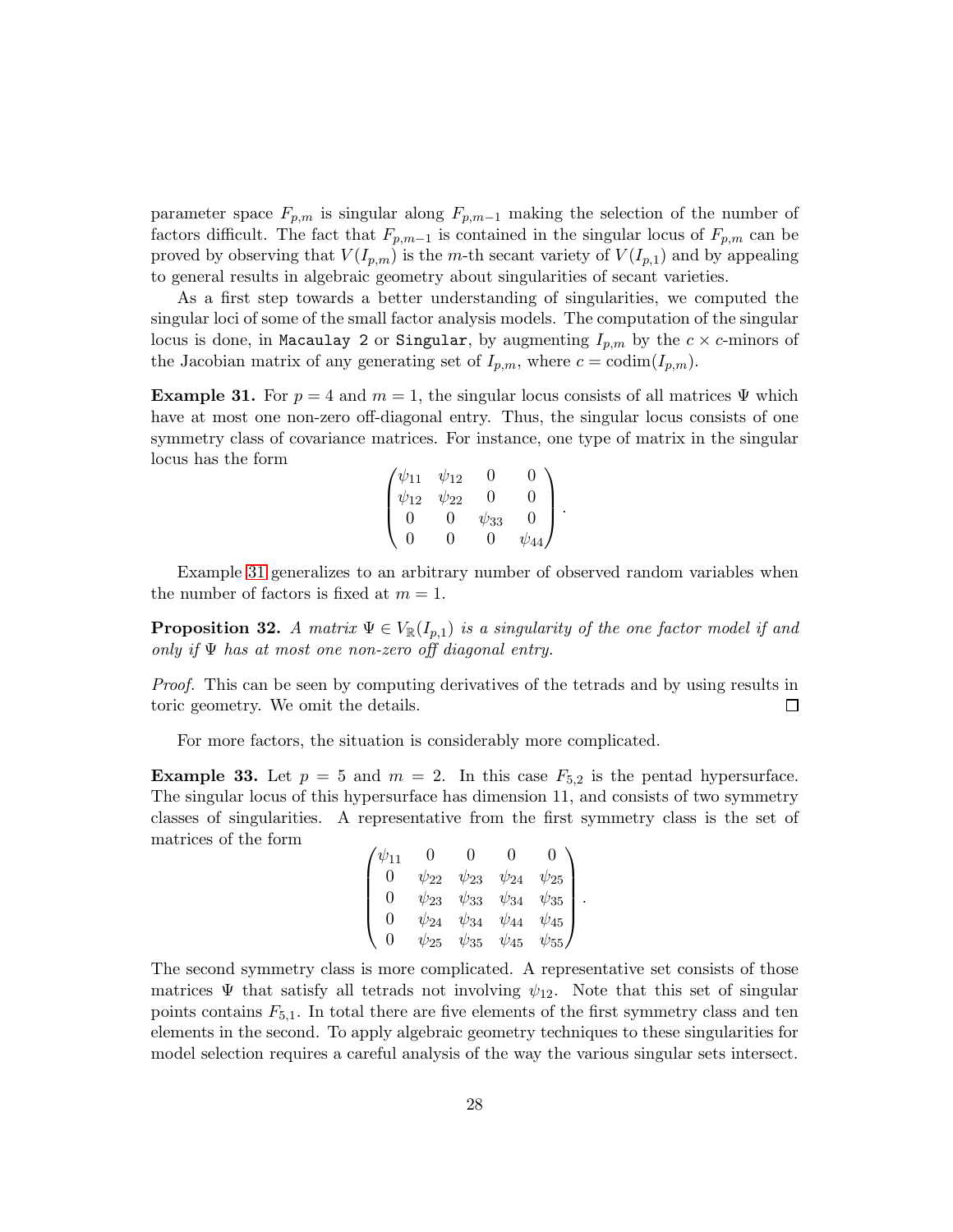It is an open problem to determine the singular locus of the factor analysis models  $F_{p,m}$  in general. Even the dimension of that singular locus is unknown to us.

Finally we stress that while the algebraic statistical study in this paper was confined to factor analysis models, problems analogous to the ones described here appear in other classes of Gaussian graphical models. The study of such other models, which need not involve hidden variables, opens up a broad range of directions for future research.

Acknowledgements. Much of this work was conducted while Mathias Drton held a postdoctoral position sponsored by the Center of Pure and Applied Mathematics at UC Berkeley. Mathias Drton also acknowledges support from the National Science Foundation (DMS-0505612). Seth Sullivant was supported by an NSF Graduate Research Fellowship. Bernd Sturmfels was also supported by the NSF (DMS-0456960).

# References

- <span id="page-28-8"></span>E. S. Allman and J. A. Rhodes. Phylogenetic ideals and varieties for the general Markov model. preprint, [arXiv:math.AG/0410604](http://arXiv.org/abs/math/0410604).
- <span id="page-28-4"></span>T. W. Anderson and H. Rubin. Statistical inference in factor analysis. In *Proceedings of the Third Berkeley Symposium on Mathematical Statistics and Probability, 1954–1955, vol. V*, pp. 111–150, Berkeley and Los Angeles, University of California Press, 1956.
- <span id="page-28-0"></span>P. A. Bekker and J. de Leeuw. The rank of reduced dispersion matrices. *Psychometrika*, 52:125– 135, 1987.
- <span id="page-28-9"></span>F. Catanese, S. Hosten, A. Khetan, and B. Sturmfels. The maximum likelihood degree. [arXiv:math.AG/0406533](http://arXiv.org/abs/math/0406533), to appear in *American Journal of Mathematics*, 2005.
- <span id="page-28-6"></span>A. Conca. Gröbner bases of ideals of minors of a symmetric matrix. *Journal of Algebra*, 166:406– 421, 1994.
- <span id="page-28-5"></span>D. Cox, J. Little, and D. O'Shea. *Ideals, Varieties, and Algorithms*. Springer-Verlag, New York, second edition, 1997.
- <span id="page-28-1"></span>D. R. Cox and N. Wermuth. On some models for multivariate binary variables parallel in complexity with the multivariate Gaussian distribution. *Biometrika*, 89:462–469, 2002.
- <span id="page-28-7"></span>J. A. de Loera, B. Sturmfels, and R. R. Thomas. Gröbner bases and triangulations of the second hypersimplex. *Combinatorica*, 15:409–424, 1995.
- <span id="page-28-3"></span>S. Ellis. Instability of factor analysis. *Proc. Amer. Math. Soc.*, 132:1805–1822, 2004.
- <span id="page-28-2"></span>D. Geiger, D. Heckerman, H. King, and C. Meek. Stratified exponential families: graphical models and model selection. *Annals of Statistics*, 29:505–529, 2001.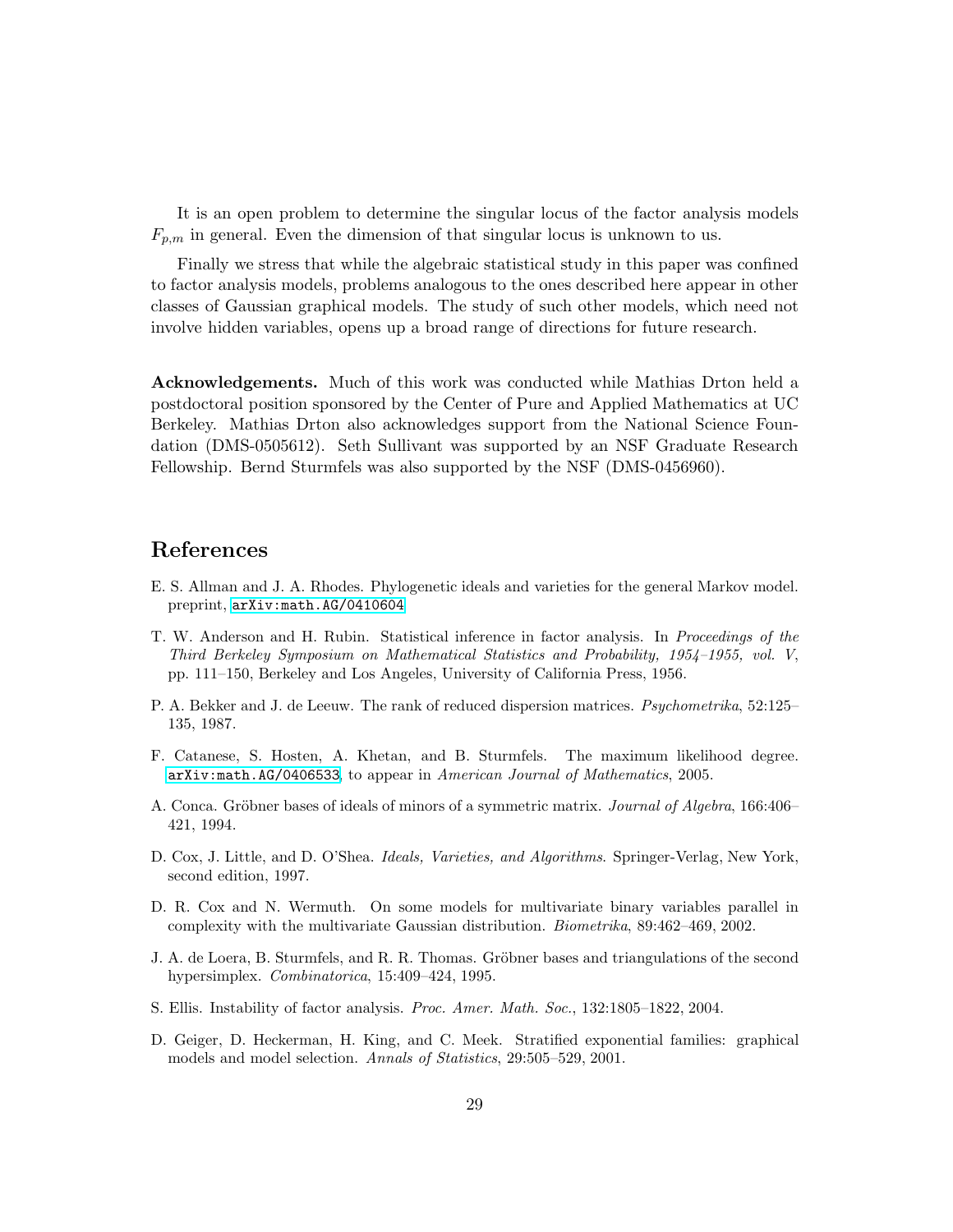- <span id="page-29-15"></span>I. M. Gel'fand, M. M. Kapranov and A. V. Zelevinsky. *Discriminants, Resultants and Multidimensional Determinants.* Birkhäuser, Boston, 1994.
- <span id="page-29-5"></span>C. Glymour, R. Scheines, P. Spirtes, and K. Kelly. *Discovering Causal Structure*. Academic Press, London, 1987.
- <span id="page-29-10"></span>P. Graczyk, G. Letac, and H. Massam. The hyperoctahedral group, symmetric group representations and the moments of the real Wishart distribution. *Journal of Theoretical Probability*, 18:1–42, 2005.
- <span id="page-29-13"></span>D. Grayson and M. Stillman. Macaulay 2, a software system for research in algebraic geometry. Available at <http://www.math.uiuc.edu/Macaulay2/>.
- <span id="page-29-14"></span>G.-M. Greuel, G. Pfister, and H. Schönemann. SINGULAR 2.0. A computer algebra system for polynomial computations. Centre for Computer Algebra, University of Kaiserslautern, 2001. <http://www.singular.uni-kl.de>.
- <span id="page-29-1"></span>M. Grzebyk, P. Wild, and D. Chouanière. On identification of multi-factor models with correlated residuals. *Biometrika*, 91:141–151, 2004.
- <span id="page-29-0"></span>H. Harman. *Modern Factor Analysis*. University of Chicago Press, Chicago, third edition, 1976.
- <span id="page-29-9"></span>J. R. Hipp and K. A. Bollen. Model fit in structural equation models with censored, ordinal, and dichotomous variables: Testing vanishing tetrads. *Sociological Methodology*, 33:267–305, 2003.
- <span id="page-29-2"></span>T. L. Kelley. *Essential Traits of Mental Life*, volume 26 of *Harvard Studies in Education*. Harvard University Press, Cambridge, MA, 1935.
- <span id="page-29-6"></span>S. L. Lauritzen. *Graphical Models*. Clarendon Press, Oxford, UK, 1996.
- <span id="page-29-11"></span>I-L. Lu and D. St. P. Richards. MacMahon's master theorem, representation theory, and moments of Wishart distributions. *Advances in Applied Mathematics*. 27:531–547, 2001.
- <span id="page-29-8"></span>K. V. Mardia, J. T. Kent, and J. M. Bibby. *Multivariate Analysis*. Academic Press, London, 1979.
- <span id="page-29-7"></span>F. Matus. Conditional independences in Gaussian vectors and rings of polynomials. in G. Kern-Isberner, W. Rödder and F. Kulmann (eds.): *Conditionals, Information, and Inference*, (WCII 2002 Hagen), Lecture Notes in Computer Science, Springer, Volume 3301, pp. 152-161, 2005.
- <span id="page-29-3"></span>L. Pachter and B. Sturmfels, editors. *Algebraic Statistics for Computational Biology*. Cambridge University Press, Cambridge, UK, 2005.
- <span id="page-29-4"></span>G. Pistone, E. Riccomagno, and H. P. Wynn. *Algebraic Statistics. Computational Commutative Algebra in Statistics.* Chapman & Hall/CRC, Boca Raton, FL, 2001.
- <span id="page-29-12"></span>A. Roverato and J. Whittaker. The Isserlis matrix and its application to non-decomposable graphical Gaussian models. *Biometrika*, 85:711–725, 1998.